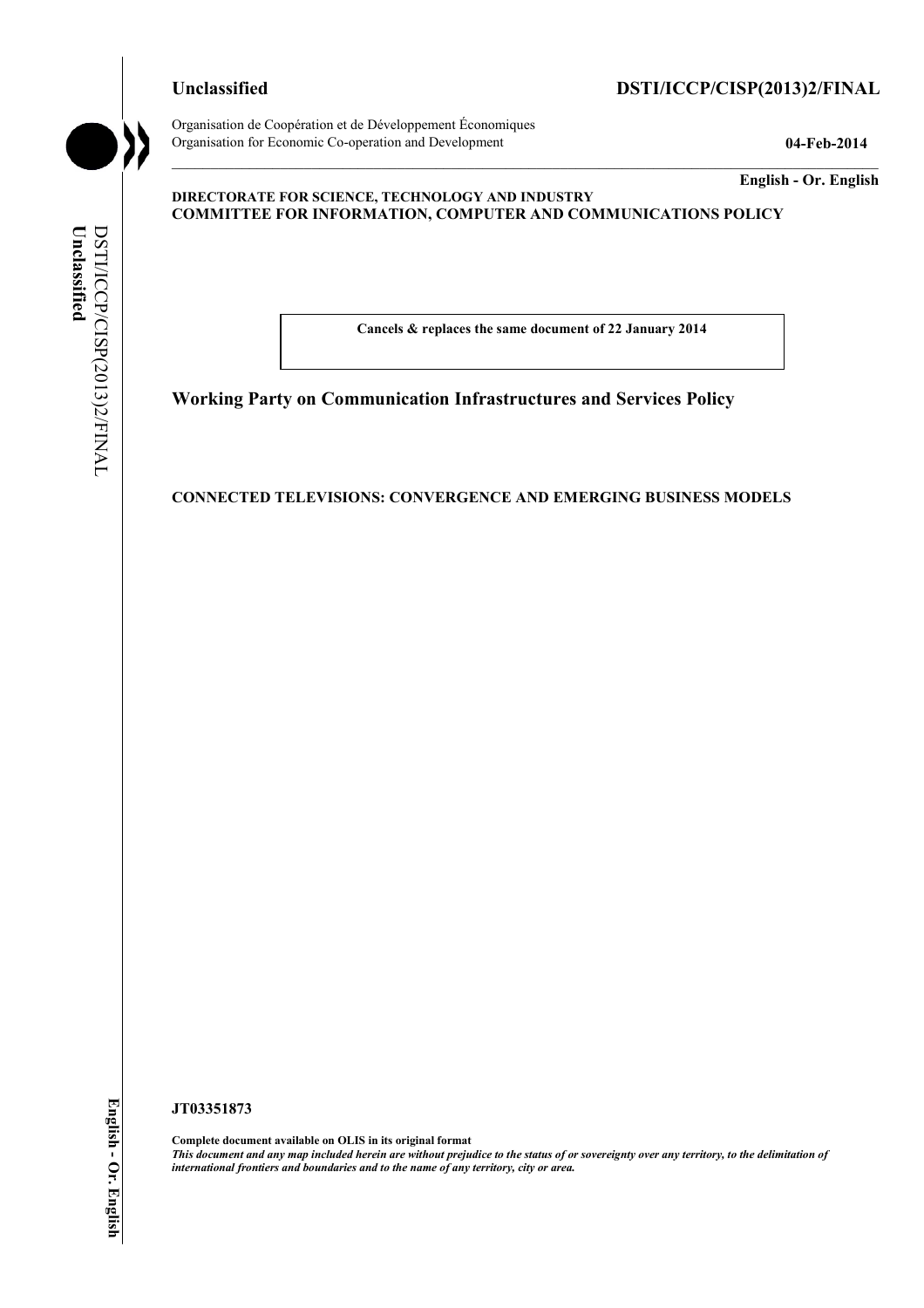### **FOREWORD**

 This report was presented to the Working Party on Communication, Infrastructures and Services Policy (CISP) in June 2013. It was made public by the Committee for Information, Computer and Communications Policy (ICCP) in December 2013. The report was prepared by Mr. Rudolf van der Berg. It is published under the responsibility of the Secretary-General of the OECD.

 Mr. Jonathan Levy of the United States Federal Communications Commission is thanked for his substantial contributions to the report.

**© OECD 2014**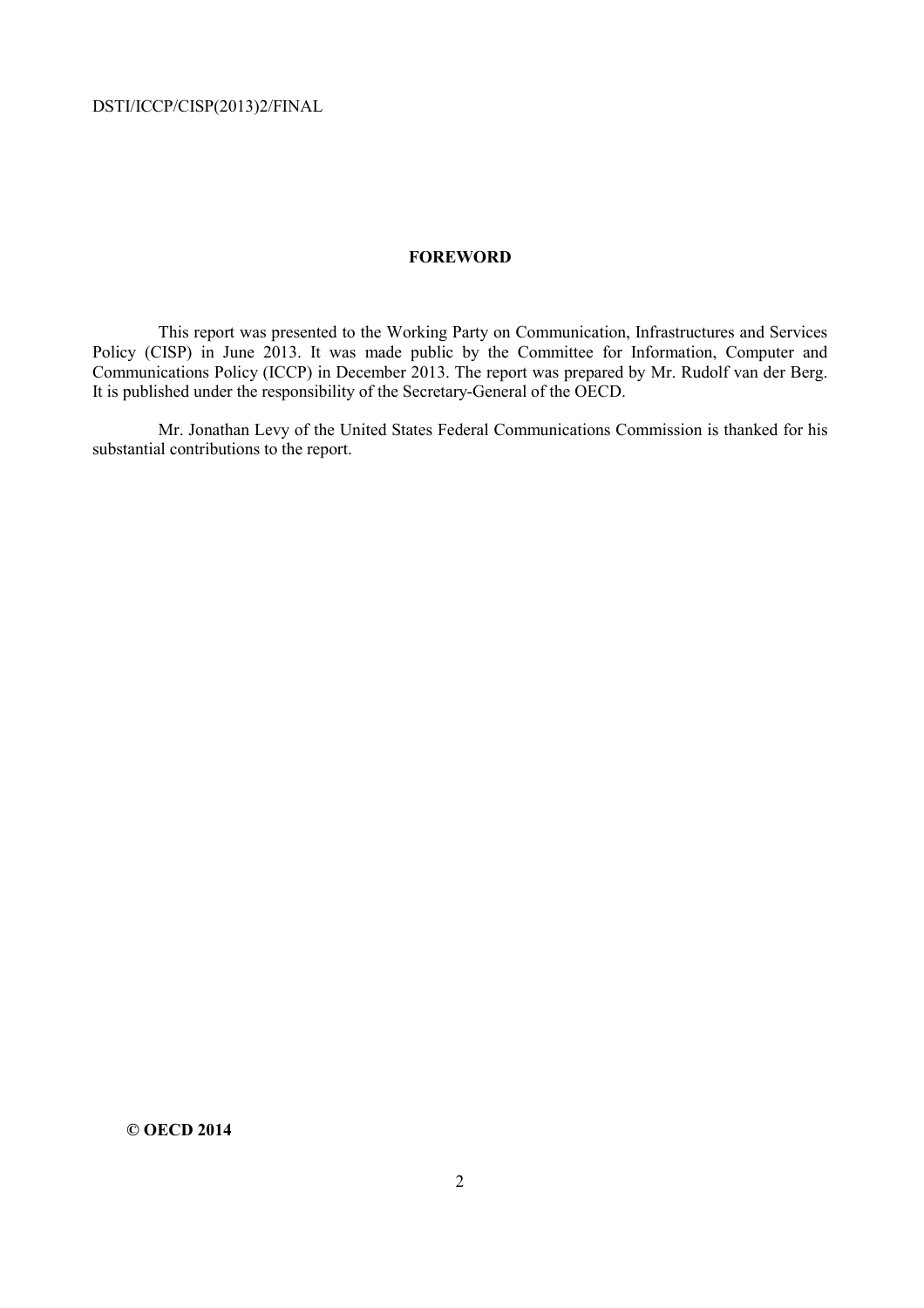# **TABLE OF CONTENTS**

| IMPLICATIONS OF CONNECTED TELEVISION FOR CONTENT PRODUCERS,<br><b>THE</b><br>DISTRIBUTORS, NETWORKS, HARDWARE VENDORS, AND SUPPORTING SERVICES 13 |  |
|---------------------------------------------------------------------------------------------------------------------------------------------------|--|
|                                                                                                                                                   |  |
|                                                                                                                                                   |  |
|                                                                                                                                                   |  |
|                                                                                                                                                   |  |
|                                                                                                                                                   |  |
|                                                                                                                                                   |  |
|                                                                                                                                                   |  |
|                                                                                                                                                   |  |
|                                                                                                                                                   |  |
|                                                                                                                                                   |  |
|                                                                                                                                                   |  |
|                                                                                                                                                   |  |
|                                                                                                                                                   |  |
|                                                                                                                                                   |  |
|                                                                                                                                                   |  |
|                                                                                                                                                   |  |
|                                                                                                                                                   |  |
|                                                                                                                                                   |  |
|                                                                                                                                                   |  |
|                                                                                                                                                   |  |
|                                                                                                                                                   |  |
|                                                                                                                                                   |  |
|                                                                                                                                                   |  |
|                                                                                                                                                   |  |
|                                                                                                                                                   |  |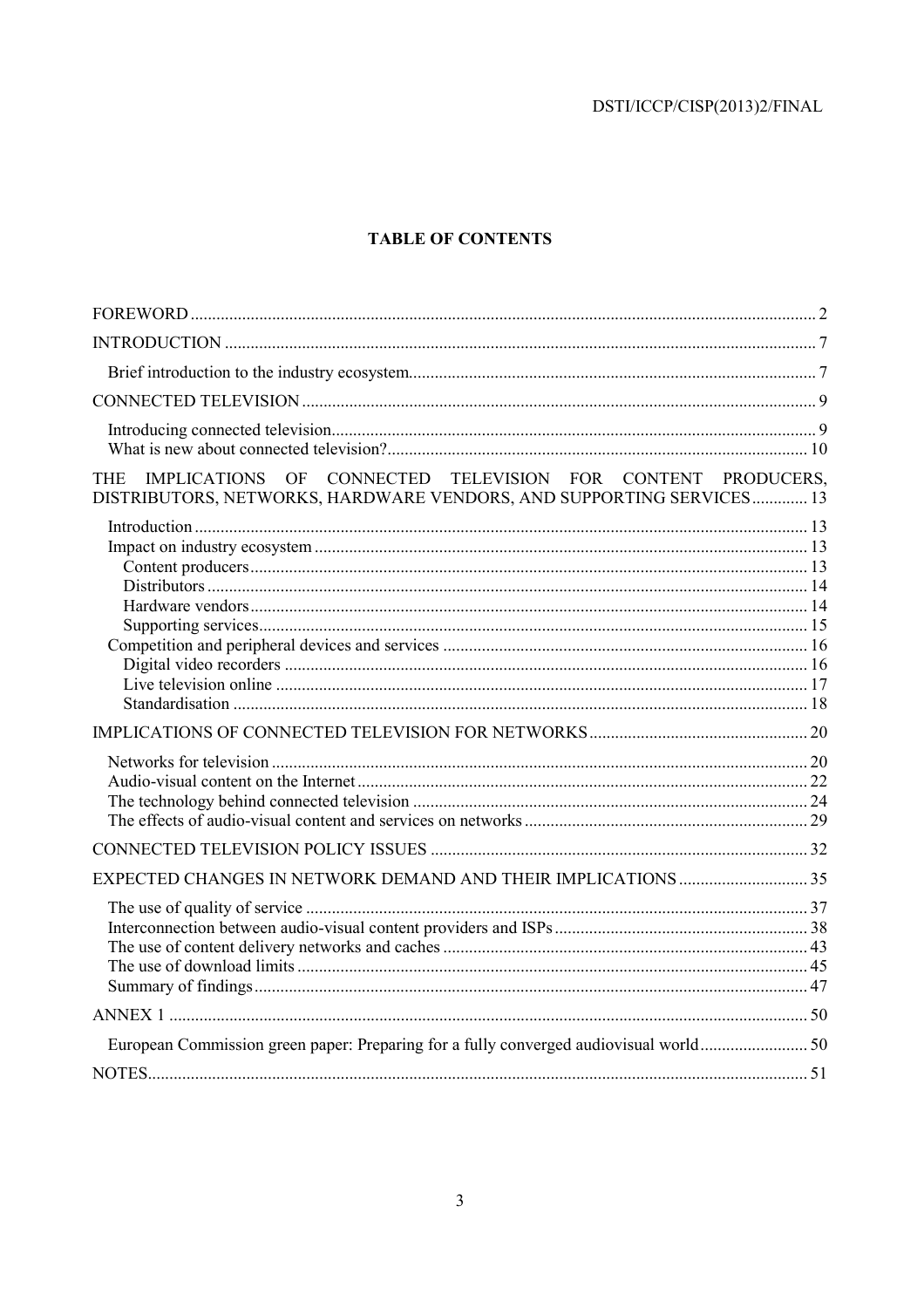# **Tables**

| Table 1. |                                                                                            |  |
|----------|--------------------------------------------------------------------------------------------|--|
| Table 2. |                                                                                            |  |
| Table 3. | The use of Wi-Fi as a percentage of Android traffic on cellular mobile devices in selected |  |
|          |                                                                                            |  |

# **Figures**

# **Boxes**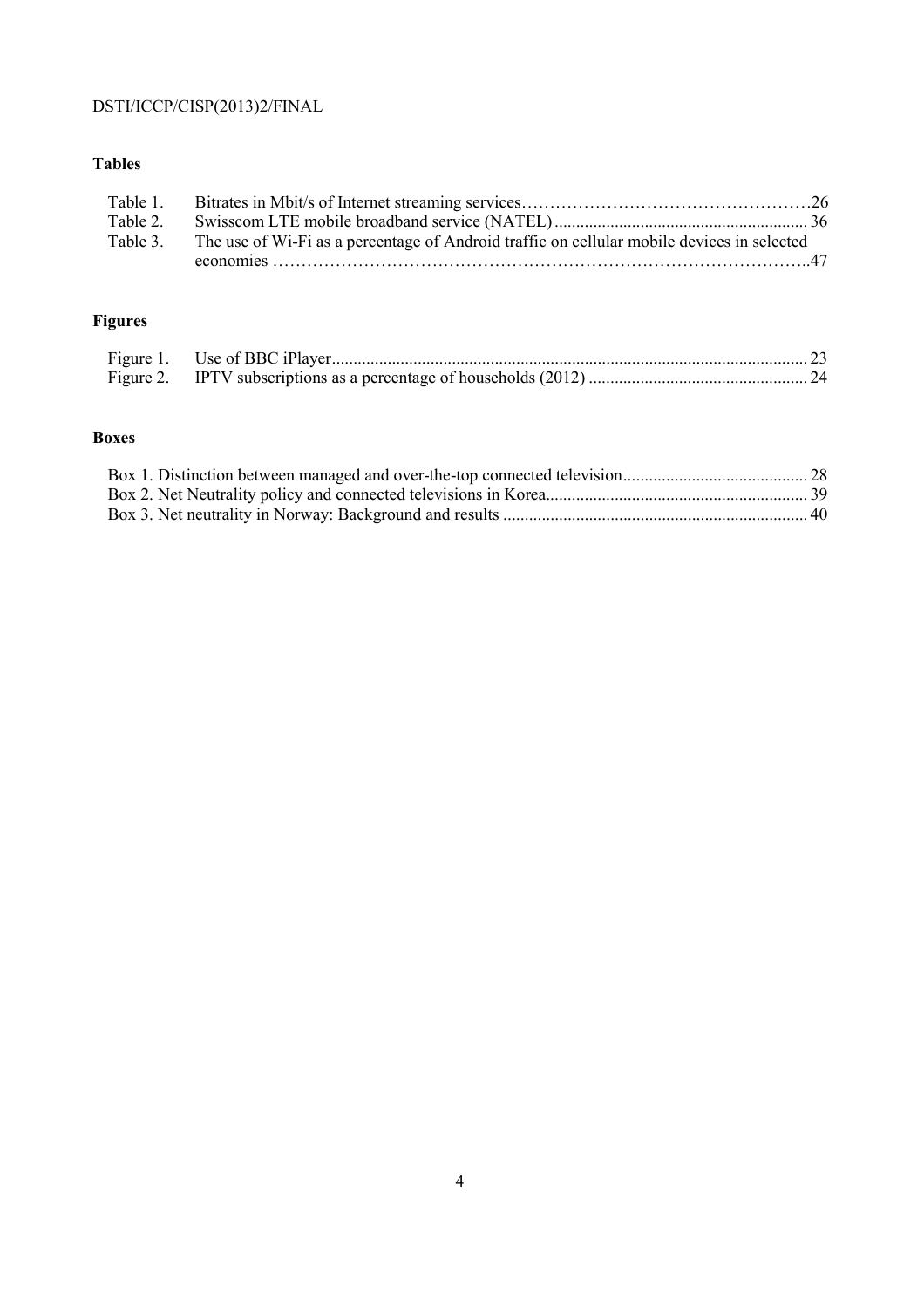### **MAIN POINTS**

 Connected televisions are defined, for the purposes of this report, as devices that have the capability to interact with the Internet to display audio visual content. Connected television is an important development because it permits the provision of certain new and valuable services to end-users. These services will also have implications for the activities of all of the players in the content distribution ecosystem. In addition to identifying the new services that connected television enables, the report analyses in some detail their effects on networks (i.e. the physical communication links that carry content to endusers). The impact on content producers themselves, on content distributors (such as traditional pay television companies), on hardware vendors, and on providers of support services such as advertising and programme guides is considered much more briefly. More detailed examination of these matters could be the subject of future work. The report also includes a discussion of policy implications raised by connected televisions for the actual connected television devices and for network infrastructure."

 Global standards and technological advancement have enabled the development of connected televisions. The introduction of new features in peripheral devices has enabled new services. Existing players in the value chain have sometimes welcomed and at other times challenged these new services. The outcomes have varied in different countries with some services being permitted to proceed and others ordered to cease in their current guise. Tools that allow functions such as the skipping of advertising, the viewing of content outside a specific location and the overlay of other capabilities are being introduced by some service providers and challenged by others across the OECD area.

There is very wide interest in providing these services to consumers but contention between actors over financial compensation (e.g. over the division of revenue or bypass of existing business models in ways that contravene intellectual property (IPR) or regulation aimed at other policy objectives). There are outstanding legal disputes regarding what a consumer can do with content once it has reached the connected television or what a third party can do with content once it has been received. While, it is difficult to talk about connected televisions without explicitly considering the IPR regime for content this goes beyond the scope of this document except to provide some "case study" examples. This includes some instances of where the IPR holders have initiated services or where commercial agreements have been reached to provide such services. The aim here is not to resolve these issues but rather to share information of some of the factors that are being considered in relation to the use of broadband networks over which these services are provided.

 Not all existing broadcast networks are capable of supporting connected televisions. Digital terrestrial television and satellite broadcasting services lack a return channel to make this a possibility. However in combination with a broadband connection they, as well as other networks, can support connected television services. All broadband technologies can support some form of connected television. Nevertheless, not all broadband technologies can support the delivery of multiple high quality streams to consumers. The "firstmile" connectivity available is the leading limiting factor.

 Some caution that there will be a "data-tsunami", caused in part by connected televisions that will overwhelm networks. This document notes that the growth rate of data traffic is strong but decreasing in relative terms. It finds, therefore, that it is unlikely that, if networks continue to invest, the growth in traffic will be unmanageable. Broadband networks have evaluated technologies and business models that could manage the growth in traffic, guarantee levels of quality and allow price-differentiation between content providers. Some content providers have been reluctant so far to use these options and have worked around challenges in Internet connectivity by using technologies like adaptive bitrate streaming and deploying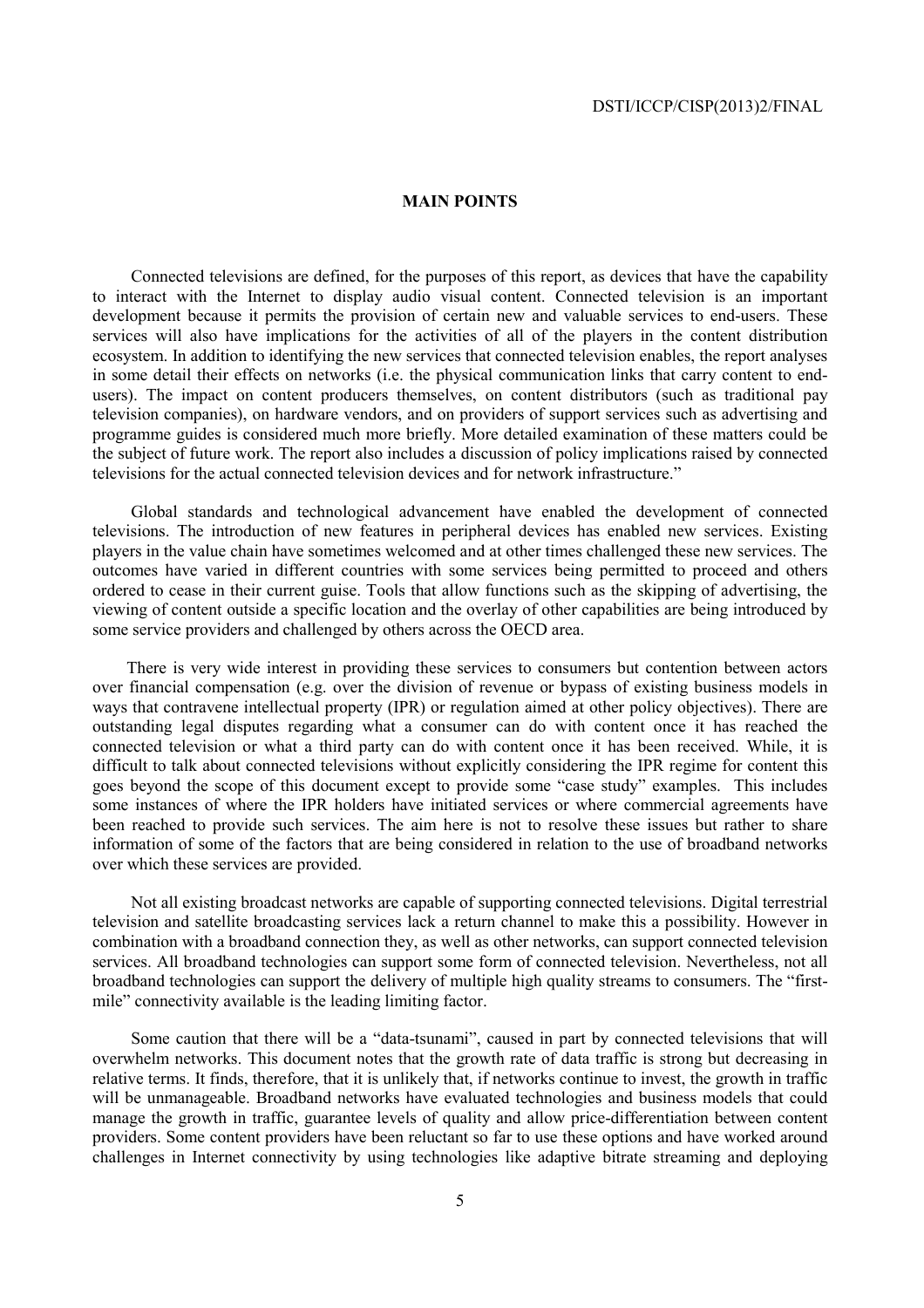their own content delivery solutions in lieu of those offered by broadband networks. Other network operators are working with various parts of the value chain to create "win-win" solutions, and one network operator using speed for price discrimination for their customers is highlighted in this report. The model builds on the core Internet principle of charging customers directly for services (i.e. everyone pays for their own Internet connection) rather than models that may bring different parties into dispute where they do not perceive mutual benefit through commercial negotiations in a competitive market place.

There have been tensions between some content providers and broadband networks over the increasing growth in data traffic and this report illustrates these. Sometimes regulators have stepped in to address these disputes, including a direction that services be reinstated if they involved a cessation, as well as bringing all parties together to discuss differences. Elsewhere, market forces have resolved these issues. The Internet's model of traffic exchange, using peering and transit, has proven very robust for delivering services to connected televisions. Its market-based approach generally leads to acceptable outcomes with disputes being relatively rare exceptions and it has a proven track record for scaling services.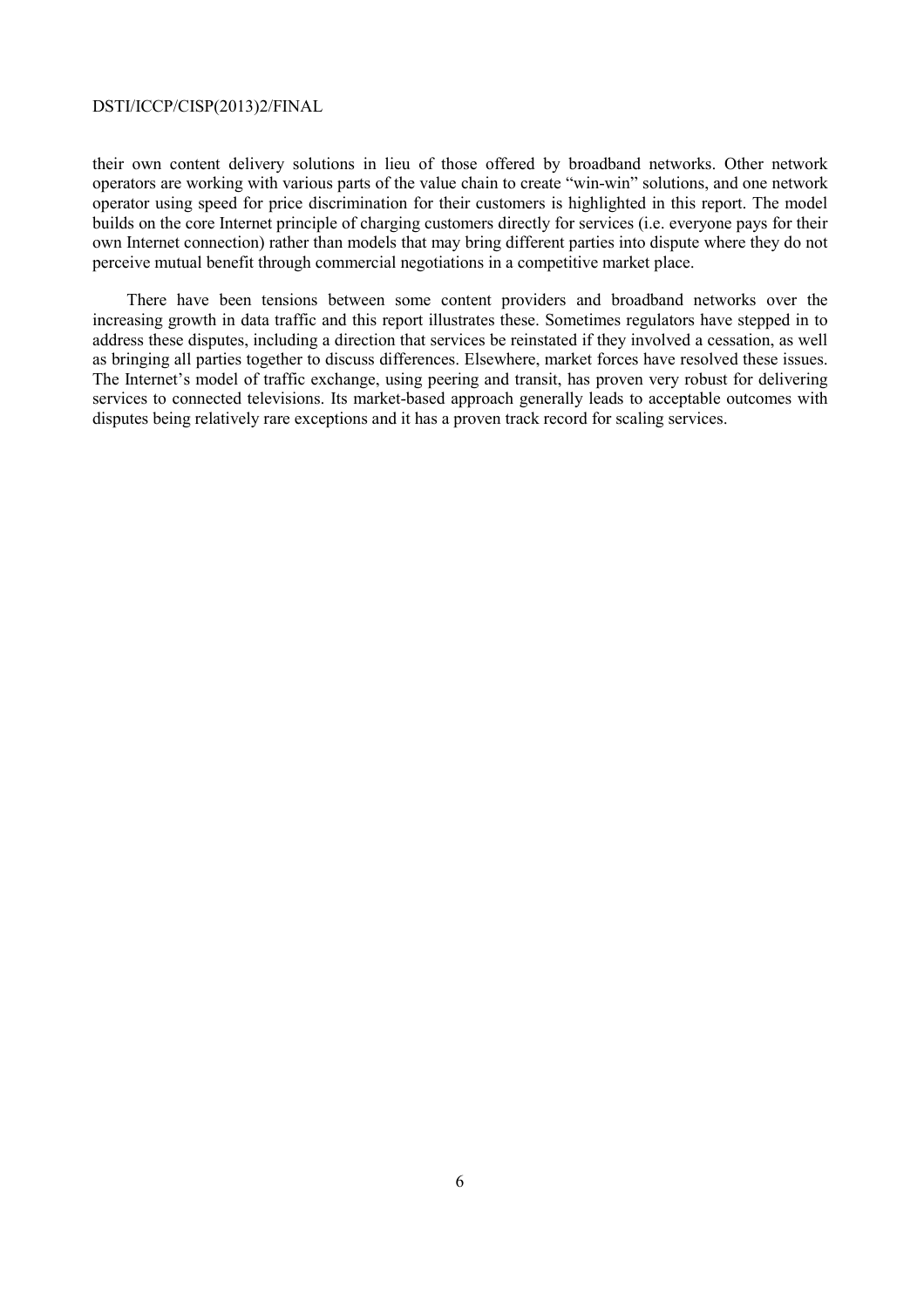### **INTRODUCTION**

Recent OECD work has described digital content distribution as being at an inflection point. It was noted in a report on this subject that:

"Streaming video now represents the largest component of Internet traffic. Viewers are watching a growing share of video via Internet-based distribution systems to both television sets and new endpoints such as computers and mobile devices. New entrants and services are challenging the linear broadcast paradigm and the bundling arrangements driving revenues in many content industries. Growth in digital content distribution, especially video, will be a major consideration for both wired and wireless communications networks in the coming years. The impacts on network performance and investment in each market will depend on specific usage patterns, technical choices, and business decisions. The robustness of the Internet will become an increasingly significant factor as greater percentages of content and user activity flow over them."

This report further examines the distribution of digital video content, and focuses more specifically on the likely influence "connected televisions" will have on wired and wireless networks in the coming years. Connected televisions are defined here as devices that have the capability to interact with the Internet, concurrently with traditional delivery mediums. These devices could be the larger-screen "smart" televisions" that are increasingly found in households throughout the OECD area but also the use of such devices in combination with others such as smartphones and tablets. The report considers how these connected devices are being used in relation to network connectivity, the robustness of the Internet and the implications this demand is having in areas such as investment in infrastructure, the exchange of traffic, network deployment and so forth. The report, therefore, focuses on one side of the television market, the distribution and the networks used for distribution. It does not examine the creation, aggregation, packaging, selling, licensing and regulation of the content itself. This could be the focus of future work and the European Commission is taking some of these areas up in their future programme of work. In April 2013, the European Commission published a green paper that raised questions in relation to a consultation they are undertaking on the subject of connected televisions (Annex 1).

### **Brief introduction to the industry ecosystem**

Broadly speaking, there are five basic roles in a content distribution value chain or ecosystem. These are:

- **Content producers** develop original material for distribution across analogue, digital, or physical media. Although the most valuable content is generally commercially produced, the largest share of material available online is now generated by end-users (i.e. user-generated content).
- **Distributors** license content and store, aggregate, package or manipulate it for availability to end-users.
- **Networks** provide the communication links to carry content to end-users. These can be satellites, antennas or wired networks. A producer or a distributor may own a network (or vice versa), but the functions of moving bits and selling content are conceptually distinct.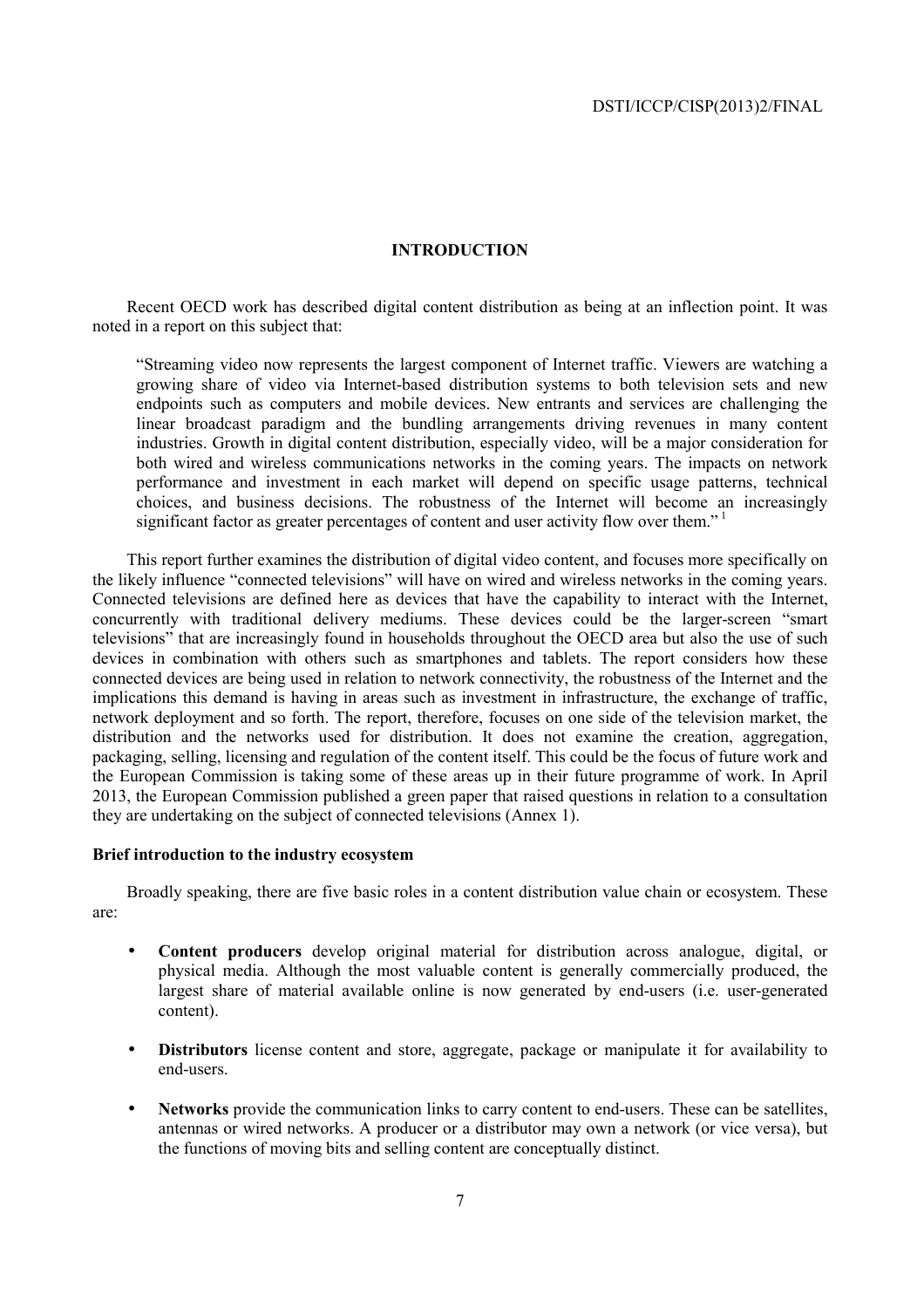- **Hardware vendors** manufacture end-user devices to display, store, and manage content. The hardware involved may be a general-purpose platform such as a personal computer or smartphone, or it may be a specialised device such as a television, video recorder or set-top box.
- **Supporting services** such as advertising, programme guides, search, analytics and tools facilitate revenue-generating business opportunities around digital content. Given that professional content depends on revenue generated from practices such as advertising and subscription, these ancillary functions are key elements of common business models, though may be complimented by income from sources ranging from public funding to revenue associated with must-carry requirements.

The actors making up the parts of the various value chains engage in both competition and cooperation inside and across these categories. Technical standards and industry co-ordination around matters such as intellectual property or protection of children may require concerted efforts of major players across the basic roles that ensure delivery of digital content. Many entities, such as the BBC, Sony, Comcast, News Corporation, Vivendi and Netflix occupy more than one role across these value chains.

This report focuses on the interactions between distributors, networks and hardware vendors. It deals less with content producers and supporting services. It will, therefore, address only a limited subset of the potential developments in the market and the questions policy makers may encounter in the future. Nonetheless, as the industry is very much an ecosystem, a change in one role as a result of technological developments, can also precipitate changes in the functions played by others. It needs, therefore, to be borne in mind that the developments in networks, hardware and distribution will significantly influence those parts of the value chain that create content and provide supporting services. Furthermore, the creation and distribution of broadcasting and cable television services, as well as the networks used to deliver content, have had associated regulation to meet public policy objectives, for example on discoverability, local content creation and accessibility. While these goals are generally of a similar nature, there are significant differences across OECD countries in areas such as the existence of cable and satellite networks, the role played by public broadcasters, promotion of cultural objectives, democratic values and so forth. There are also new questions, such as those dealing with privacy, given that the presence of a return-channel, which is necessary for connected television services, might create privacy concerns that did not exist with traditional television. The effects of convergence due to technological and commercial changes will, therefore, be different in different countries and may result in country specific issues arising around the changes in ecosystems. This could include the competitiveness of some aspects of the sector due to asymmetric regulation across different countries and their consequent ability to innovate as fast as others. Future work could examine some of these issues that go beyond the scope of this report, which is primarily focused on broadband network development in relation to the increasing use of connected televisions.

This report is split into two main parts. The first part discusses several examples of connected televisions, their history and the legal and regulatory challenges that these services faced. The second part evaluates the effect of connected televisions on networks. It examines the networks currently used for television and broadband and evaluates how they are affected by connected televisions. It concludes with an evaluation of the impact on network demand and how the market is reacting in areas such as quality of service (QoS), interconnection, content delivery networks (CDN) and download caps. Examples are provided from experiences in Korea and Norway, where there was a dispute between market players over the growth of video related traffic. Both contributions have framed these debates using the term "net neutrality", which is applicable in these national contexts. In this report, however, the term net neutrality is not used. The position is taken that the actions of market players can be described more accurately, with other terms, when considered across multiple countries that may not always use this term or do so with different interpretations.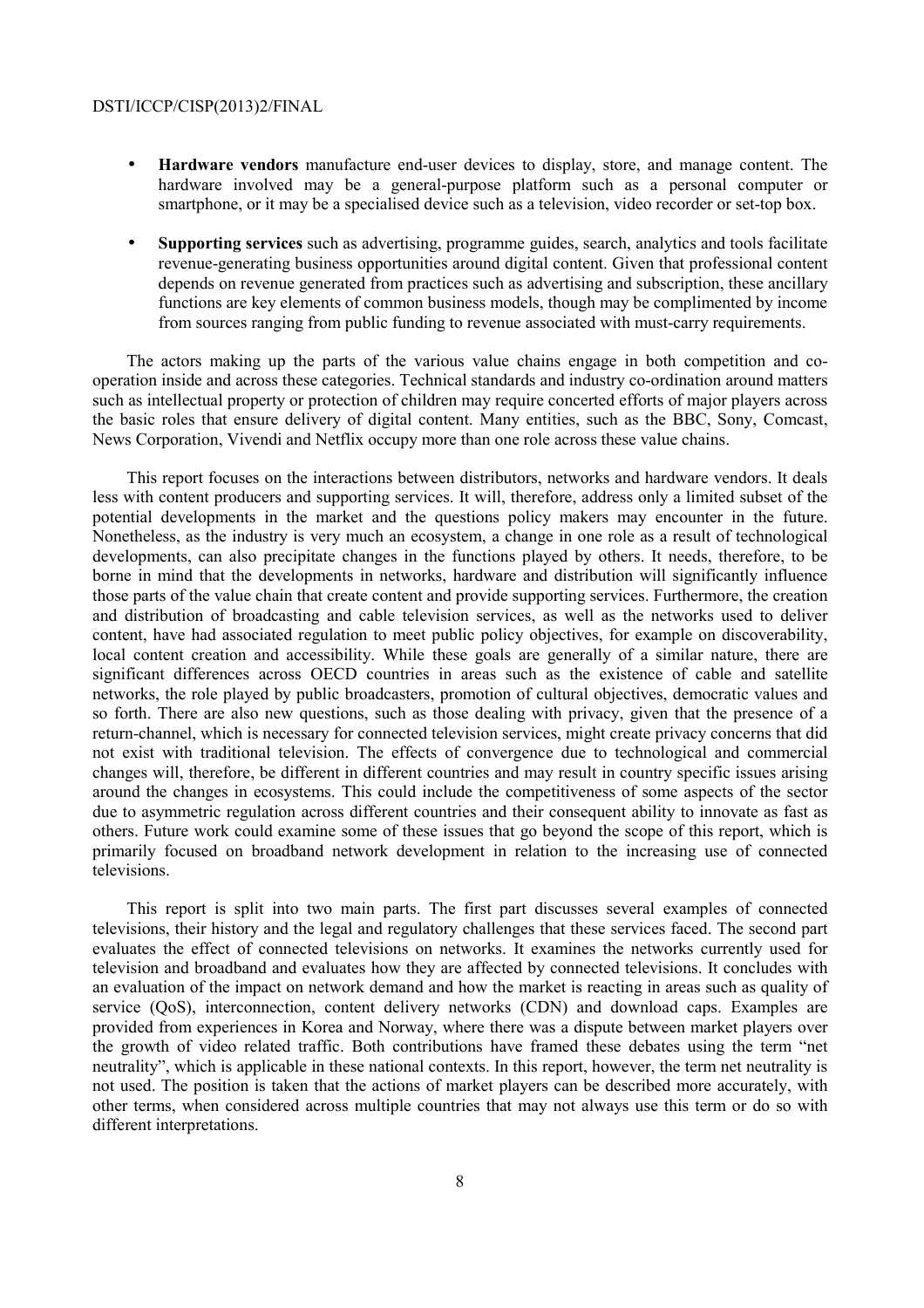### **CONNECTED TELEVISION**

### **Introducing connected television**

The term "connected television" refers to any device or application that allows the viewing of video using an Internet connection. In order to view the video some device is needed, of course, meaning that it may be more useful to think of a connected television as a device enabled with the capability to display video delivered via an Internet connection.

The definition is quite general, and encompasses at least properly-equipped home television receivers, certain game consoles, desktop and laptop computers, tablets, and smartphones. The related term "smart television" refers to an upright television screen that can be connected to the Internet. Connected television is important for at least two reasons: first, it enables new business models and valuable new services for end users; second it has implications for the relations among the various components of the content distribution ecosystem — content producers, distributors, networks, hardware vendors, and support services (as defined above). This report highlights the new connected television services and their impact on networks—the infrastructure over which distributors provide those services. The scope of the document permits only a summary discussion of the implications from connected televisions on the other components.

In brief, connected television is placing significant new demands on network transmission capacity. Depending on the nature of infrastructure (e.g., wireline or wireless, shared or dedicated), a variety of investment and pricing strategies will be adopted by network providers. While other services, such as gaming and videoconferencing also increase the demand for Internet capacity, mitigation strategies differ between these services. Some investment and pricing strategies may be useful for dealing with all of these demands, but some (e.g. content distribution networks) are most useful to support connected television delivery.

An alternative and more limited definition is given by Scheuer of the Institute of European Media Law. He states:

"A smart/connected TV is therefore primarily a device that receives television signals via traditional broadcast distribution methods (terrestrial, cable or satellite) but which can also access the Internet. This can be achieved either through a network adapter built in to the TV set itself to connect it to either a wired (LAN) or wireless (WLAN) Internet network, or by connecting a peripheral device (set-top box, Games console, Blu-ray player) that contains such an adapter to the TV."2

An earlier OECD report defined a related term, "IPTV," and it is useful to contrast the definitions of connected television and IPTV, as well as clarify some related terms that come up in the present and other discussions of video and its delivery. The earlier report defined IPTV (for technical but not for regulatory purposes) as "video and ancillary services such as audio/text/data delivered over the Internet Protocol and offered as a channel/channels of linear and/or nonlinear programming of broadcast quality designed to be viewed on a television." The report also refers to IPTV as "'television' delivered over Internet Protocol." The term "television" was itself in quotation marks and the 2006 report offered a definition of "traditional television service" as "linear programming (one-way scheduled audio-visual programming) of broadcast quality offered as a channel/channels designed to be viewed on a television set." The 2006 report went on to define several additional terms from the IPTV definition<sup>3</sup>.

The major contrast between IPTV and connected television is that the latter requires the use of an Internet connection. The 2006 report notes that "IPTV does not have to be operated over a private/managed network." However it is fair to say that many IPTV applications, whether it be a package of linear pay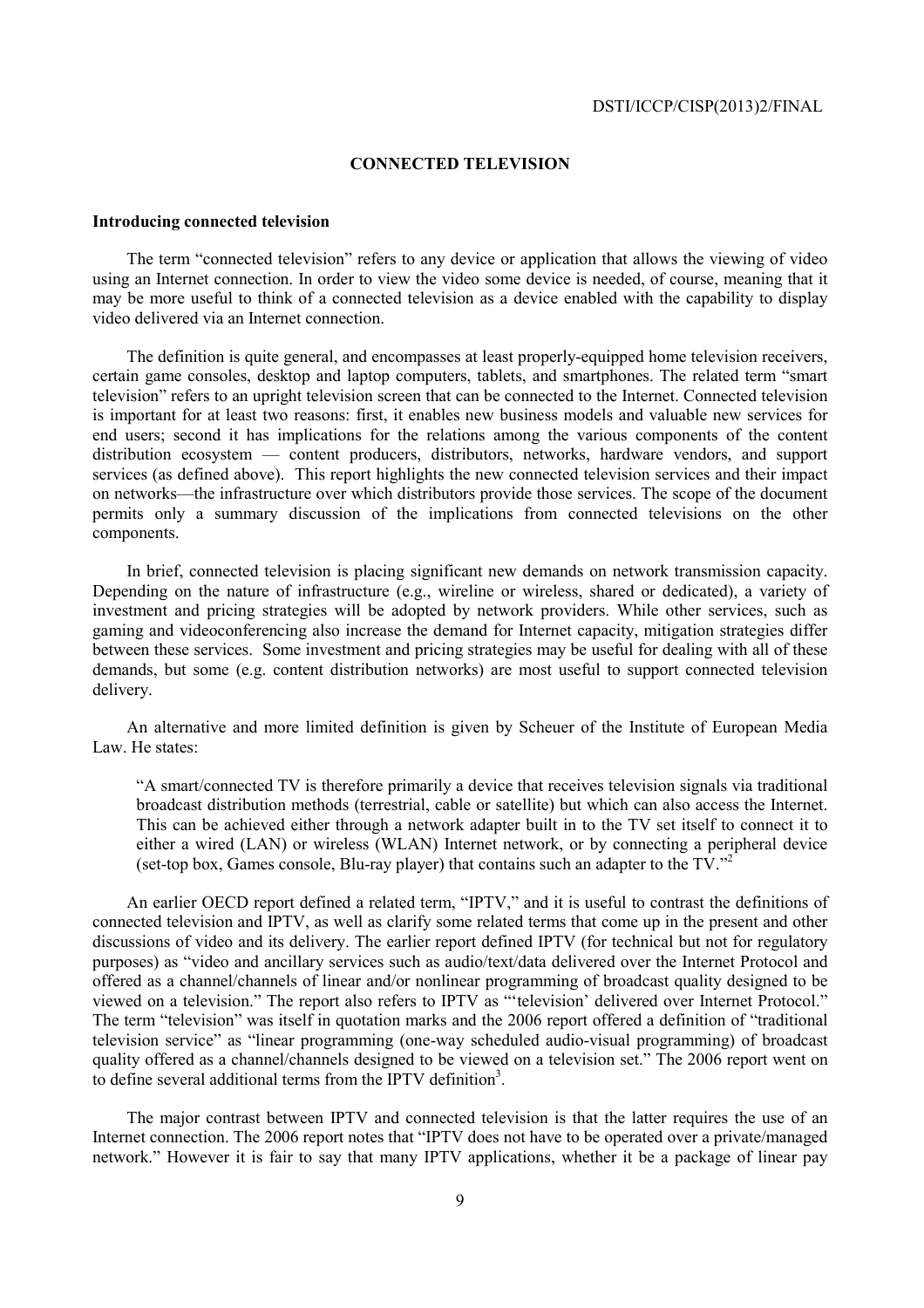television services, a video on demand (VOD) service, say from the servers of a cable television company, or even the mobile video component of the United States ATSC digital terrestrial television standard, are offered over private or managed networks rather than the open Internet. Nevertheless, the 2006 report cites a service that provided cable channels via the open Internet for display on a television receiver. The reference to "ancillary services" in the IPTV definition is also important for connected television. As noted below, ancillary content delivered over the Internet can be an important component of the new services that connected television can offer.

The term "over the top" (OTT) is also used in discussions of connected television. OTT content is provided over the open Internet and not over managed facilities. As noted in the previous paragraph, IPTV could in principle be provided over-the-top. A term such as "WebTV" does not adequately describe overthe-top video services, as these may not make use of web browsers, HTTP and HTML, but instead rely on applications (i.e. apps). Perhaps it is a matter of semantics, but it is not clear whether video provided over managed facilities should be considered connected television. Services delivered over managed facilities do not necessarily require an Internet connection.

The European Commission, in connection with its *Audiovisual Media Services Directive*, offers definitions of linear and non-linear content as follows: "Television broadcasts are 'linear' services because they follow a schedule arranged by the broadcaster, while on-demand (or 'non-linear') services leave users to decide when to watch a particular programme. While these services differ in how they are made available, they are both addressed to the general public." Hence the term "non-linear" is essentially equivalent to VOD. It is also very similar to the term "unicast," which in IP networking parlance refers to a point-to-point transmission. Although a linear transmission can, in principle, be point-to-point, and some new services make use of features along those lines, in practice, they are today still more likely to be pointto-multipoint services.

The term "broadcasting" has different regulatory connotations in different countries, which will not be addressed here. However, it is fair to say that in each case there is the sense of a point-to-multipoint transmission. With regard to IP networking, the term "multicast" has a similar connotation, so the terms are roughly interchangeable. It is worth noting that "multicasting" has a specialised definition in the United States context, referring to the transmission of multiple digital terrestrial television programme streams over a single broadcast signal.

### **What is new about connected television?**

Connected television is the latest in a long line of evolutionary developments that, over the last 20 to 30 years, have continually expanded the range of services available to video consumers, continually expanding the range of choices and degree of control on the part of the end user. In the early days of television, end users had the choice of a handful of free-to-air (FTA) terrestrial video services delivered in real time. Over the years, as additional spectrum was assigned and entry permitted, the number of FTA choices increased. However, the big increase in distribution capacity and hence end user choice came with multichannel technologies such as cable television and direct-to-home satellite service.

Some of these multichannel services offered time-shifting by retransmitting the same block of programme content at different times of the day. That being said, the first major advance in time-shifting was the videocassette recorder. In a way, this could be said to have enabled place-shifting as well, since one could carry a videocassette from one location to another and play it back in each location, provided a recorder/player was available there.

The advent of the digital video recorder (DVR), sometimes referred to as a personal video recorder (PVR) enabled much more convenient and comprehensive time-shifting, both because of the substantial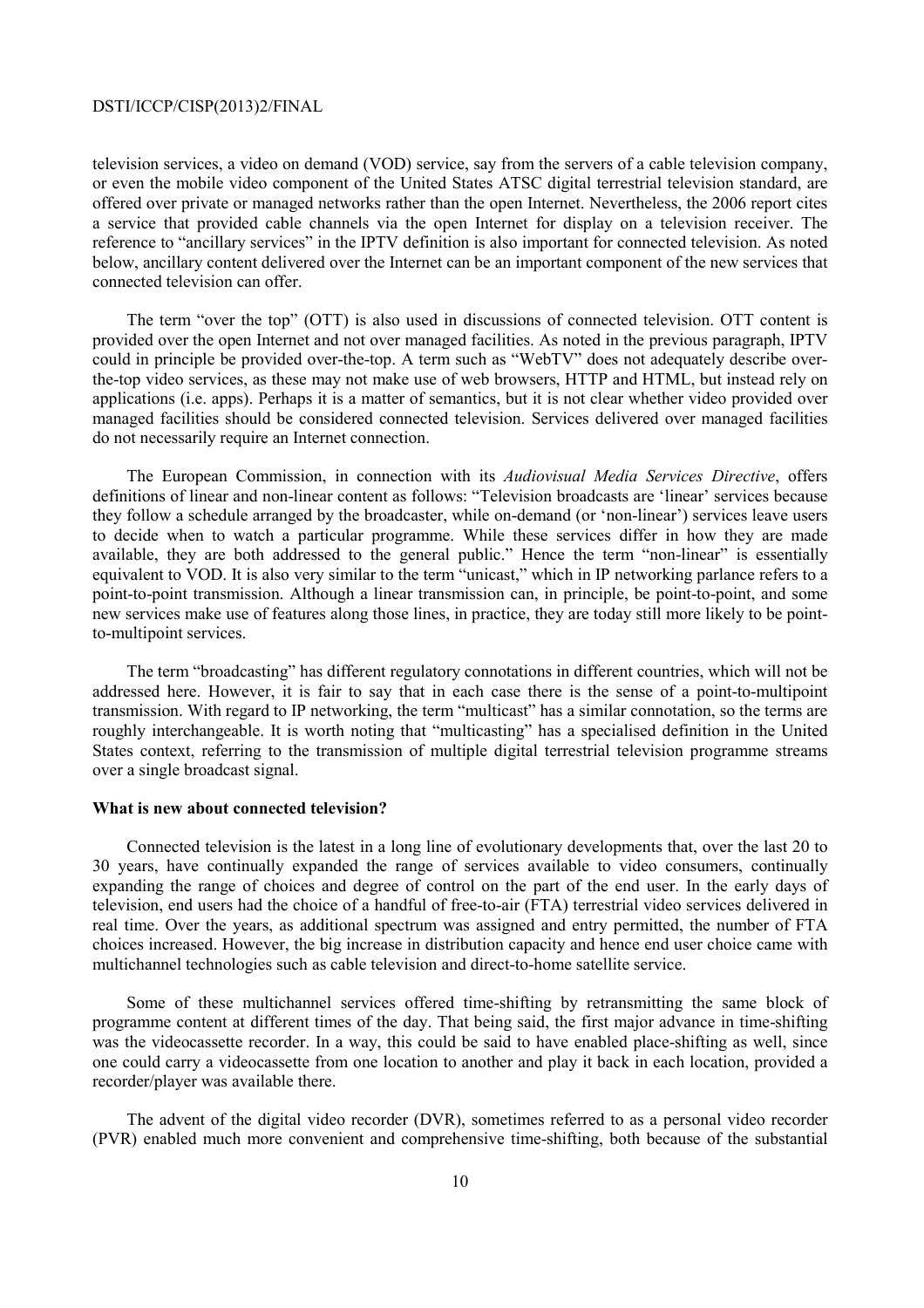digital content capacity that could be included in a compact piece of equipment and because of advances in programming capability that facilitated automated recording of content.

Additional modes of time-flexible delivery also developed. Multichannel distributors transmitted the same programming (mostly films) on different channels with staggered start times. Services such as Netflix offered rental DVDs delivered via the postal service (still a popular service today in the United States and elsewhere), and wireline multichannel distributors such as cable offered substantial libraries of video on demand (VOD) programming, without recourse to the Internet. (Of course video content transmitted via dedicated cable or fibre connections to an end user's premises could be in IP format even if it does not traverse "the Internet" or it could use a traditional cable form of modulation such as QAM). Both of these last-mentioned technologies support "binge viewing" (consecutive viewing of multiple episodes of a series, perhaps even a whole "season" at once).

There are, however, some important video services that are only enabled by connected television. And of course connected television can reduce the cost or otherwise make more efficient some previously available activities. Perhaps the most important new service that connected television can offer is place shifting, including mobile or nomadic viewing. With a connected television device and a sufficiently robust Internet connection, it is possible to stream video content anywhere. In the earliest versions of the technology, the stream originated at the end user's television receiver, where a piece of equipment such as a "Slingbox" received the transmissions, converted them to IP and then sent them out over the open Internet to another of the end-user's devices. This could be a tablet in another room of the house, a laptop in a hotel room in another country, or a smartphone in a car or at a sports venue.

Currently, content providers may stream from their own web sites or license others, including multichannel distributors such as cable or satellite companies, or free-standing aggregation sites such as Hulu to stream their content. Hence it can be a substitute for traditional distribution platforms such as FTA, cable, or satellite television. Although Netflix began by distributing DVDs through the postal service (and still does so extensively), it also has a very popular video streaming business. Today, various distributors, e.g., Cablevision in the United States, offer "cloud DVR" services. Rather than subscribers having a physical DVR on their premises, they have dedicated cloud capacity maintained by the distributor. Although this procedure may raise issues of copyright law, which varies across countries, it certainly is more technically efficient than a network of physical DVRs.

When a content provider stores video "in the cloud" on its own initiative (i.e., not pursuant to an instruction from an end user to record it), this provides an efficient basis for place shifting and time shifting along with it. With cloud content, it is possible to begin viewing on one device and then pick up on another or to access a live programme in progress and then shift back to the beginning. This is more efficient and provides more functionality than either recording content on a DVR for future viewing or the type of "catch up television" service that can be provided as part of the video on demand offering from, say, a cable television operator providing the on demand content using its dedicated facilities.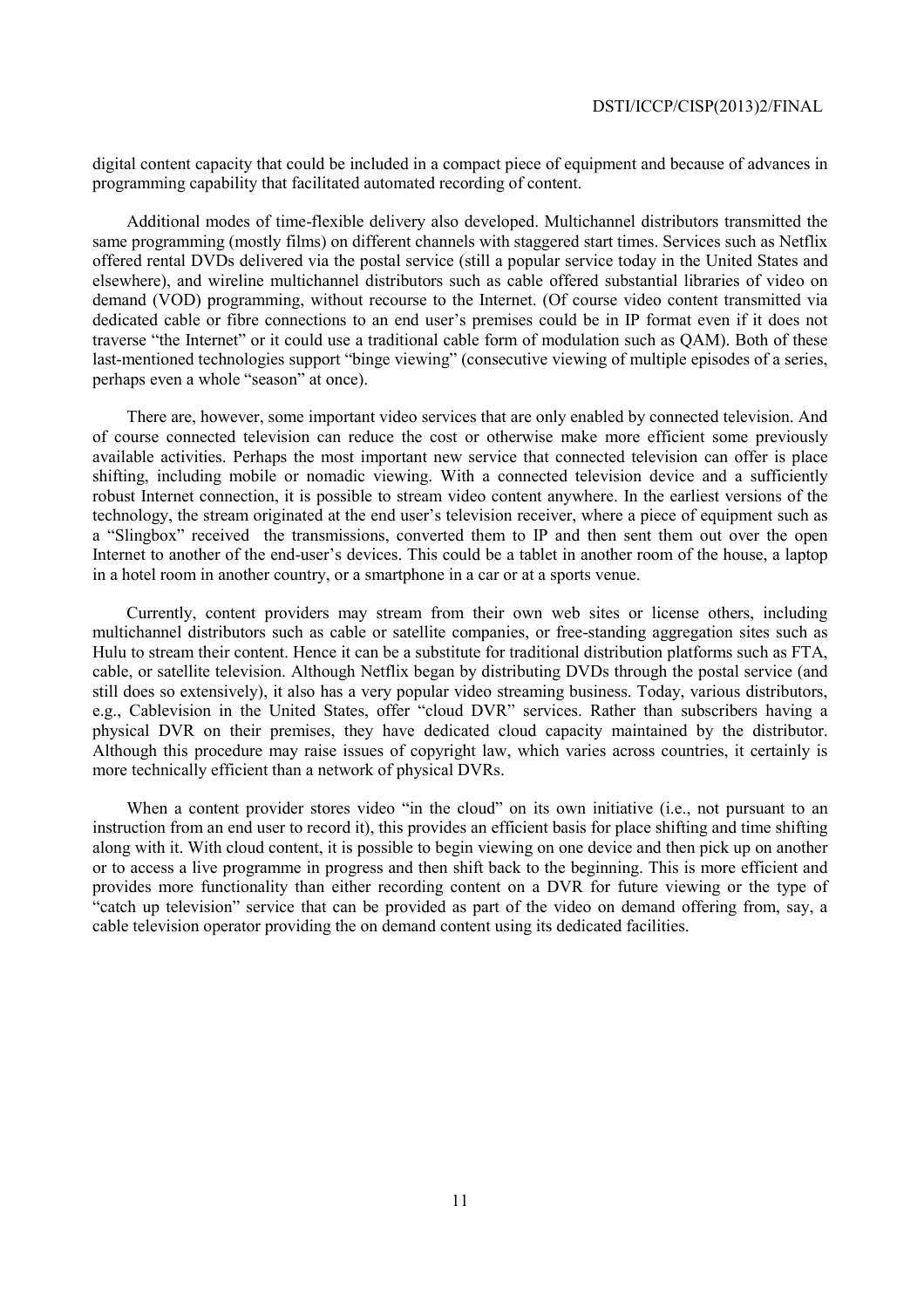Connected television also enables, or at least substantially facilitates, the targeting of advertising to individual locations. This potentially benefits advertisers because it increases the likelihood that the message is delivered to a receptive audience. On the other hand, it is important to recall that some connected television services, in particular those that entail recording point-to-multipoint broadcasts, make it possible to skip over advertisements (e.g., the Dish Networks "Hopper" product). In many cases, video streams delivered "on-demand" can disable the fast-forward feature and hence defeat attempts at advertisement skipping.

Connected television can also enable the delivery of various valuable services ancillary to the basic provision of video. This could be additional information about the actors or other personnel involved in the video, opportunities for e-commerce, posted reviews and commentary, or even real-time reactions delivered via social media. In some cases, this content may display on the same screen as the primary video content; one standard that supports this functionality is Hybrid Broadcast Broadband Television, or HbbTV, used frequently in Europe. In other cases, this content may appear on a "second screen" (e.g., a tablet or smartphone). Social media applications designed to be used in conjunction with video consumption are increasing in popularity. These include commentaries via Twitter and similar platforms as well as ancillary information regarding the actors, writers, plot, fashions, etc. in the programme content. Zee TV is one prominent example of the latter. These applications can "connect" members of the audience for a particular video programme even if the programme itself is not necessarily being viewed via connected television. However, as a complementary service to the video content, social media applications can strengthen the viewer's connection, thus possibly increasing or maintaining the size of the audience and also offer monetisation opportunities from increased ad revenue to sales of ancillary merchandise.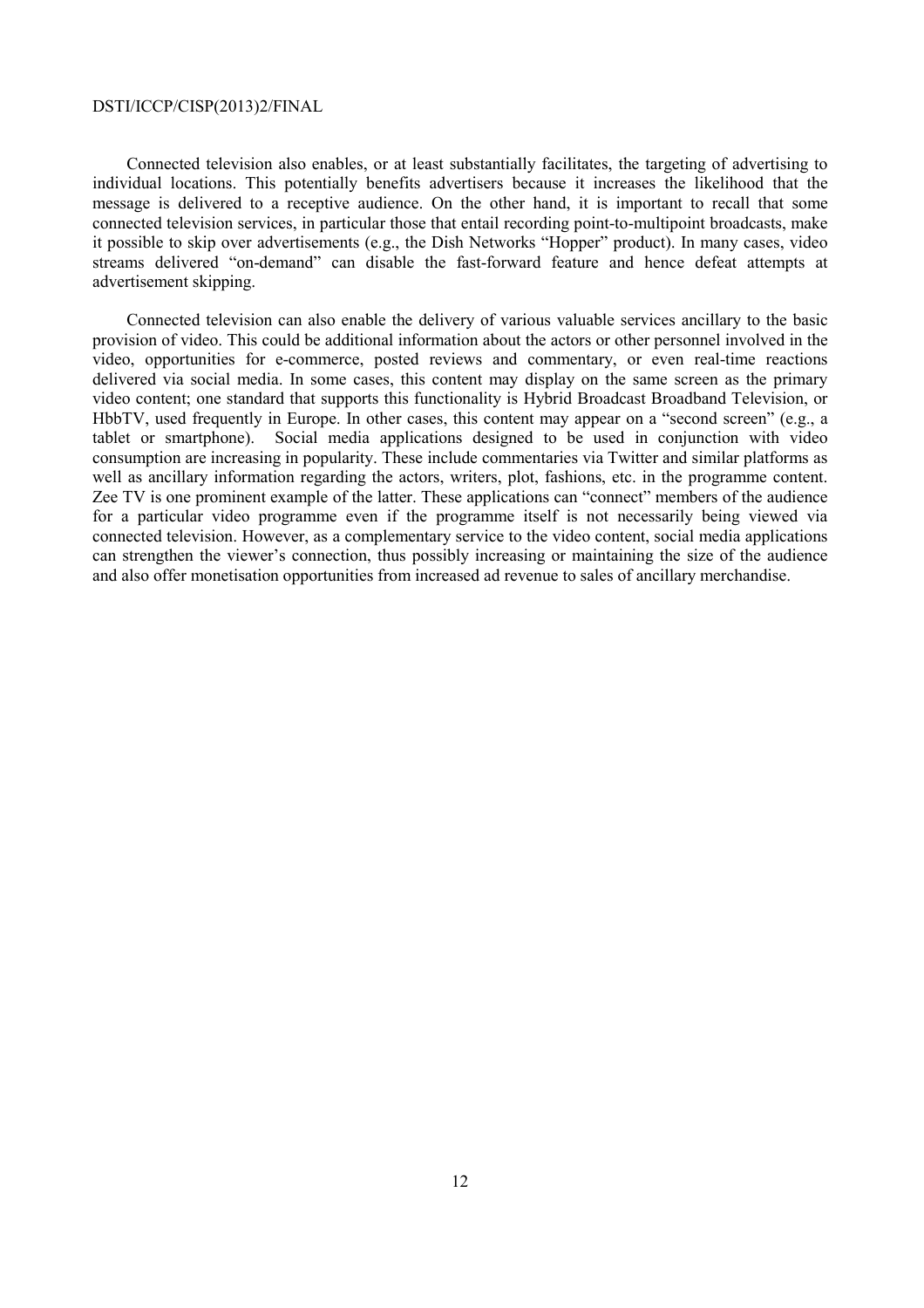### **THE IMPLICATIONS OF CONNECTED TELEVISION FOR CONTENT PRODUCERS, DISTRIBUTORS, NETWORKS, HARDWARE VENDORS, AND SUPPORTING SERVICES**

### **Introduction**

Connected televisions are, in the first instance, pieces of end-user hardware. However, the services they enable affect all other aspects of the content distribution ecosystem. Connected television increases the value of content to its producers and opens up the possibility of "cutting out the middleman," bypassing traditional distributors and delivering directly to end-users. It challenges distributors, both because of the potential for competition in their core business but also because, to fend off that challenge, traditional distributors need to add connected television services to their own offerings. The substantial increase in demand for Internet capacity, sparked by connected television services, induces network providers to invest in new capacity and to consider revisions in their pricing plans. Hardware vendors wrestle with the range of functions to include in their connected television devices and with questions of standardization. Supporting services are also challenged; whether it is advertisers considering how to target their messages and measure the implications, or programme guide providers competing for space on connected televisions and struggling to integrate content from multiple sources in their search functions. The implications of connected television on networks is considered below in some detail. This section briefly examines the implications of connected television for the other segments of the ecosystem.

### **Impact on industry ecosystem**

### *Content producers*

End users value flexibility in the time and place at which they view video content. It appears that they also value the ability to switch seamlessly from one device to another, e.g., to begin watching a sporting event on the main "home television" receiver and then switch to a mobile device while riding in a vehicle to another location. This flexibility makes the content more valuable, both because of the convenience and because it may well increase the total size of the audience. This can translate into higher license fees for content producers. Moreover, since a significant fraction of the subscriber fees paid to distributors go to compensate the distributor for its efforts and infrastructure investment, connected television offers content producers the opportunity to capture some of that revenue by distributing directly to the end user via network facilities that are already paid for in significant part by the end user. As discussed below, direct distribution of content, particularly if it achieves high volume, may require some infrastructure investment by the content provider itself (e.g., content distribution networks). Perhaps the most prominent United States example of the use of connected television for direct content distribution is Netflix, which offers a large number of movies on its streaming service and has even produced popular original content, e.g., the series *House of Cards* and *Orange is the New Black*.

In either case – in respect to Internet distribution as a complement to traditional distribution or as a substitute for it - important issues of intellectual property rights and digital rights management arise that are beyond the scope of this document. One example of the type of controversy that can arise is the Aereo service in the United States. Aereo holds itself out as a service that rents individual FTA television antennas, housed in a central facility in each market where it operates, to customers. For a monthly fee,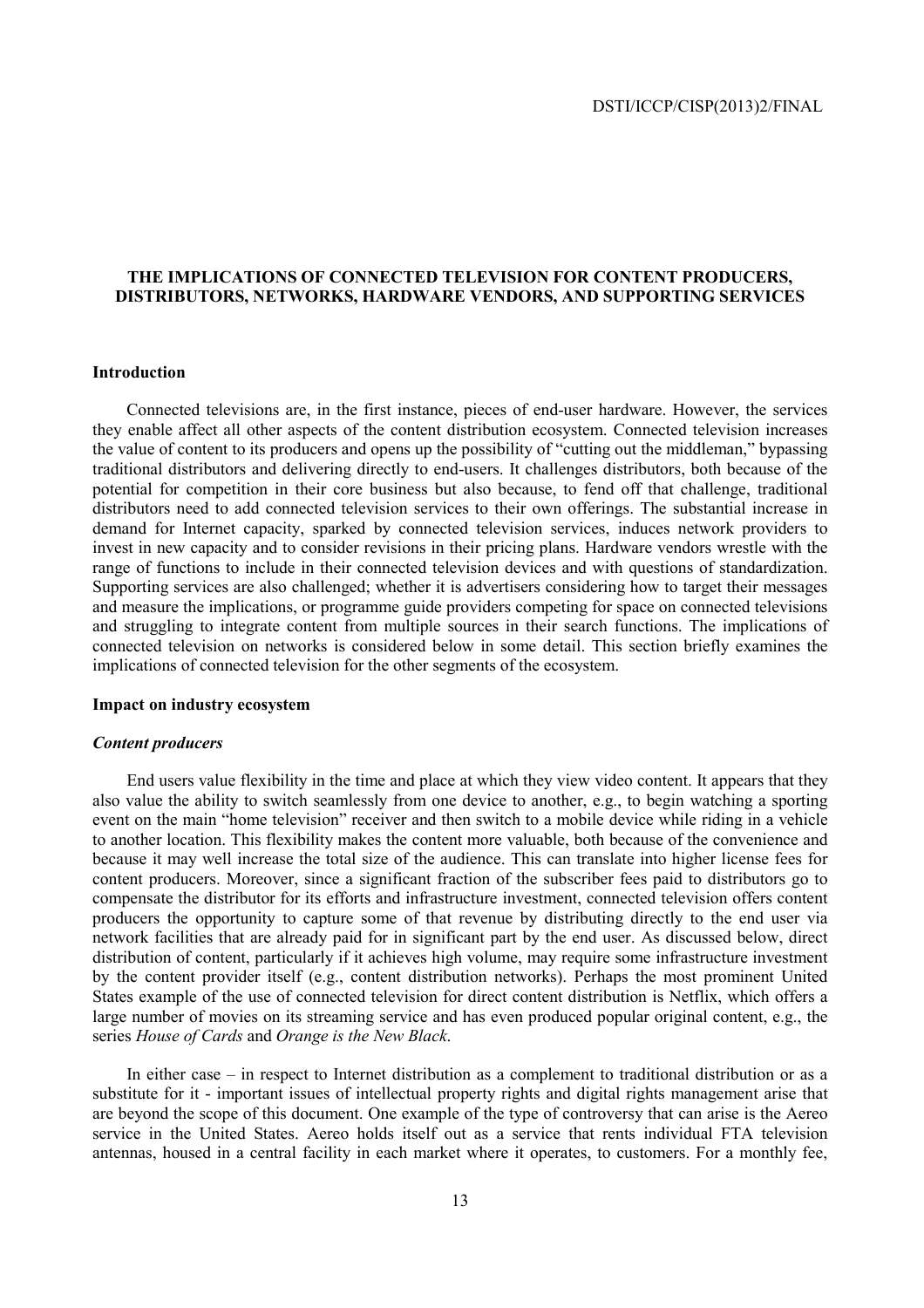Aereo then streams FTA television services to subscribers' connected television devices. In the United States, broadcasters have sued Aereo for copyright infringement, but the courts have not yet ruled on the merits of the case. Aereo successfully defended against broadcasters' request for preliminary injunction, which would have required Aereo to suspend service while a court decision on the merits of the broadcasters' complaints is pending.

### *Distributors*

Directly-distributed content has the potential to cut the revenues of traditional distributors because it could attract audiences away from their own content packages. This is true both for content that is exclusive to connected television and for content that is available both via the traditional platform and via connected television. At the margin, if enough valuable content is available via connected television, then some end users may cancel or cut back on their traditional pay television service (become either "cord cutters"or "cord shavers").

Even for those who maintain their traditional pay television service, watching some content via connected television will affect the stream of advertising revenues that the pay service earns. The advertising effect could also be present *vis-à-vis* FTA television content. If an end-user chooses connected television to access video programming that had been transmitted via FTA television, the end user might well see a different menu of advertisements, and this could reduce the distributor's revenues. Given that, for widely-viewed content, point-to-multipoint distribution will remain very efficient, another effect of connected television on traditional distribution may be to narrow the range of traditionally-distributed content to that which is most popular, leaving very narrow niche content solely to connected television distribution.

### *Hardware vendors*

A connected television, by definition, includes a piece of hardware. The crucial component that makes it "connected" is its processor, which provides the capability to receive IP video and deliver it to the screen for display. In practice, technological developments in the screen have encouraged the development of connected television. As television displays evolved from cathode ray tube to LCD and plasma technology, the resolution and picture quality improved immensely. These developments were beneficial for traditional television and connected television. Perhaps the key point for connected television is that these new technologies made it possible to produce smaller, thinner, portable, and mobile devices with highresolution displays. This made mobile and nomadic video possible. Mobile means constantly on the move, e.g., in a moving train or bus. Nomadic means available at different places, e.g., one's back yard or a "hot spot" at the local coffee shop, not necessarily in constant motion. In the home, particularly with respect to television receivers intended for group viewing, the much larger screen sizes made possible by LCD and plasma technology are of particular importance, for connected television but also for traditional distribution.

The processor that enables connected television can be built into the device itself (this is the case with respect to laptop and desktop computers, tablets, and smartphones and many of the more recent "upright screen" television receivers) or it can be in a peripheral device, either specifically designed for connected television or a multipurpose device. The Slingbox, described above, is an early example of a special purpose peripheral device; it does not receive video content via the Internet but it does convert video delivered to the television receiver via traditional means into an IP stream and transmit it over the Internet to other devices under the control of the owner. The TiVo box provides DVR functionality, a programme guide, an interface with a pay television service, and access to the Internet for applications such as Netflix. Other peripherals designed to process IP streamed video and deliver it to a display include "Apple TV",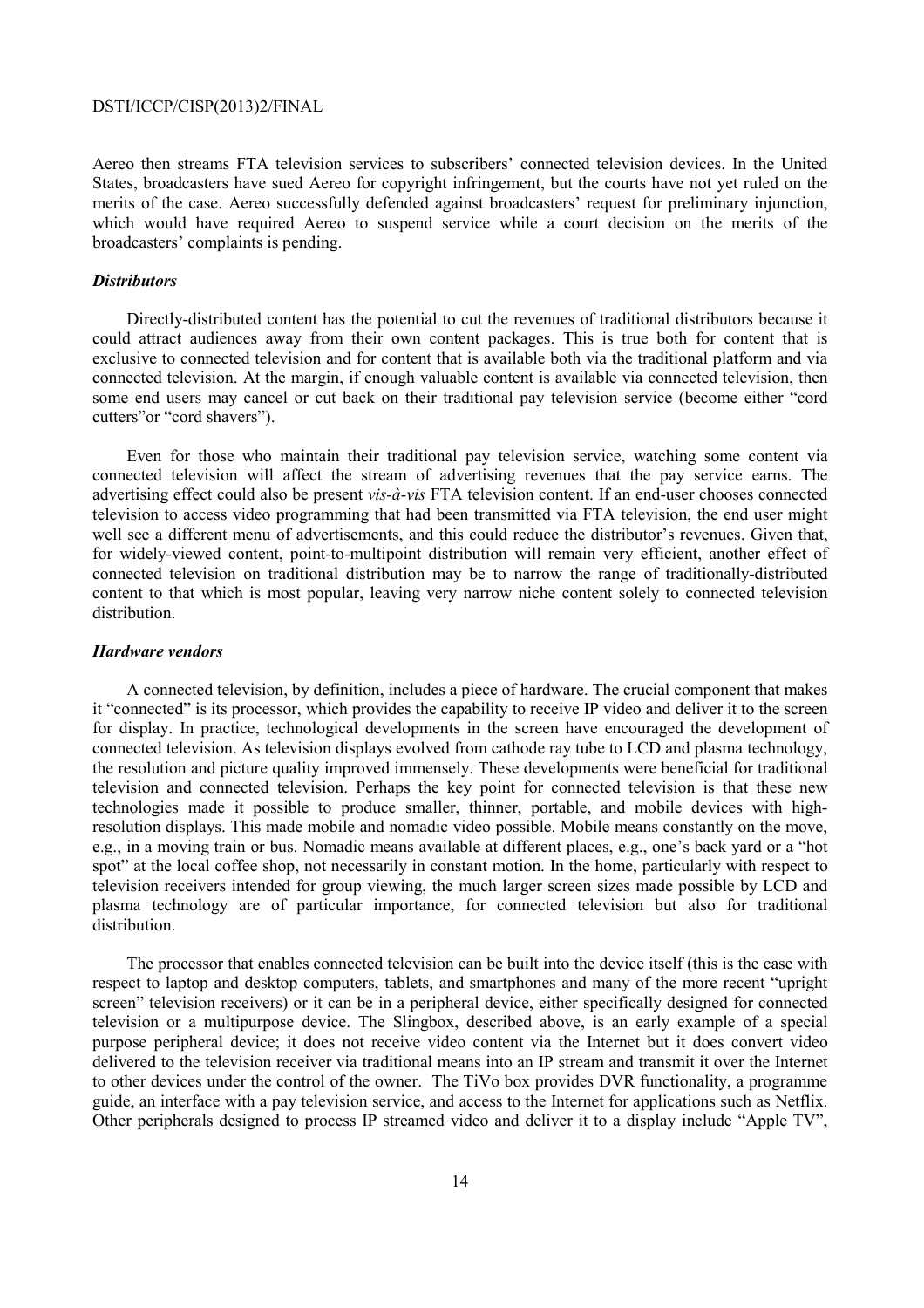Roku, and Chromecast. Until recently the Boxee Box was also available and offered a cloud DVR service along with streaming to a connected television, but this provider was recently purchased by Samsung.

Some multipurpose peripheral devices also enable connected television. These include game consoles such as Microsoft Xbox, Nintendo Wii, and Sony Playstation and some DVD and Blu-Ray players. Connected television capability can also be integrated with digital television set-top boxes; in the United Kingdom YouView offers a set-top that connects to a FTA television antenna and to the end user's broadband service. Traditional pay television services, such as cable can also include connected television features in their set-top boxes. For example, in France, the cable operator Numericable integrates Twitter access into its set-top box, thus facilitating "second screen" social media activities. Broadband providers in France, frequently include a digital terrestrial television receiver in their end user equipment in order to permit subscribers to receive FTA television service as well as whatever IP video their broadband connection can support. In some cases this is limited by the available DSL speed. Another broadband provider, Orange, facilitates connected television by having an "appstore" for its Livebox product that permits access to some video streaming applications.

Whether it be functionality integrated into a smart television or a peripheral device designed to be connected to a video display, the general trend is towards increasing functionality, with DVR capability, a programme guide and a search function, Internet access (with some pre-loaded applications), wireless connectivity, and, often the ability to control these functions remotely using an application installed on a smartphone, tablet, or other device.

The choice of what applications to include pre-installed on a connected television device is, of course, up to the service provider deploying it rather than the manufacturer. Similarly with the "Orange appstore;" it is not the manufacturer but the service provider (or maybe the appstore provider) that makes the decision. This can bring up competitive issues, as recent trade press coverage of Comcast's apparent deliberations over whether to include Netflix as an application on its set-top box interface illustrated. In some European countries, HBO is offering its HBO Go service on a standalone basis (rather than, as is currently the case in the United States, offering it only to pay television subscribers). Likewise, Netflix has signed contracts with three European pay television operators to offer its service via the operators' set-top box.

### *Supporting services*

Advertising remains a key component of video programming revenues. As viewing patterns become more diversified, both in terms of when and where the content is viewed, this presents a challenge for audience measurement, which is a key input to advertising pricing and purchase decisions. Measuring time shifted viewing on traditional television receivers (say, those equipped with set meters or people meters) is relatively straightforward, and firms such as Nielsen now offer a variety of measures, from live viewing to live plus three days to live plus seven days. Measuring viewing on tablets, laptops, or smartphones is a greater challenge. As mentioned above, when video is streamed to a particular device rather than "broadcast" on a point-to-multipoint basis, it is possible to target the advertising to the individual recipient. This has implications for how advertising messages are created and how they are bought and sold. As such, advertisers and audience measurement entities are clearly being affected by the advent of connected television. The same is true for providers of programme guides, although it is important to acknowledge that the programme guide may be created or its configuration determined not by an independent programme guide entity but by the maker or purchaser (say, a cable television company) of connected television hardware.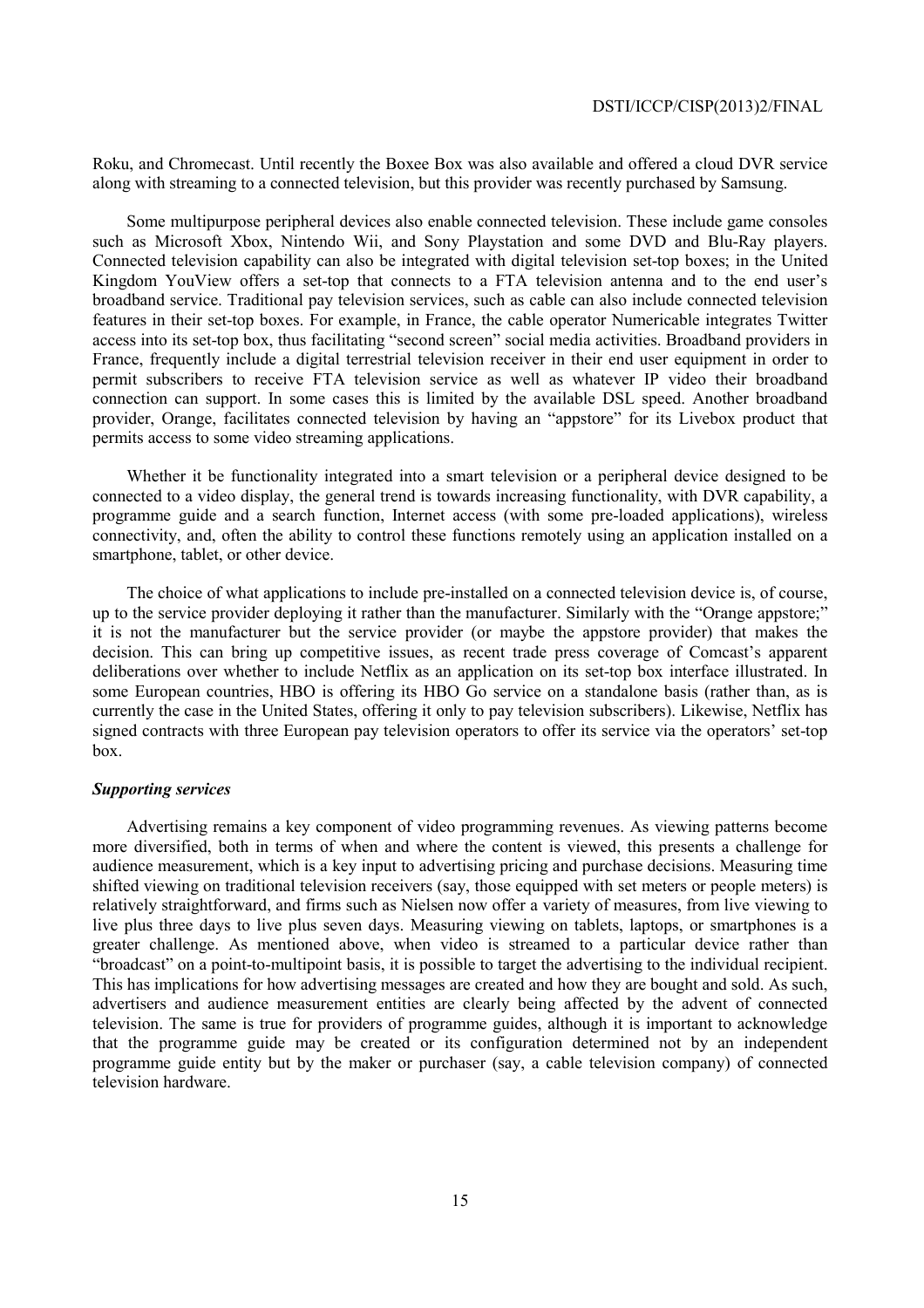### **Competition and peripheral devices and services**

### *Digital video recorders*

Cloud-services and set-top boxes enable many new "connected television" functions. The introduction of novel technological capabilities such as these, often challenge existing business models and, therefore, can affect the competitive dynamics of a value chain. As a result, they are frequently brought to the attention of regulators and courts to assess their consistency and legality in relation to regulation and law. The overall nature of these effects goes beyond the scope of this present report not least because of the different regulation and legal requirements framing communication services across OECD countries. Some historical and contemporary examples can, however, be provided given the implications these changes have for policy makers and regulators.

The videocassette recorder (VCR) was one of the first peripheral devices for television sets. For the first time, consumers could time-shift and place-shift the viewing of television services. VCRs also launched a new market for content, both in video rentals and sales. In 1976, some, though not all, content producers in the United States, initiated a lawsuit in relation to the introduction of VCRs. They argued that because the device could be used for copyright infringement, a manufacturer was liable for any infringement committed by its purchasers.<sup>4</sup> In 1984, the United States Supreme Court ruled 5-4 in favour of the manufacturers of VCRs. Nonetheless, despite widespread take-up of VCRs in all OECD countries from around that time onwards their legal status often remained unclear. The copyright law of Australia, for example, deemed recordings of broadcasted content for personal use to be illegal until 2006, when the law was amended to reflect community use over many years.

The further development of technological capabilities around recording devices and their access has meant that these issues are contemporaneous with connected televisions. The digital video recorder as part of a set-top box and cloud-based video recorders are currently facing challenges in and outside courts. In Belgium, public and commercial broadcasters requested compensation from cable and IPTV companies for the use of DVRs. The reasons given by the Belgian broadcasters were that the new technologies enabled users to time-shift, to skip commercials and that the pay-per-view catch-up television services saw less than forecasted uptake, because consumers preferred a recorded version over paying for a streaming version. The broadcasters said that their product was not the distribution of an individual programme with advertising, but of an evening of programmes and advertising, a model they argued would be rendered less effective by the use of DVRs.<sup>5</sup> In 2013 a law was proposed in the parliament of the state of Flanders in Belgium, that would require prior authorization of broadcasters for any functionality offered by a television service provider added to the linear broadcast. This would include recording, fast forwarding, skipping through commercials, overlays, sidebars and other functionality.<sup>6</sup>

In January 2012, in the United States, Dish Networks introduced a feature called "PrimeTime Anytime". When enabled, this feature would automatically record the four major broadcast channels during primetime hours and store eight days of recordings. In May 2012, Dish added a function that allowed viewers to automatically skip the advertising when watching recorded PrimeTime Anytime content from the previous seven days, but not for content recorded on that day. For consumers, the feature meant the service would look and feel like there were no commercial breaks in the content. In 2013, Dish added a Slingbox feature to its DVR, enabling its users access via the Internet to content received over their home satellite dish and on their DVR. Both features were challenged in lawsuits by broadcasters. An injunction on contractual and copyright grounds was not successful, however, in an initial court case and the litigation progressed to a district court.<sup>7</sup>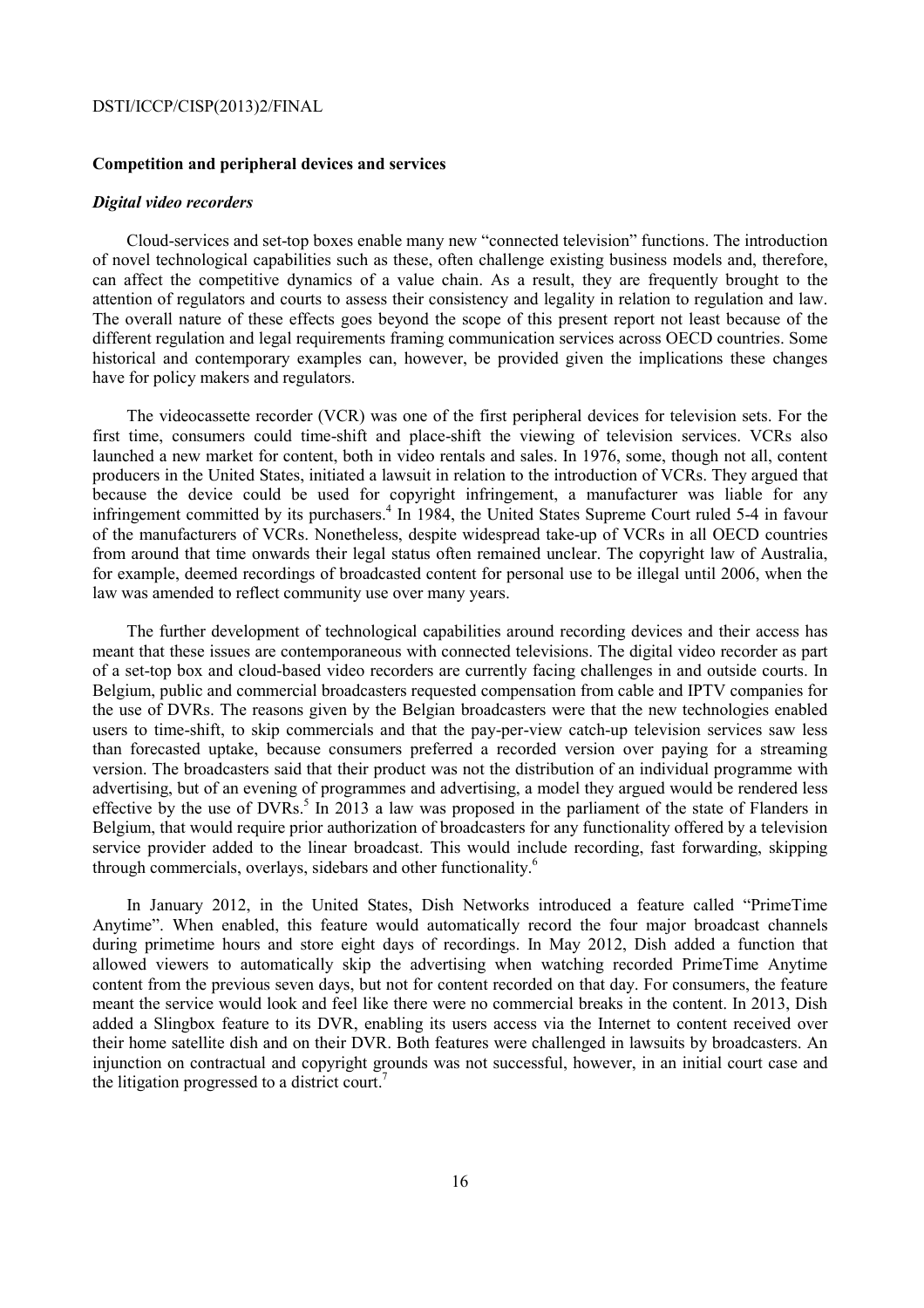In 2009, also in the United States, Cablevision introduced a networked DVR or cloud DVR for its customers. Instead of requiring a DVR in the household of a customer, the recording was done in a datacenter of Cablevision when the user requested this to be undertaken. The recording was then sent to a user on request. This capability saved Cablevision the cost on the acquisition of millions of DVRs, their hard-disks, maintenance and replacement. Each recording was done for each customer individually. If 10 000 customers recorded the same programme, the same number of copies would be on the system. This service was challenged in the courts but was upheld to be legal after an initial defeat. The grounds were that the service, though provided by Cablevision, was under the control of the user. It stored individual copies for each user and they were only accessible for that user. As a result it was not assessed to be a public performance, which would have been in contravention of the law.

In 2012, in Australia, a similar case on a cloud DVR service met with a different outcome and was ruled against by the court. In this case, Optus a major fixed and wireless network provider enabled its customers to record up to 15 free-to-air digital channels on a cloud DVR. This content could then be accessed by an app on a smartphone or computer as soon as two minutes after being recorded. This latter feature was particularly contentious for actors with business models that relied on the sale of rights for live events such as sport. They said this capability contravened their ability to sell exclusive rights separately to free-to-air and Internet providers. Telstra, the leading rival to Optus, in providing fixed and mobile communication services in Australia had, for example, purchased the Internet rights to the largest codes of football in that country (Australian Rules and Rugby League) for its Internet customers on fixed and mobile networks. Though Optus was initially successful against the legal challenge to the service, based on the provision of the Copyright Act of 2006 that had legalized personal recordings on VCRs, it was ruled against on appeal. The Court argued that Optus had made the recording, either alone or with the subscriber, and it was not doing so for private and domestic use and, therefore, did not fall under the exception of the Copyright Act.<sup>8</sup> The outcome also led to the closure of similar over-the-top cloud DVR companies in Australia, such as MyTVR and Beem.tv.

Cloud DVR services have not only come up against concerns such as time-shifting but have also given rise to issues around geographical coverage. In an endeavor to meet existing regulatory requirements, the aforementioned MyTVR in Australia, when in existence as a service, limited the acceptance of subscription only to users that lived in the geographic area covered by the applicable free-toair services. A consideration here was that under the Broadcasting Services Act, 1992, an individual person must not control television-broadcasting licenses whose combined license area exceeds 75% of the population of Australia. The intention of this clause, when introduced, was to prevent media concentration. In other cases, cloud DVR services have limited their geographic coverage in an endeavor to abide with the rights sold to free-to-air broadcasters for specific geographical areas.

How such a service would be regarded in other countries is a point for consideration. In France, for example, certain players could technically propose services for a Network Personal Video Recorder (NPVR) or Cloud PVR option that could bring new features for viewers (not available within the current PVR) to mainly *i)* watch and record several TV programmes without constraints; and *ii)* watch their recorded programmes on any device (e.g. television, PC, smartphone, tablet). However, under French copyright law, it is a common principle that reproduction of a copyrighted work requires the prior authorisation of the copyright holders, unless the said reproduction falls into one of the exceptions granted by the law, in particular the exception for private copying.

### *Live television online*

Aereo, initially launched in New York in 2012, is one of the best-known examples of a cloud live television and DVR service operating in specific geographical locations. The service was immediately challenged in the courts by broadcasters, but with the support of some cable companies such as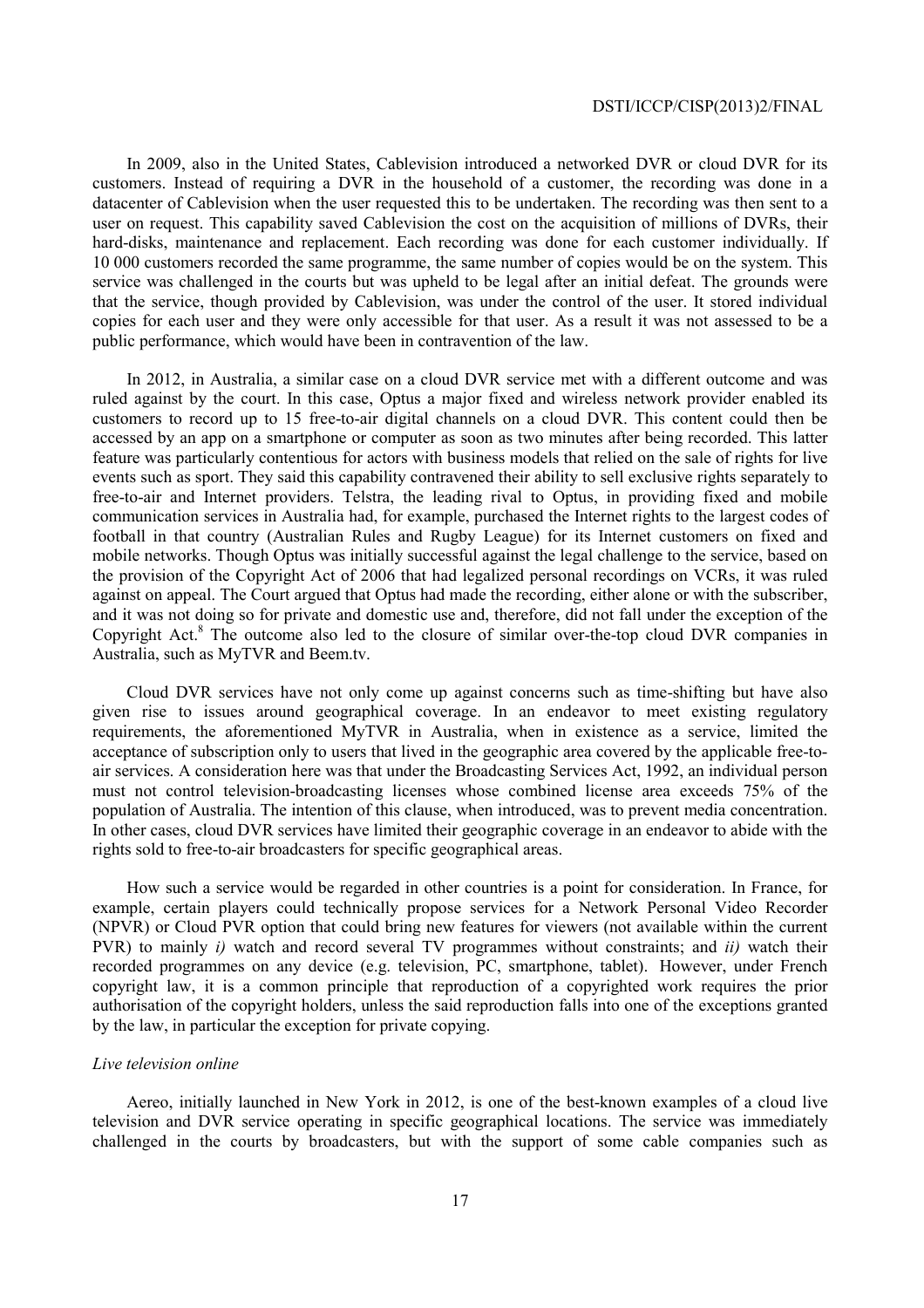Cablevision. In addition, the earlier Cablevision ruling was significant for Aereo. Until now, the service has been upheld in the courts. With the two courts, which have considered challenges to date, taking the view that this is not in violation of the law.<sup>9</sup>

One attribute that differentiates Aereo, from a service such as MyTVR, is the use of a dedicated antenna for each customer accessing the service in the Cloud. The similarity, between Aereo and other Cloud DVRs, is that it enables subscribers to view live as well as time-shifted over-the-air television on Internet connected devices. With Aereo, however each subscriber has an individual antenna, no larger than a coin located in a datacenter. Hundreds of thousands of such antennas are co-located at these facilities. From here the television programme is streamed to the individual user's "connected television", wherever the user is or when the user records something to a storage facility. Customers subscribe to the service for a monthly fee. The service was initially only available in New York City. In 2013, Aereo announced plans to expand across 22 cities in the United States.

In April 2013, a company called FilmOn launched a similar service to Aereo's offer in Switzerland. They aim to make free-to-air satellite television available via the Internet to their customers. The company says that when users access their website or via an app on a smartphone they will receive content via their own unique satellite dish or micro antenna. They take the position that under Swiss law reception and distribution of any receivable free-to-air signal is allowed. This legal position, they say, enables local platforms including Swisscom IPTV and UPC Cablecom to receive and distribute channels, including the United Kingdom's domestic channels such as BBC1, BBC2, ITV and Channel 4 or France's France 2, 3 or Italy's Italy 1 and so forth.<sup>10</sup> A user can either opt for a free or advertiser supported service streamed at SD or pay for a HD stream.

Unlike the Swisscom service, which is aimed at their customers in Switzerland but can be viewed abroad, the FilmOn offer is available to any user that accesses the website or downloads the app. This means, for example, that a user in France could watch the BBC, whether in France or another European country while travelling. A viewer from Italy could watch France 2 and so forth. FilmOn says it "will respect a broadcaster's control over where their content is available by ensuring the service respects international boundaries where they are already in force."<sup>11</sup> This would likely mean the user from France might not be able to view the BBC service when travelling in, for example Australia or Japan.

In Europe a number of nascent linear and cloud DVR services have emerged. In Sweden, a company called Magine, currently offers live online television and cloud DVR services in that country, as well as in Germany and Spain. It offers around 30 channels of live television, with DVR and catch-up television. It has contracts with these channels and is licensed to carry the content. In some ways it resembles traditional broadcast television. As it broadcasts over the Internet, however, it can be used on any type of connected device and at any location. It uses an app that can be installed on smart televisions of LG and Samsung and apps installed on laptops, phones and tablets. One of the features it offers is that it enables a user to seamlessly switch from live to on-demand. For example, when a user selects a programme that has already started, the user can go backwards to any moment in the programme. On many set-top boxes, this would currently not be possible, because the set-top box only records what the user is watching and therefore can go back only to the moment the channel was launched.

#### *Standardisation*

Historically, many providers of cable and satellite services have required the use of a proprietary settop box. Sometimes this box was paid for when joining the network or rented by the subscriber and in other cases any charge was not broken out in the overall monthly fee. Over the years many consumers have expressed the view that they would prefer to have an alternative choice of equipment as they do with other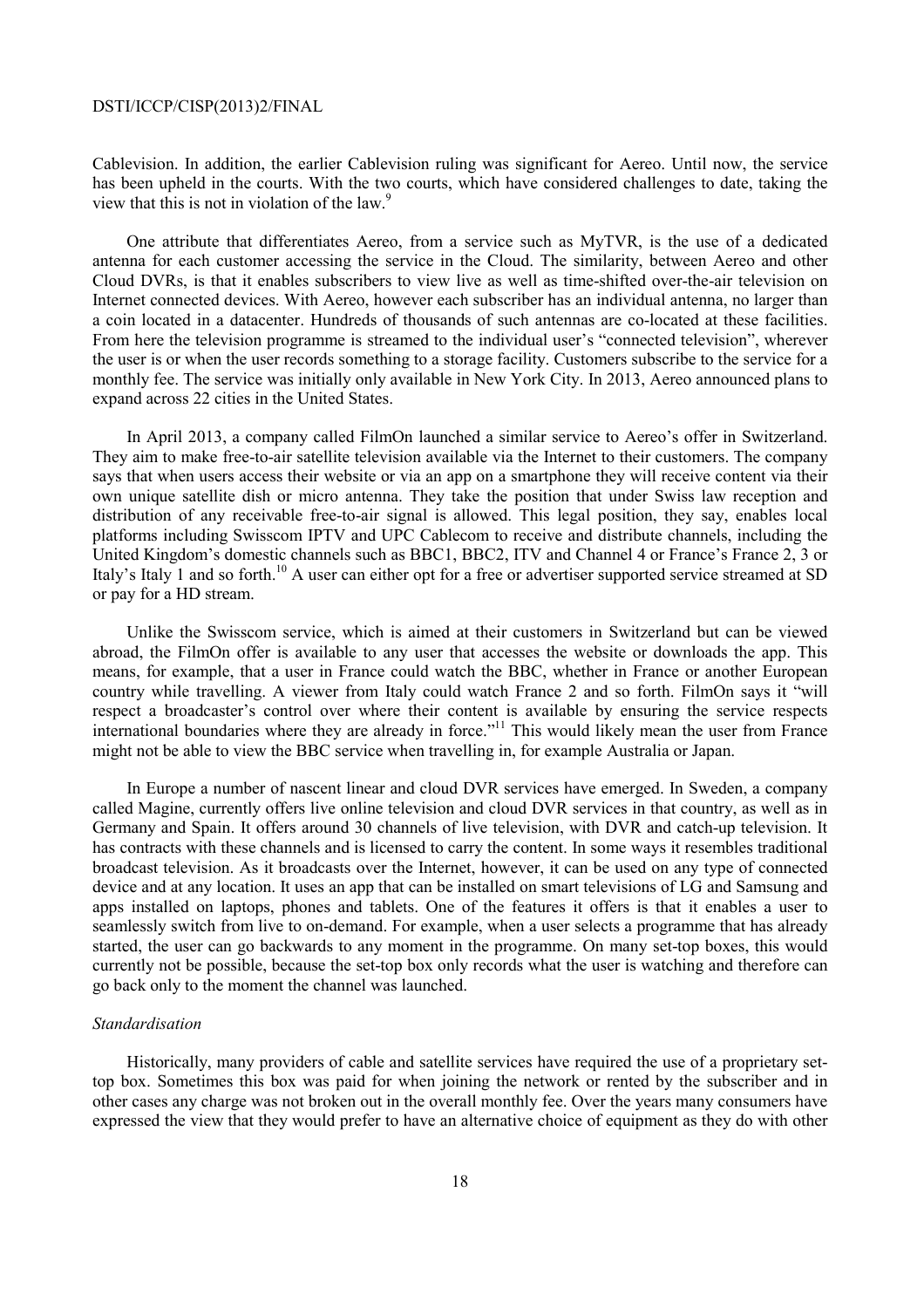communication services. They have witnessed the innovation in non-proprietary set-top boxes in terms of their ease of use and potential lower cost over their lifetime.

While it is not always possible to have service without the use of a set-top box this is starting to change where users have effective competition. Some consumers would prefer to have the option to receive television through a set-top box that is independently purchased via a retail channel or to use standardised interfaces on digital televisions. Some cable companies and network operators are also looking into the possibilities of doing away with the set-top box as it requires a significant capital investment up front and continuing service expenditure over the years. In some countries there are rules on being able to receive DTT or analogue cable without a set-top box, but generally not pay-television services.

There are technical developments to integrate IPTV protocols directly into television sets without the need for set-top boxes. One example is the trials being undertaken by Samsung and TeliaSonera in Estonia. Nonetheless, there is very little standardisation towards 'connected television' platforms. Every device and every channel requires separate co-operation between both broadcasters and device manufacturers, sometimes with additional help from the broadband networks. This is hindering competition in all three markets. $12$ 

A further challenge, without widespread standards, is that smaller channels have difficulty getting their apps pre-loaded on smart televisions. At the same time, smaller television manufacturers have difficulty developing smart-television applications or getting developers to develop for their platforms. Moreover smaller networks neither get the content nor have the ability to develop apps when these are not available from the broadcasters. At times, even the largest manufacturers of smart televisions have had challenges in introducing these services into the market. A notable dispute took place in 2012 between Samsung and Korea Telecom (Box 2).

 This is not to say there are no standards. There are, such as HbbTV of the European Broadcasters Union, used in Germany, France, The Netherlands and other countries and similar standards, that are just not yet widely accepted. As a result broadcasters do not provide easy access to APIs and content, and often only allow their in-house developed apps access to their services. There is no default standard yet, because all players likely believe they can dominate part of the market and, therefore, are less likely to accept a competing standard.

A key question in this area is the application provider entry conditions and innovation, which is worthy of more detailed discussion, though it is still early in the development of this market to draw conclusions. Certainly some connected televisions come pre-loaded with some applications of some service providers and not others in those same markets. These applications appear to be the result of commercial negotiations between the actors involved rather than as selected by consumers and introduced by them onto the device. Any concerns may be mitigated by the greater use of standards that enable choice or by capabilities or devices that enable bridges between services or the use of over the top services.

 In all these considerations, the degree of competition among ISPs or other actors in a market is of crucial importance. This includes any future vertical competitive issues that could arise in the interactions of ISPs and content/application providers. These would include possible incentives of ISPs vertically integrated into content provision to behave anti-competitively with respect to competing independent content providers and possible anticompetitive discrimination by ISPs among competing independent content providers. While this issue goes beyond the scope of the document it can be noted that some communication regulators have acted to ensure some types of content are available to all players in a market where it was deemed that these providers would not otherwise be able to compete (e.g. Ofcom and the United Kingdom's "Premier League" football competition).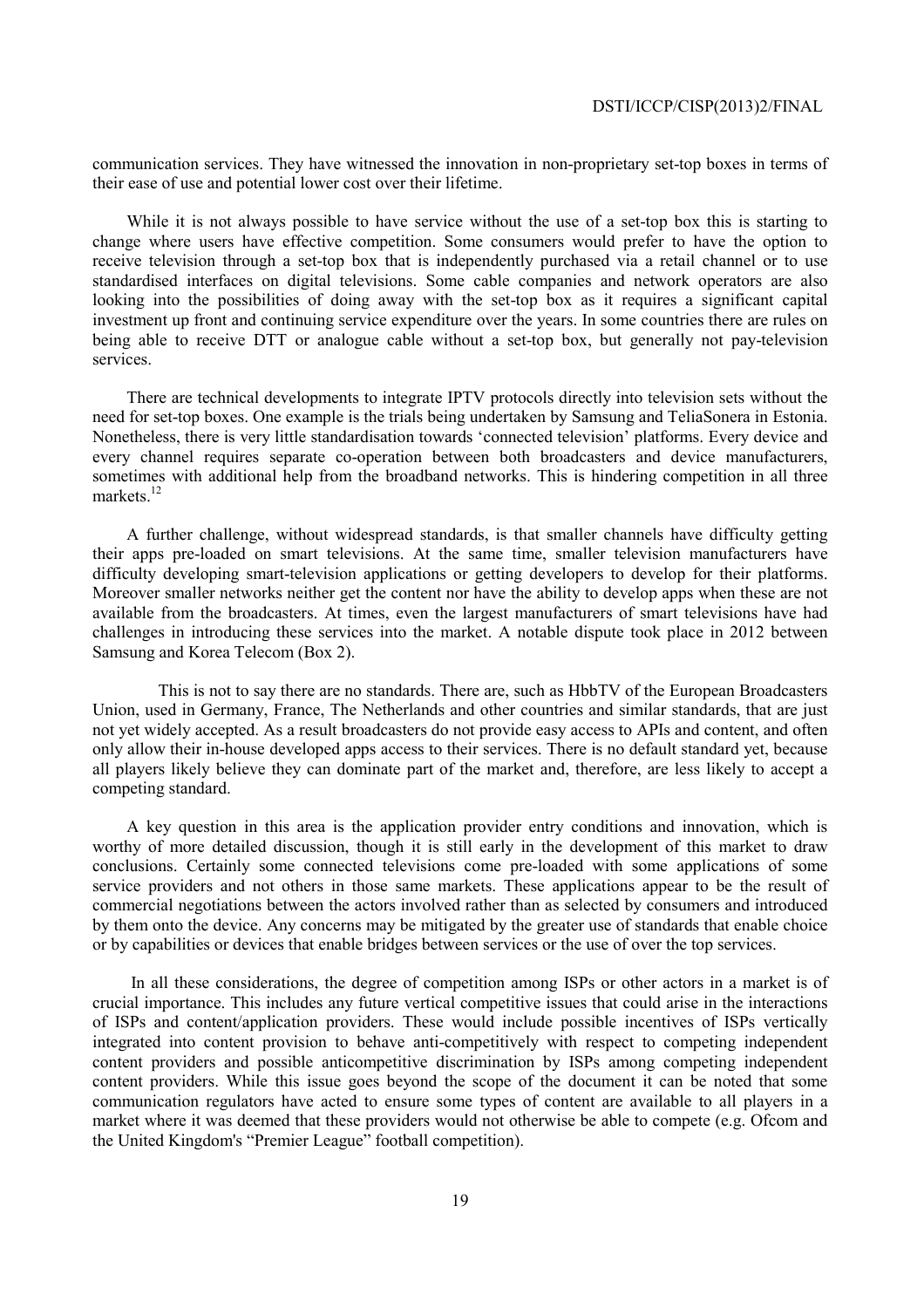### **IMPLICATIONS OF CONNECTED TELEVISION FOR NETWORKS**

### **Networks for television**

The use of connected televisions requires different capabilities than for networks that have traditionally been employed to deliver video services. Connected television requires a network that can support non-linear content and interactivity. Not every network can be adapted to support the use of connected televisions such as satellite and DTT and require supplementary connectivity if they are to provide two-way communication. The connected television functions will work around the media received via traditional broadcasting.

The use of digital television broadcasting (DTT) has almost entirely replaced its analogue equivalent in OECD countries. By the close of 2013, analogue terrestrial broadcasting will be replaced by DTT in all OECD countries, except for Turkey and Mexico. These two countries will make the switch in 2015 and this change is expected in Chile in 2017. DTT is very flexible for both a broadcaster and users. A broadcaster needs relatively few antennas to reach millions of potential users. For those users, DTT can be built into a new television or be received via a set-top box.

Depending on local conditions DTT may need an external antenna for better reception indoors. The number of channels on DTT is dependent upon the available spectrum and the encoding used. For example, in the United Kingdom, Freeview offers 50 TV channels, and 24 radio stations plus 4 HD channels, with more channels to be added in the near future.<sup>13</sup> Each of these service providers may have one or more channels. DTT only supports linear broadcasting and no on-demand services. The technology does not support non-linear content and does not have an integrated return channel, for non-linear or interactive features. As a result another communication channel, such as a broadband connection is necessary to incorporate this functionality into a connected television.

Satellite television makes use of a device in geostationary orbit. For reception a user needs a dish and an adequate line of sight to a satellite positioned above the equator. Satellite services support a large number of television channels, often giving users access to hundreds of free-to-air and pay-television channels in standard and high-definition. Like DTT, satellite television does not support non-linear content and interactivity, because it does not support return channels. There are satellite services that include nonlinear content and interactivity, but to enable this they make use of a separate return channel over a dial-up or broadband connection. There are broadband satellite networks with speeds up to 12 Mbit/s, which can support connected television services, though data usage is often limited by caps that are generally low relative to terrestrial fixed broadband networks.

Cable television networks have evolved from being shared antenna networks to comprising hybridfibre coaxial cables that can provide Internet access. These networks carry a radiofrequency signal over which a number of analogue and digital television channels are modulated. An attribute of cable networks is that the signal in the coaxial cable is well shielded from external "noisy" influences. This gives a cable network operator a very wide spectrum to modulate their signal over, thus enabling a large number of channels to be carried. In order for this to function, with the many hundreds of channels that typify services today, fibre needed to be brought closer to the user's premises. These channels do not only carry analogue and digital television, they also carry IP-protocol signals in both directions. The IP-protocol is used to provide broadband Internet access as well as services such as broadcast linear IPTV, Video on Demand, VoIP and video-conferencing.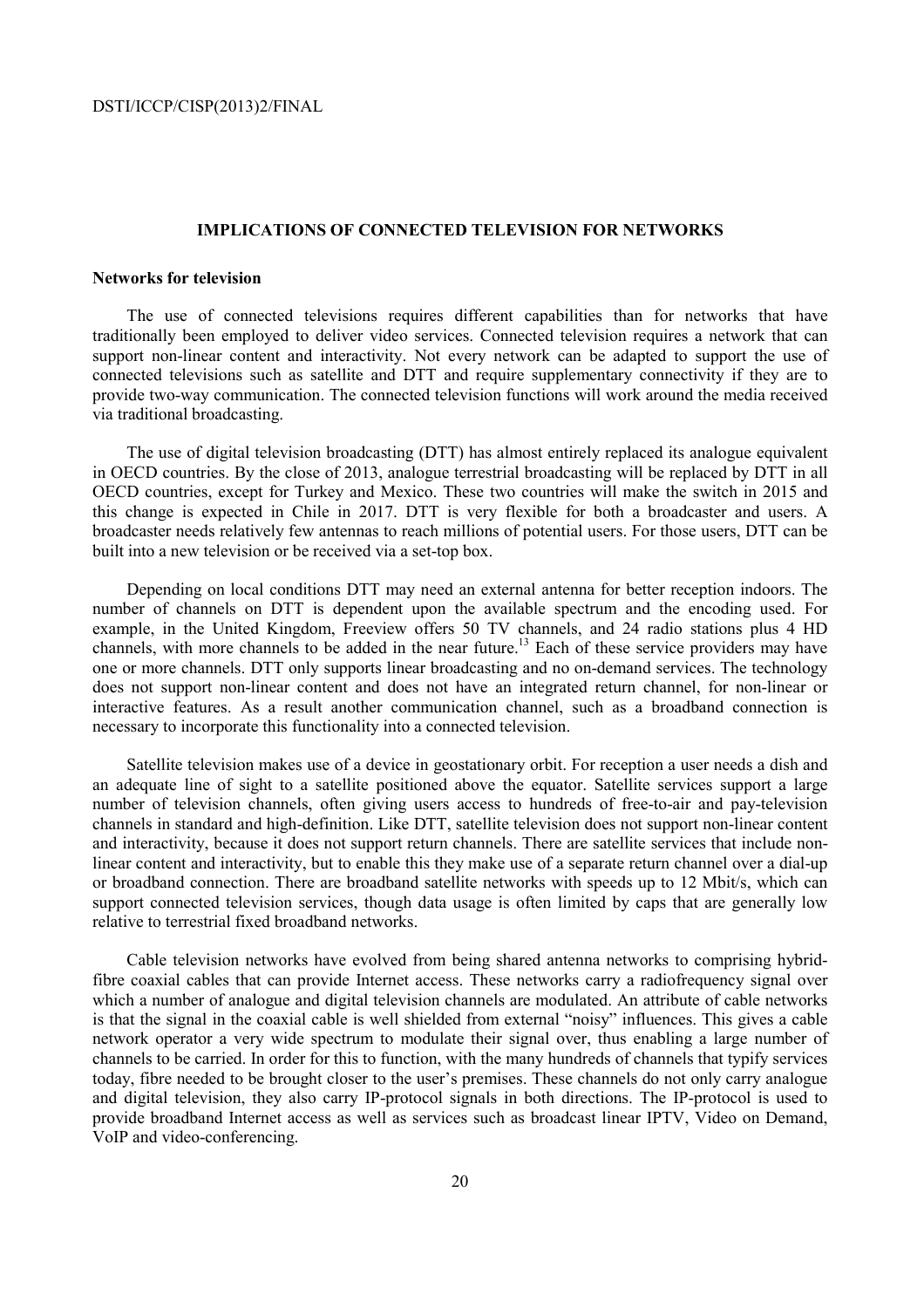The Data Over Cable Service Interface Specification (DOCSIS) is a standard that enables the addition of high-speed data transfer to an existing cable television network. Up to 1 000 end-users may be connected to a single cable head-end, though often the number of end-users connected is between 100 and 300. Using DOCSIS 3.0, released in 2006, a cable network can carry between 40-50 Mbit/s digital content per analogue television channel of 6-8Mhz.<sup>14</sup> In a typical installation, four (or more or less) channels are bonded for an Internet download speed of 160-200 Mbit/s and three channels are bonded for Internet upload speeds of 120-150 Mbit/s. This speed is shared between all users. The number of users that share download bandwidth can, however, be reduced by assigning them to a different set of bonded download channels. In using DOCSIS 3.0 only three channels can be used for upload by all users. This is a result of choices made in the past. Theoretically a cable connection using DOCSIS 3.0 can share 5 Gbit/s downstream, if it was used only for IP-connectivity and not for analogue or digital television.

DOCSIS 3.0 allows for the use of channels to broadcast variable bitrate IPTV and Video-on-demand and for these to be mixed in with Internet broadband channels. The design goal for DOCSIS 3.1, which is scheduled for release in 2015, aims at a 50% increase in capacity. It will have a theoretical capacity of 2 Gbit/s upstream, and 10 Gbit/s downstream, if the cable will solely be used for IP-traffic. Some networks do not use VOD over DOCSIS to deliver video-on-demand to some of their customers, but instead use a dedicated digital television channel. This allows the delivery of VOD without the need for a DOCSIS 3 tuner. This still requires the customer to have an IP-connection to a set-top box, but the content is not sent using the Internet Protocol. This is an example of a connected television service without the use of IPTV.

 Digital subscriber line (DSL) is a technology, which provides Internet access by transmitting digital data over the copper wires of traditional telecommunication networks. DSL networks can support the delivery of television using IPTV. They can offer up to 100 Mbit/s symmetrical data transfer depending upon the type of DSL used and the technologies applied (theoretically even more). The maximum up and download speed is dependent upon the distance of the customer premises from a digital subscriber line access multiplexer (DSLAM). The IP television streams share this bandwidth with the other applications used over a network. On a DSL network a DSL provider will often use a form of management to guarantee that the IPTV stream is not influenced negatively by other applications.

There is an increasing number of fibre to the household (FTTH) networks across the OECD area and they commonly use IPTV to deliver television to their subscribers. Users of these networks can share, or use individually, between 100 Mbit/s and 10 Gbit/s, depending on the topology and technology used. Some fibre networks, notably Verizon FiOS in the United States and Reggefiber in The Netherlands, use a similar technology to that of cable networks to deliver television in the premises of consumers and may deliver a mix of analogue and digital television. The technology is essentially the same as used by cable networks, except that the fibre terminates in a residence instead of at a cable modem termination system. The signal is carried over a separate colour on the fibre, next to the two colours that carry the upstream and downstream IP-packets.

Given constraints, due to the spectrum limitations associated with 3G networks, mobile operators have been cautious in promoting mobile television. There have been a few notable exceptions but they generally involved over-the-top options for customers. In the United Kingdom, for example, "3 UK" as far back as 2006 offered their customers the ability to use a Slingbox on some tariff plans. More recently there have also been a number of devices, such as those sold by EyeTV, that when connected to a smartphone or tablet, enable users to receive over-the-air television signals, thus not using mobile spectrum or incurring charges from their operator. For LTE a new standard for multicast has been developed, which might be introduced on networks in 2013, Enhanced Multimedia Broadcast Multicast Services (E-MBMS).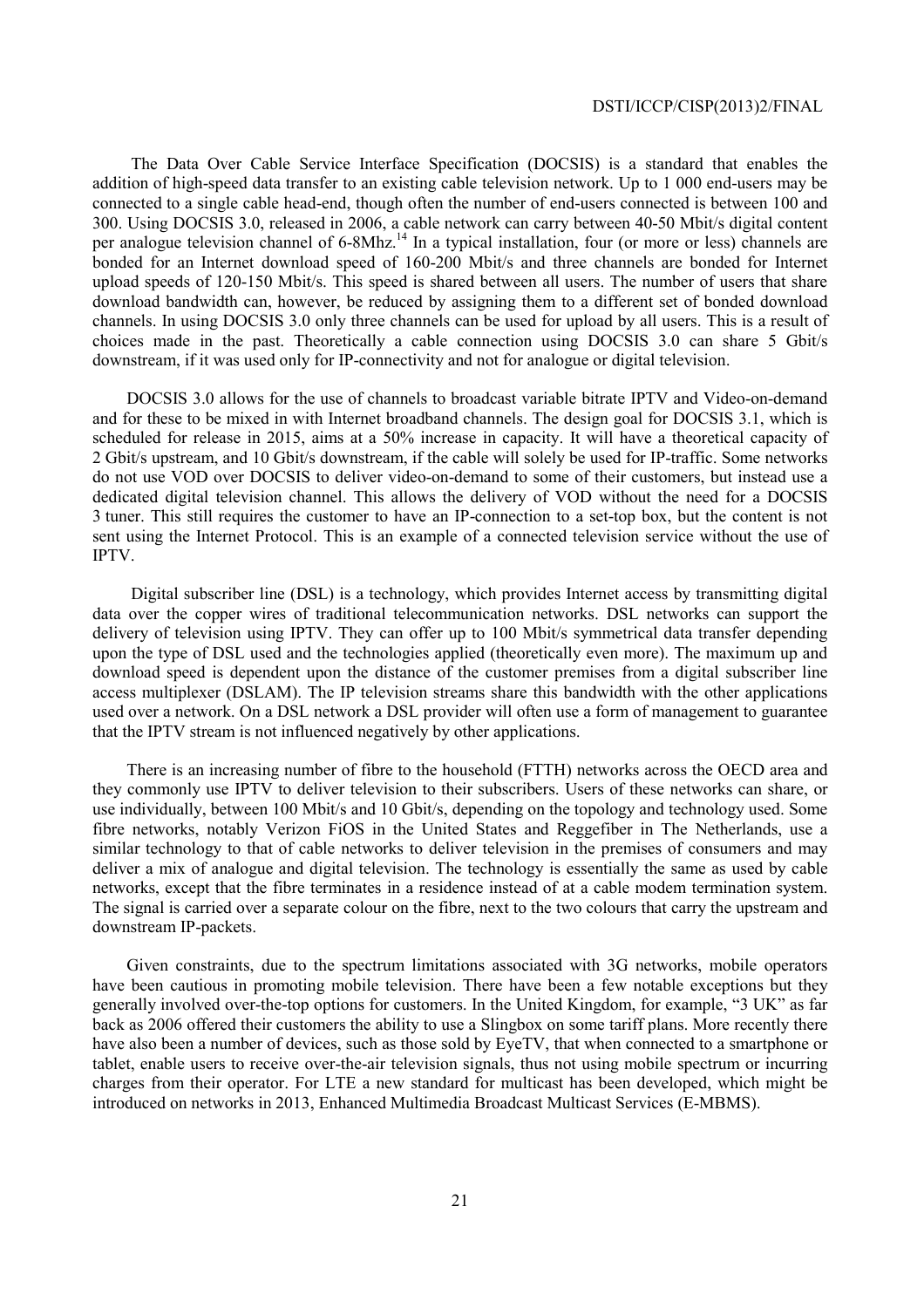While mobile network operators are increasingly seeking the rights for content, such as live sporting events, their experience with mobile television is mixed. There are currently a number of OECD countries, Japan, Korea and United States, where broadcast television can be received on mobile telephones and other devices. In Japan, all mobile operators offer their customers access to mobile broadcasting, using 1Segtechnology. Many smartphones are available and for telephones that do not have a native receiver, such as the iPhone, an adaptor with an app is available. Korea uses DMB technology, which has become widespread due to rapid diffusion of mobile devices. DMB is also used in vehicles such as trains and automobiles, but authorities prohibit watching DMB television in automobiles by drivers in consideration of traffic safety.

In August 2012, in the United States, "Dyle mobile TV" launched in selected markets. The Dyle application enables live broadcast programming utilising the ATSC-Mobile DTV standard. The company works with EyeTV to provide the receiver and, as such, any use does not become part of the user's data allowance or incur data charges. Samsung has developed a mobile telephone to access the Dyle services. Dyle is operated by a joint-venture of 12 major broadcast groups including Cox Media, Hearst Television, as well as Fox and NBC. The Dyle service does not offer interactivity and there is no need for an Internet connection when viewing live television. There are, however, a few times when a user needs a data connection to run the Dyle TV application. This includes registering in order to automatically renew a device's access to the service and to update the programme guide.

Around 2006, in Europe, several mobile operators introduced DVB-H, a version of the digital television standard DVB-T for handheld devices. However, only Nokia supported the standard in its devices and consumer uptake of mobile television was limited. All European countries have now ceased DVB-H broadcasts and the spectrum has, in many cases, been returned for alternative use.

Consumption of audio-visual content on mobile devices is growing across the OECD. Some networks are reporting that considerable amounts of traffic volume on LTE networks is for video usage from platforms such as YouTube and Vimeo as well as their own branded services, more so than on 3G networks. There are, however, few official data to inform the breakdown of on-net and off-net video traffic. It does show that LTE is a better fit for online video and as a result users employ it more to access video. A growing number of video streaming services, including Netflix, allow a user to shift the viewing of audio-visual content from a television to a mobile device. In other words, they can begin watching on one device and location and continue with another device and location. Nonetheless, a significant amount of this usage, while using smartphones and tablets, will be over a Wi-Fi connection to a fixed network.

### **Audio-visual content on the Internet**

The distribution of television and video content over the Internet was foreseen in some of the earliest browsers for accessing the World Wide Web. The use of video, however, was severely limited by the lack of processing power in connected devices and by the bandwidth of access lines (e.g. dial-up Internet or 256 Kbit/s low speed broadband). At the time, due to bandwidth restrictions users needed to download a file before playing it. Technological advances in software such as RealPlayer, Quicktime and Windows Media Player made the playing of live video or video embedded in webpages possible. In the late 1990s, some broadcasters such as CNN offered access to video-clips as part of their programming. However, it was only after 2000 with the wider availability of broadband that video became an important driver of Internet traffic.

Prior to 2004, the sharing of video was cumbersome for consumers until the arrival of services such as YouTube, Youku, Tudou, Vimeo, Dailymotion and Rutube. There were some earlier services but they did not achieve significant acceptance by the market. All these sites functioned with Adobe's "Flash Video", which was included in a larger number of browsers than competing video systems, such as Quicktime and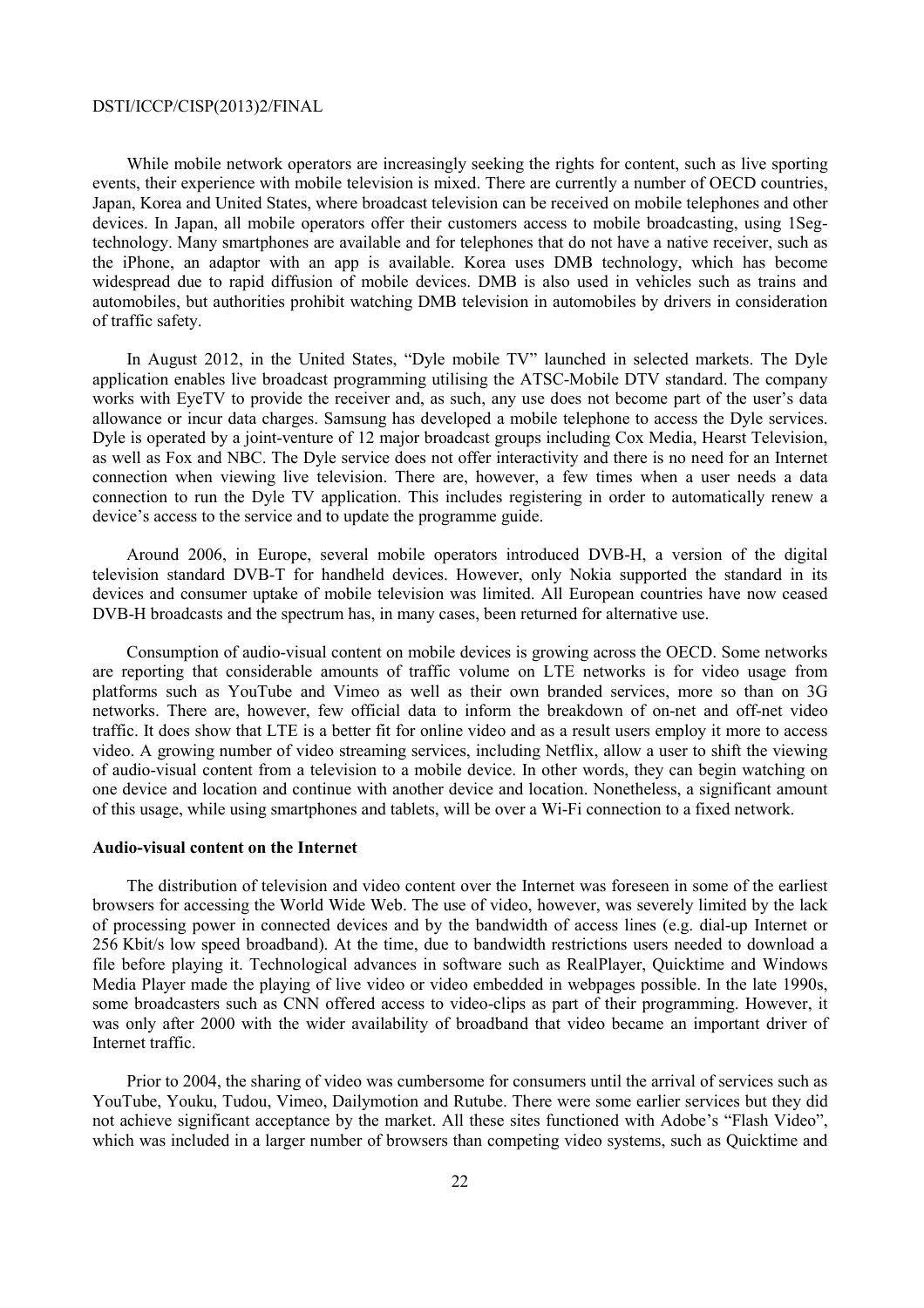Microsoft Windows Media Player. Part of the attraction and consequent growth of some sights over others, was reported to have been because of their ease of use and that operators of the sites did not review the content before being uploaded.

A key element of effective business models with video sharing has proven to be significant network effects (i.e. viewers are attracted by content and publishers by viewers). By 2012, YouTube had around three billion views per day and 800 million users. That being said, some sites, that focus on a particular location or language, such as Dailymotion (French), Rutube (Russian), Youku and Tudou (China) or that focus on professional or high quality, have also become significant players in those markets.



#### **Figure 1. Use of BBC iPlayer**

*Source*: BBC, February 2013.

As early as the mid-1990s some live broadcasts of events over the Internet were trialled. On 18 November 1994, the Rolling Stones broadcast a concert over the Mbone network, an experimental multicasting network, which needed experimental software. In 1998, KPN experimented with Snelnet, a pilot of a DSL network in Amsterdam, which offered broadcast television channels, catch-up television called "DelayTV" and a music video juke-box, which all proved popular with their users. One of the first providers of IP-television was Kingston Communications in Hull, United Kingdom, which offered broadcast television using the Internet Protocol over its own DSL-network in 1999.

It was not until the introduction and expansion of broadband access networks that progress began to be made. It made it possible for users to stream the content and watch it while it was downloading. Eventually this led to developments such as broadcasters offering full access of their programming after it had been released, so-called "catch-up" television. Services like Hulu, BBC iPlayer and many others from private and public broadcasters have seen considerable take up and acceptance by the market. The BBC iPlayer experienced over 200 million requests for television content in January 2013. Notable in these data is the enormous growth in the use from mobile devices and tablets. These devices represented 13% in January 2012 and 36% in January 2013. Even though the relative size of some categories declined, the number of requests is increasing on all platforms (Figure 1). The growth in use of iPlayer via Internet television and television platform operators is relatively stable. This may be explained by the limited user interfaces of some televisions or that mobile and tablet apps opened up new (mobile) uses for iPlayer, which are not possible with a traditional television.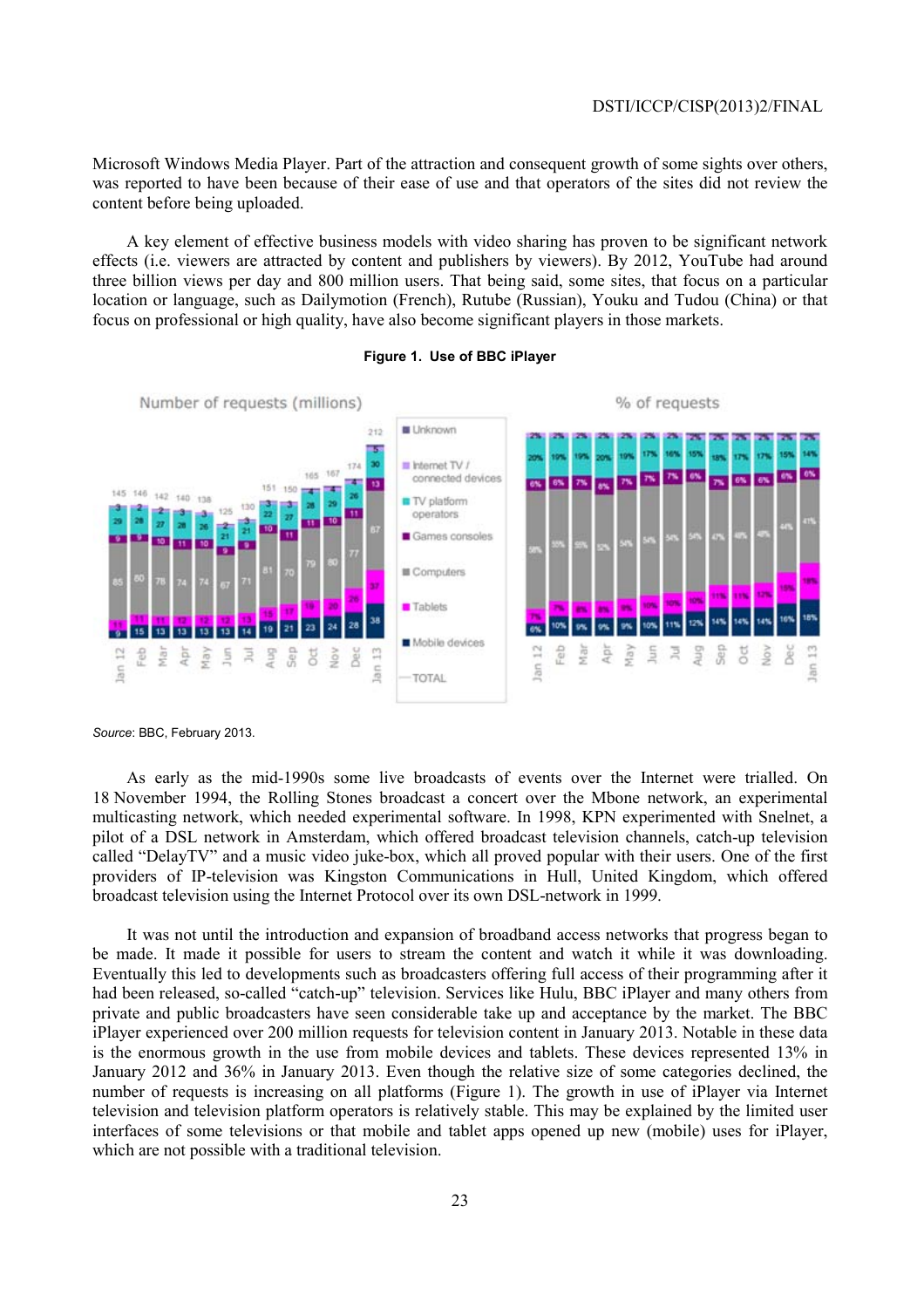By 2012, most broadband networks offer IPTV, in some form, as part of their service. On DSL and fibre networks, it is often the primary distribution technology; on cable networks it is a secondary technology. The country with the highest IPTV subscription rate is France (Figure 2). In this country IPTV is generally an inseparable part of a triple play offer on fixed broadband networks and prices for a bundle of services are among the lowest in the OECD area.



**Figure 2. IPTV subscriptions as a percentage of households (2012)** 

*Source*: OECD, European Audiovisual Observatory, Screen Digest.

### **The technology behind connected television**

The technology underlying connected televisions consists of two main elements. One element is the way content is encoded and transmitted to the consumer. The second element is the data and apps that allow interactive applications built around the content. Together, they create the experience for the consumer of connected television services. For both elements there is a global push towards standardisation.

Digital content compressed using encoding technologies to transmit over digital networks as original uncompressed content requires large network bandwidth or storage space. For example, uncompressed HD frame, consisting 1920 pixels horizontally and 1080 pixels vertically, requires bandwidth of 50 Mbits. At 24-30 frames per second, this might result in 1.5 Gbit/s of data or 11.25 Gbyte for a minute of video.<sup>15</sup> If this needed to be stored, a Blu-Ray disc could only hold four minutes of content. For transmission, an advanced optical network would be required, operating at 10 Gbit/s, to be able to carry out this function for individual premises. Some video is now shot at 60 frames per second, which is said to be more natural to the eye. In the case of 3D the same image has to be caught from two slightly different angles, again doubling the bandwidth required for transmitting 3D content. The successors to HDTV are 4K and 8K, which have four and 16 times the pixels of HD content.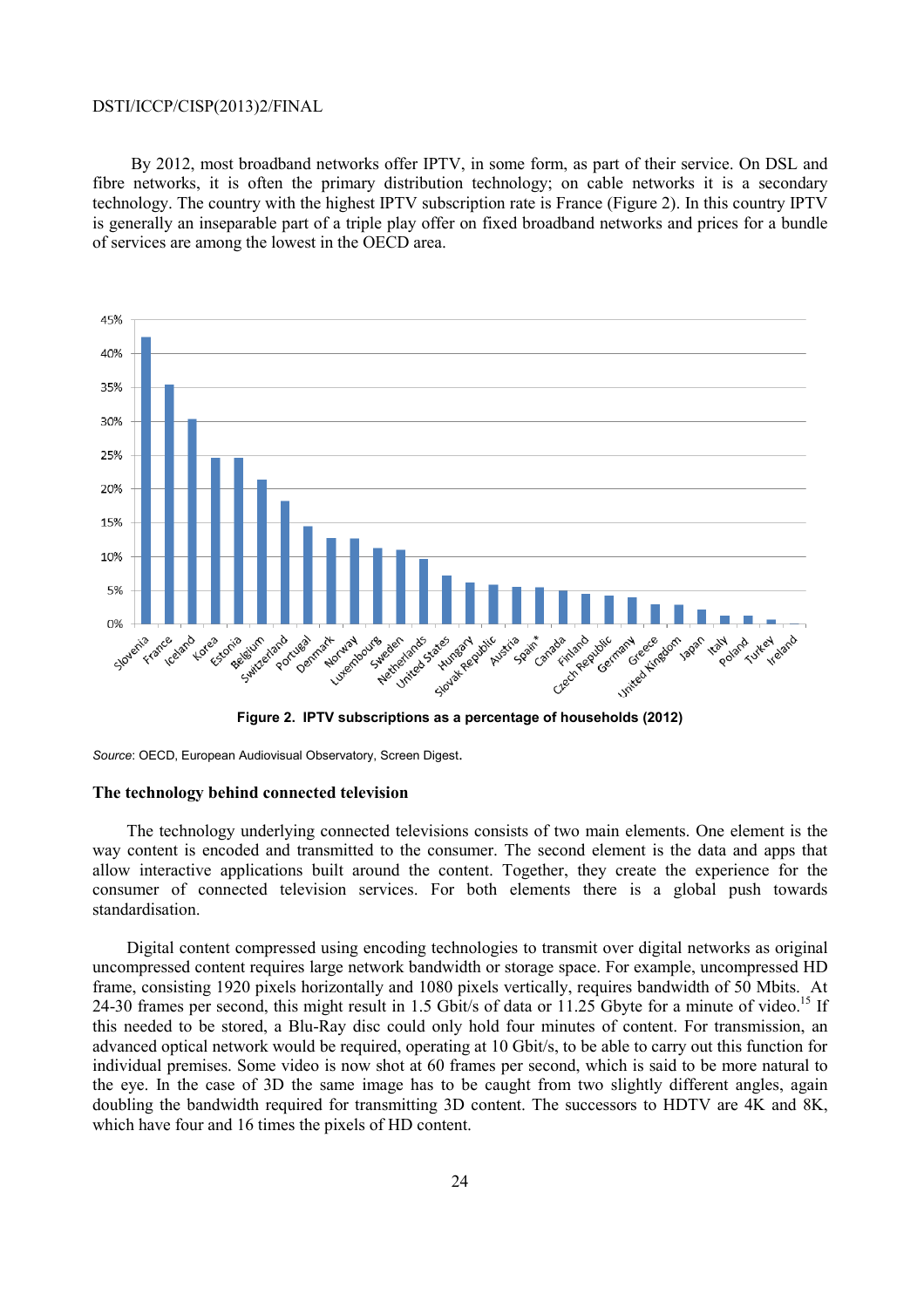Digital content can be compressed by the use of algorithms that look for repeated segments, for example a red rectangle can be described as "100x100 pixels red". More regular patterns enable higher compression rates.

In audio-visual content a large compression factor can be achieved because the difference between two images in a stream is not too large. The human eye cannot follow all changes in a sequence of 24-30 images per second. This enables the use of "lossy encoding". The term "lossy" compression is a data encoding method that reduces the size of data by discarding some of it without compromising an objective (e.g. loss in image quality is only minimal).16 Encoding is a trade-off between image quality, file-size, bitrate, processing power and energy use. Scenes with faster movement require a higher bitrate for a given quality, or show less quality than slow moving scenes at an equal bitrate. Video is often compressed using variable bit-rate encoding thereby allowing a constant quality, but saving space on media. The quality of an encoding is dependent upon the purpose the encoding is intended for as well as skill of the encoder and the technical development in encoding that is applied. It is, therefore, difficult to say, whether an encoding is fit for purpose, based on the bitrate alone.

Working together, video compression standards are created jointly by the ISO/IEC Moving Picture Experts Group (MPEG) and ITU-T Video Coding Experts Group (VCEG). Advances in chip-design and encoding algorithms have enabled the release of a new standard for compression roughly every 10 years. Though it is possible to do decoding in software, it is mostly done by specialised parts of video chips. H.262/MPEG 2 was approved in 1994 and is known for its use for DVD's and digital broadcasting.<sup>17</sup> The standard H.264/MPEG4 AVC was approved in 2003 and is more commonly used for Blu-Ray discs and HD-broadcasting, because it can achieve roughly twice the compression at similar quality. In January 2013, the High Efficiency Video Coding (HEVC) standard, aimed at the successors of HDTV, known as 4K and 8K was finalised. It will achieve a similar increase in compression capability. A 100 MB video encoded in H.262 would be 56 MB in H.264 and 33 MB in HVEC.<sup>18</sup> The exact bitrate of audio-visual content will depend on the application. Furthermore some broadcasting systems, such as DTT may use statistical multiplexing to dynamically change the bitrates of the emitted channels based on what is being broadcast on that channel and other channels. A football match could be broadcast at a high bitrate to increase quality, while other channels are at the same moment broadcast at a lower quality and lower bitrate (Table 1).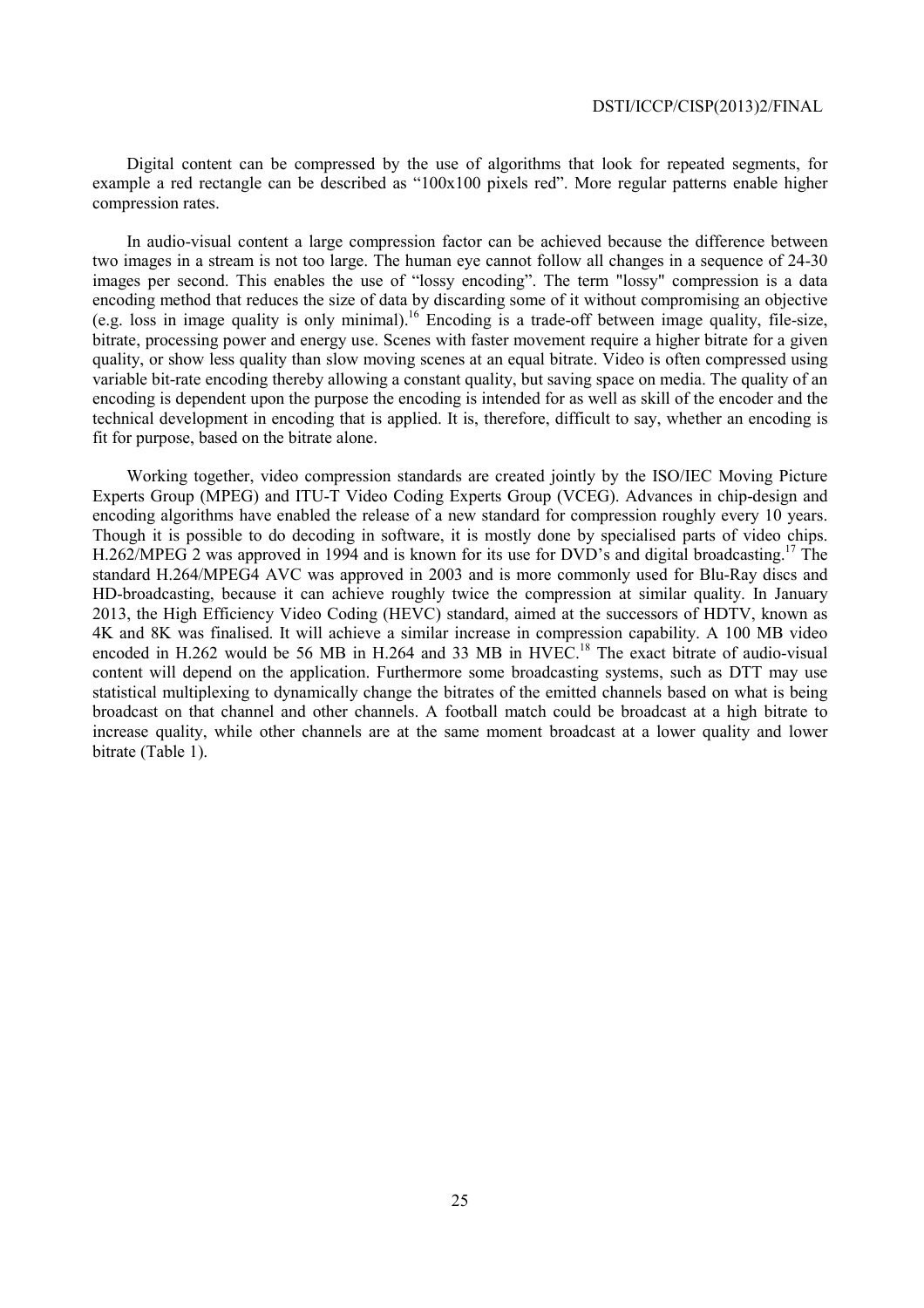l

| Medium                                    | <b>Mbit/s</b>                                                        |
|-------------------------------------------|----------------------------------------------------------------------|
| 4K                                        | $25$ (HEVC)                                                          |
| <b>8K</b>                                 | <b>90 (HEVC)</b>                                                     |
| <b>BBC</b> iPlayer                        | 0.8 and 1.5                                                          |
| <b>Blu-Ray</b>                            | Up to 40, typically 20-30                                            |
| DTT UK Freeview (SD and HD)               | Variable between 3 and 17                                            |
| <b>DVD</b>                                | $3 - 9$                                                              |
| <b>Netflix</b>                            | 0.375, 0.500, 1, 1.5, 2.6 (HD), 3.8 (HD), 5 (Super-<br>$HD$ , 9 (3D) |
| Swedish public broadcaster live streaming | 5                                                                    |
| Youtube                                   | Up to $52$ mbit/s <sup>1</sup>                                       |

### **Table 1. Bitrates in Mbit/s of Internet streaming services**

The same video compression standard can be used for all types of audio-visual applications; videoconferencing, digital (satellite) broadcast, cable IPTV, physical media online streaming or download. There are different profiles that allow the parameters of the encoding to be adjusted to best suit the application. The encoded video is combined with audio, subtitling, digital rights management and other data in a container or wrapper, which specifies the various parameters of the video and its metadata, so that the player knows how to display the content. Well-known formats are Integrated Services Digital Broadcasting (ISDB), Advanced Television Systems Committee (ATSC) and Digital Video Broadcasting (DVB) for satellite and terrestrial broadcasts, QuickTime and Flash for online content and DVD and Blu-Ray for physical formats. The use of a single compression standard for all applications allows for extension of connected television services to devices. The same compression standards are used for physical media, broadcast and streaming, which the device's video chip can handle. The device only needs to be able to work with the different container formats, which is limited to a software update.

When content is sent over the Internet a provider has two choices. They are either using a progressive download or streaming that content. While this may not always be obvious for users it is an important distinction for content providers and networks. A progressive download is when the full video file is sent to a user. That user can view the file from the beginning of the data received but can only skip forward as far as the file has downloaded. In contrast, a streaming file only sends the data concurrent with it being viewed. Users can skip forward in a stream and the video delivery picks up from the point specified by the viewer.

The advantage of a progressive download is that it is a relatively simple mechanism, where the server does not have to be aware of the user's stage of viewing and maintain the stream. This enables a less expensive and more robust system serving more customers at lower costs. It makes use of TCP and HTTP and does not have the potential disadvantage of being blocked by a firewall. Compared to streaming, which

<sup>&</sup>lt;sup>i</sup> Maximum streaming rate attained by author on high bandwidth connection, during off-peak hours.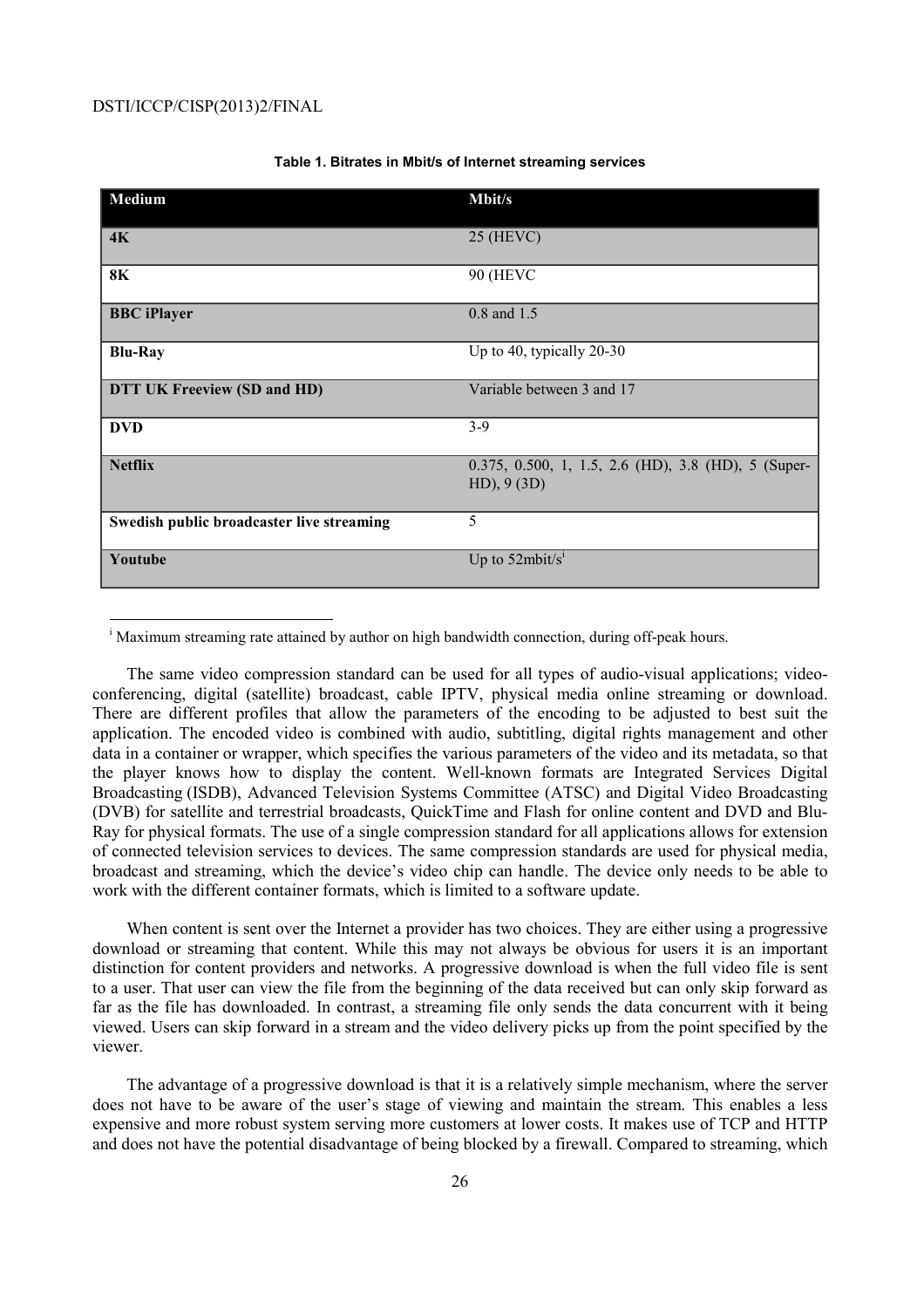uses UDP, it is also less influenced by short network fluctuations, as long as the average download speed is above the average bitrate of the file and when bandwidth is not sufficient, a viewer can wait for the whole file to be downloaded. Progressive download using TCP also fits the "burstiness" of other Internet traffic, scaling down when other traffic is scaling up, thereby consuming a fairer share of bandwidth. For streaming using UDP to function effectively, the download speed associated with that data always has to be above the bitrate of the stream. UDP also lacks a mechanism to dynamically scale its traffic to take only a fair part compared to other streams. Therefore, streaming does not tolerate well the "burstiness" of a network.

A further advantage of a progressive download is that when it has finished it does not use up resources anymore, leaving these for other users. The benefits of streaming is that a user can skip through a file and that no more bits are sent than are necessary for viewing, which is important for users with bandwidth caps. Streaming can also support live broadcasts, whereas using a progressive download cannot perform that role. Streaming is sometimes not supported by firewalls such as those used by a business or corporate user.

The technology associated with streaming and progressive downloads has changed dramatically over the years. Progressive downloads have gained the ability to skip through a file, without the need to download the full file, known as "progressive download streaming". Streaming has also progressed to make use of adaptive bitrate streaming. In this case, the bitrate of the stream is adjusted depending upon network conditions.19 Adaptive bitrate streaming is different from variable bitrate streaming. For adaptive bitrate streaming, the file is encoded with different maximum bitrates. Netflix uses up to 8 different maximum bitrates, with different quality levels. Within this maximum bitrate, the content may be encoded using variable bitrate or constant bitrate encodings.

 Before 2012, YouTube made use of progressive download streaming. In 2012 it switched to adaptive bitrate streaming. This allows YouTube to automatically select the best quality of the stream, based on the device, network and screen-size used and it can scale up or down, depending upon network conditions or whether the user has selected the full-screen option. The streaming client, in the browser or app will notify the streaming server of improvements or deteriorations in streaming quality and screen size changes. This way it can adaptively scale up to 52 Mbit/s and higher. For the streaming provider the implication is that it needs to have multiple versions of the same content in various qualities, optimised for various devices. Netflix encodes every film into 120 different versions, based on screen size, aspect ratio, device type and other elements.

For live streaming, such as in the case of linear broadcast television or live events, it can be expected that many users will access the same content at the same time. Traditional broadcasting networks, satellite, DTT and cable are all optimised for all viewers watching content at the same moment. It requires higher upfront costs to broadcast content in this manner, but every additional viewer reduces the average cost per user. For example, 500 channels could be broadcast, at the same time, with viewers selecting the content that most appeal to them across these channels. For IP-networks, IP-multicast was developed to allow a similar use and save bandwidth in the core network by sending streams once, instead of multiple times.

Though multicast was part of the earlier mentioned experimental Mbone network, in the early nineties, it has not seen a large take-up on the Internet. Many Internet exchange points (IXPs) enable the exchange of multicast traffic between networks, but at the world's second largest IXP in Amsterdam (AMS-IX), traffic is less than 1 Mbit/s. This would not support, for example, a single SD-stream. To further place this in context, the AMS-IX handles 2 terabit/s peak traffic. Multicast is more popular on managed IPTV networks of ISPs for traditional linear broadcasting. This makes more effective use of network capacity in the core of the network. The term "managed network" is sometimes used in relation to multicast and connected television services (Box 1).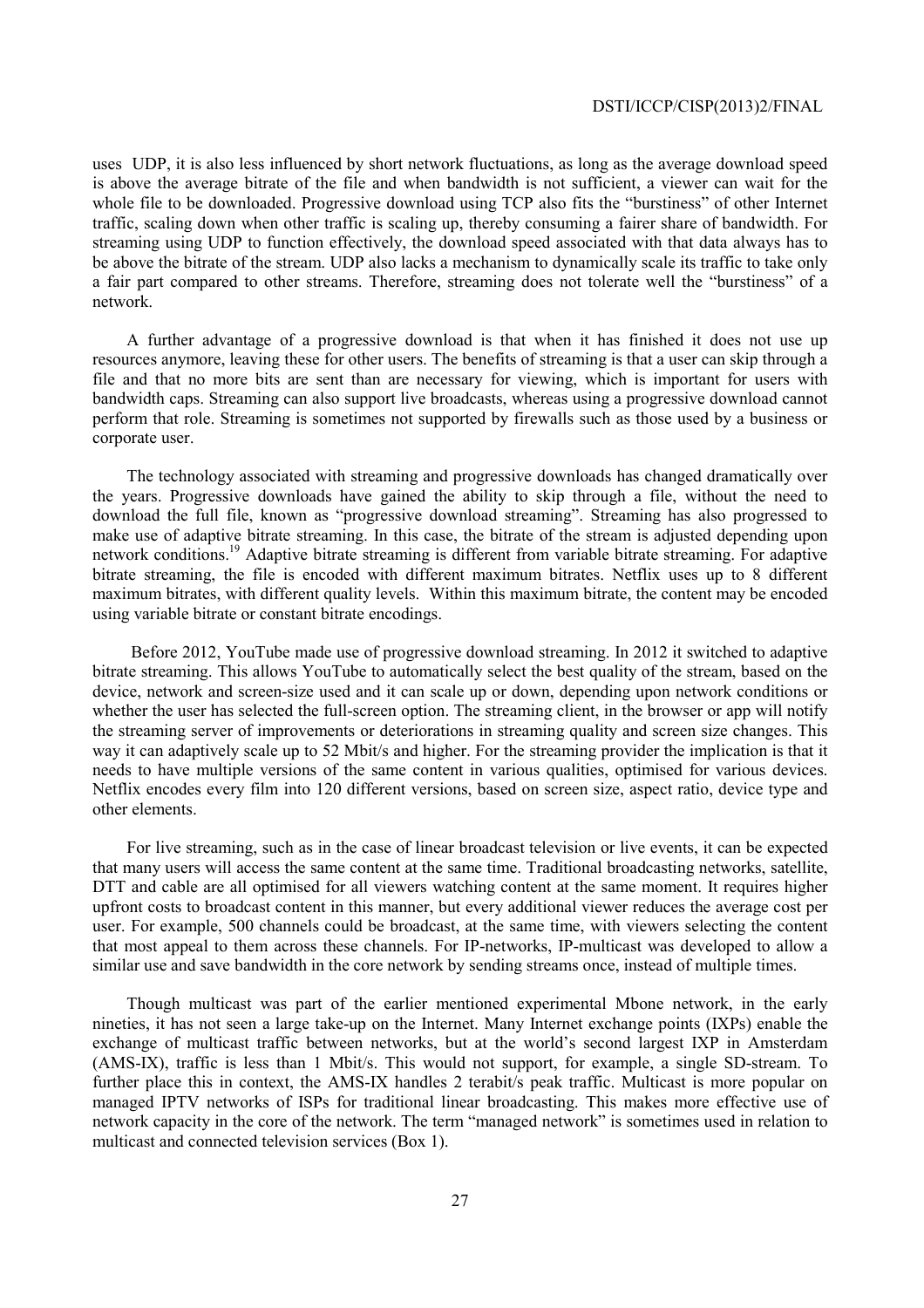#### **Box 1. Distinction between managed and over-the-top connected television**

 Some commentators have made a distinction between managed and over-the-top connected television services and this wording has featured in some regulatory decisions. The term "managed" refers to a service offered by the broadband network operator. This network operator manages the service by providing dedicated bandwidth for the service and creating a special QoS class, by using multicast or by having the facilities closer to the end-user. Overthe-top (OTT) connected television is perceived as being unmanaged, because the network operator does not provide facilities to the OTT service provider to improve or guarantee the quality of experience. OTT is felt to provide inferior performance and service quality and, therefore, is not regarded by some as "true television". Some regulators use this distinction to differentiate in the regulatory treatment of services. At the same time, some network and OTT providers use the distinction to support their views on which treatments that should be applied to services.<sup>2</sup>

 A key question that can be asked, in relation to any distinction, is whether it makes a difference for consumers or if they expect the Internet access service they pay for to be able to deliver a quality acceptable for their requirements relative to a video service bundled with that subscription. OTTs such as the Swedish Public broadcaster, Netflix, Lovefilm and others have found the use of an unmanaged Internet sufficient for their customers. That being said, it should be underscored that the vast majority of linear television is still handled by broadcasting technologies such as DTT, satellite and cable). Even when broadband ISPs have tried to make managed services commercially available, they have found few distribution networks willing to make use of these services. A further factor that blurs such distinctions, including between OTTs, is that some of the OTTs have more far reaching distribution networks as well as making differing levels of uses of CDNs.

The rising use of connected televisions may in the long term decrease the reliance on multicast broadcasting, whether it is on IP-networks or traditional broadcasting networks. An increase in linear broadcast channels and on-demand use of audio-visual content decreases the number of consumers simultaneously watching the same content. By way of an example, on average 300 to 1 000 households are connected to one cable headend. A cable network may offer up to 500 channels. There is a high probability that not all channels are in use even if all viewers were at home watching television. Cable networks have adapted by moving to switched digital video, where less popular content is not broadcast, until requested by a user. This frees up capacity for on-demand services and other broadband Internet services.<sup>21</sup>

An increasing number of cable and IPTV networks are offering second screen services for tablets, mobile phones and laptops and integrated with social media services. This content is streamed in multiple versions, to facilitate different screens and quality, which decreases the average number of viewers per individual content stream. A cable or IPTV network may not need as many different versions of the same content as a service such as Netflix, but they do need multiple versions, for SD, HD, 3D, and different aspect ratios. Some networks have moved to cloud based digital video recorders, which create separate streams when a user watches content that they recorded earlier. Depending on the implementation it may also mean that when a user presses pause, the live stream is paused and recorded in the cloud and then replayed when "play" is pressed, creating a separate stream.

ISPs are increasingly making video-on-demand, catch-up television and live television available on more devices and with greater flexibility in terms of where content is consumed. On the one hand, devices such as mobile phones and tablets can be used as remote controls, search devices and as a way to schedule or directly record content for later use. Much of this functionality can be employed whether or not a user is at their residence. On the other hand, some network operators offer live television to watch on tablets and mobile phones streamed directly from the servers of the IPTV or cable-television company, instead of from the user's set-top box as does a Slingplayer. In the United States these services are known as "TV Everywhere". Most cable and IPTV companies only allow their customers to use these services at a location associated with that subscription. In April 2013, however, Time Warner Cable and Swisscom started to offer services that are available outside a single location such as a user's residence. The customers of these two networks can access their services when they are on other Internet networks. This can include uses such as when travelling out of a local region or abroad.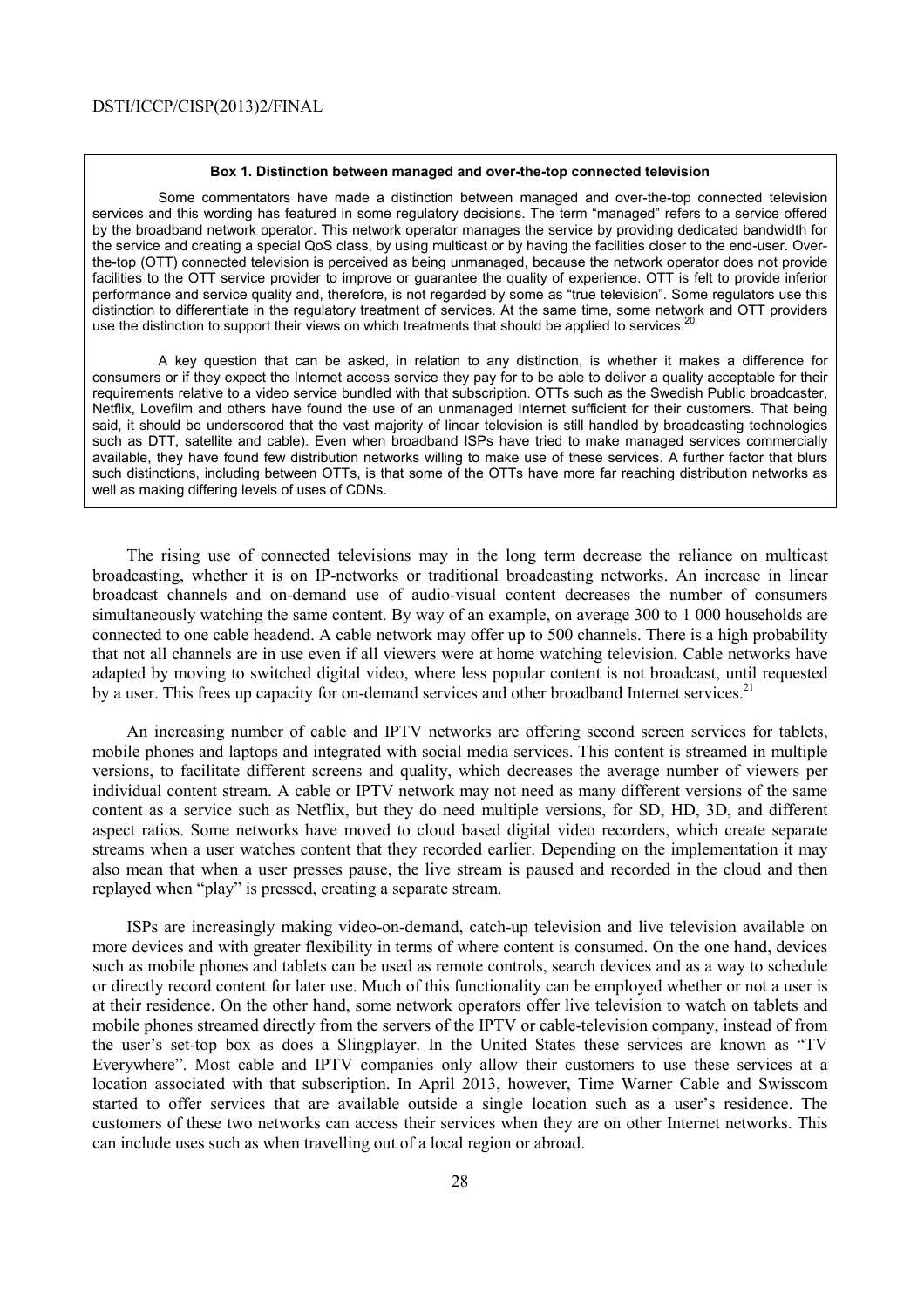A conclusion that can be derived is that the impact of multicast is declining over time. The impact is decreased by an increase encoding efficiency through new codecs and variable and adaptive bitrate streaming. This allows video providers to tune their service to best fit the network of the receiver.

### **The effects of audio-visual content and services on networks**

From the outset of the introduction of broadband networks, ISPs have pointed to their utility for enabling the transmission of audio-visual content. In 1998, the staff of the aforementioned ADSL trial undertaken by KPN in The Netherlands, for example, actively worked together with public broadcasters to provide access to real-time and on-demand content. One of the challenges noted in that trial was the lack of available audio-visual content.22 Nonetheless, traditional telecommunication carriers could see cable network operators enabling their coaxial networks for Internet access and they were able to offer their existing video services in parallel with new services.

Today, most major broadband providers offer a bundle of services that include video. While they do not raise issues related to some services, such as traffic generated by their own managed IPTV services and VOD-services, some have expressed the view that the increase in traffic generated by connected televisions in relation to OTT services are either challenging for network management or that they are not being fairly compensated for carrying this traffic. Other operators take a different view saying that the level of traffic increase is not at issue or that they view any increase as being beneficial in relation to their business model. Further views are expressed by other players in the ecosystem around connected televisions from consumers to OTTs.

 After briefly mapping the ecosystems around connected televisions this document now turns to their effects for networks and, in the following section, their implications for business models. From a network perspective the relevant components of a network could be categorised as being made by:

- first mile connectivity
- middle mile connectivity
- backhaul, core and interconnection connectivity

In the case of **first mile** connections almost all wired and wireless broadband network technologies have advertised speeds that can support streaming SD and HD content via the Internet. The ability to do so in practice, however, depends on a number of factors. In the case of shared topologies, such as 3G and 4G wireless as well as cable and satellite networks it will be dependent upon the number of simultaneous users. For DSL networks as well as 3G and 4G wireless networks, the distance to the DSLAM or antenna also has an influence on the speeds that can be achieved. In relation to point-to-point topologies such as DSL and fibre, the number of streams, or the highest quality that a connection can receive, is dependent upon the speed of the line and the bitrate of the content. DSL networks can reach speeds up to 8 Mbit/s  $(ADSL)$ , 20-28 Mbit/s  $(ADSL2+)$  or up to 30-100 Mbit/s  $(VDSL2+)$ ,<sup>23</sup> depending upon line length between the DSL-modem and the DSLAM, where up to 4 km from the exchange, 4 Mbit/s can be supported. DSL networks are capable of providing connected television services, but for high quality and multiple streams to one connection VDSL2+ with fibre-to-the-curb is necessary.

On a shared topology such as wireless and cable estimating the usefulness is a more complex matter, because it also depends on the number of other users and how they make use of that network. Cable is particularly difficult to predict, because in theory it can flexibly allocate up to 5 Gbit/s to between 100 to 1000 connections. Some of that bandwidth is used for broadcasting streams of the most watched content to all connections. The remaining bandwidth can be dynamically allocated to IP-data and switched digital video. When two users share the same 40 Mbit/s DOCSIS channel and both will try to watch a 10 Mbit/s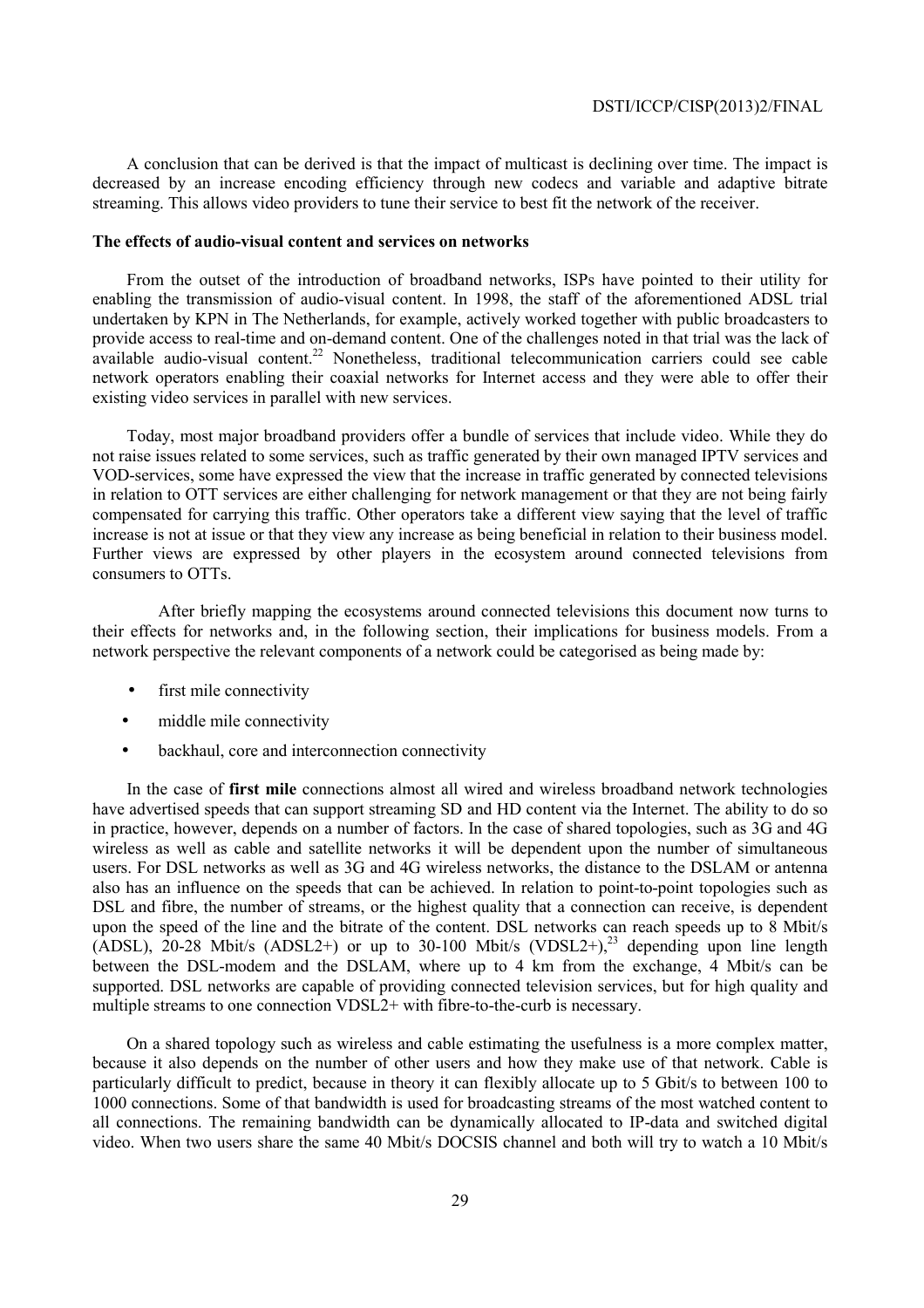stream, while other users are using 30 Mbit/s, the system may reallocate one or both to another channel. Managing a cable network is therefore a statistical exercise. If a large enough proportion of users are not using the cable network, or watching linear multicast content, then there is enough bandwidth available for HD on-demand streaming for some. Whether cable networks can sustain a demand at a peak time (e.g. a popular sporting final or the release of a popular new television show), when all connections are trying to stream on-demand content, is less clear and will depend on the number of users on a node, the average bitrate of the streams, the total bandwidth available for IP-traffic and so forth.

Wireless networks can support SD and HD streams, however when the number of concurrent users rises, the bandwidth available per user decreases. This can only be improved by increasing the number of base-stations in a network. This is not possible for a satellite network. Early roll-outs of LTE in Germany, for example, experienced a large take-up of video services which could account for as much as 85% of traffic during a day, which was significantly more than on 3G networks.24 The main conclusion that can be drawn from these data is that users are making greater use of various services, including video, by taking advantage of superior LTE capabilities. Given that adoption of this technology is not yet universal in Germany and that deployment was commenced in rural areas, the role that 4G/LTE will play in large-scale consumption of audio-visual content in that country remains to be seen.

Data caps, as part of a bundle of services, are more common with wireless networks than fixed broadband networks and are, as a rule, much lower than for fixed networks. These caps are common on both terrestrial wireless and satellite networks. As a result, even if the speeds of wireless networks support video they are generally regarded as a complimentary service due to the limitations relating to usage. In the United States, for example, the Federal Communications Commission has reported that Exede Satellite Internet reached sustained download speeds of 12 Mbit/s and even exceeded them in some circumstances.<sup>25</sup> Users report that speeds may vary during the day.<sup>26</sup> This would support streaming video or progressive downloads and users have reported Netflix to function. The plans, however, only allow between 10 and 25 GB of traffic during daytime (05:00-23:59), which is 33 to 75 hours of Netflix at the lowest quality setting. Data caps and their rationale will be discussed in the next sections.

**Middle mile networks** carry the traffic to and from a first mile network. Almost all networks use fibre-optic technology to bring the signal to the user. How close the fibre is to a consumer and how short the loop length is in the first mile to that user determines in a large part the maximum speed needed to offer services. In shared topologies, like Passive Optical Networks and Cable networks as well as wireless the bandwidth needed is dependent upon the speed of the last mile technology, which for LTE is 300 Mbit/s - 3.3 Gbit/s per site, for GPON is 2.5Gbit/s (shared over 32 users) and for HFC networks is 5 Gbit/s (though modern cable networks use RF modulation and would describe this bandwidth in Mhz).<sup>27</sup> More users on a node will not increase maximum demand but rather it will only decrease the average available bandwidth per user.

When operators use point-to-point networks, the maximum demand needed in middle miles is determined by the number of users and the highest broadband speed attainable, as well as the peak usage profile. For lower broadband speed networks, such as ADSL and ADSL2+, the maximum speed needed on a node is directly correlated to the number of users and less to their use, as during peak hours 70% to 90% of users will be online and will experience lower performance rates if there is not enough bandwidth available. For VDSL a typical node size is 200 users with 50 Mbit/s per user.<sup>28</sup> This would require around 10 Gbit/s, which is a very common speed for Ethernet backhaul.<sup>29</sup>

In point-to-point fibre networks, where users can get up to 1 Gbit/s and the loop lengths and number of nodes are similar, in theory 10 users can use a full 10 Gbit/s interface. To date, a relatively small number of network operators have rolled out VDSL2+ and often not to all their customers. Reaching all their customers will require large investments. In these networks the maximum bandwidth needed is very much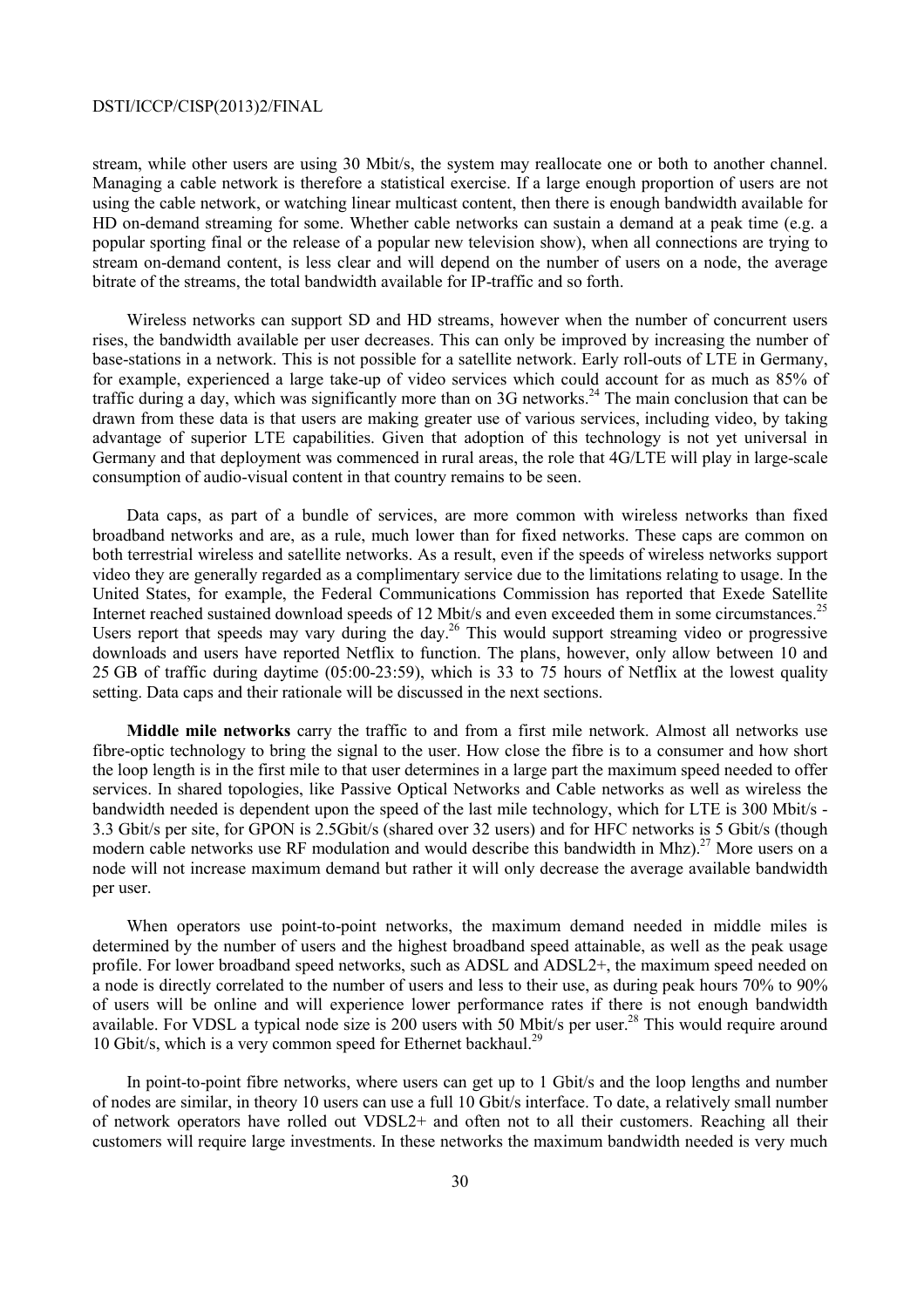dependent upon the number of simultaneous users and the bandwidth each of them requires. A conclusion that could be drawn is that, in principle, all networks will support 'connected television services' in the first mile and in the middle mile, though investment may be necessary to support higher speeds in the future. On shared topologies the mix between multicast and unicast traffic and the number of users on a node will for the most part determine the quality that can be delivered.

In relation to the widespread and increasing use of connected televisions the traffic of individual nodes in a network will be combined at a city or regional level. This is where ISPs currently split their networks between multicast and unicast traffic. The unicast traffic from a city or regional level will then have to be aggregated at one or more further levels above that, depending on the size of the country. It is at these levels that the effects of 'connected televisions' will be most felt in respect to network resources. The networks have been designed to handle the multicast traffic, which is operator controlled. The unicast traffic, however, depends upon an end-user and how they use the network. This is independent of whether it is the ISP's video-on-demand service or a third party and this determines if traffic will have to be carried over backhaul links. Backhaul often functions on multiples of 10 Gbit/s, though recently 100 Gbit/s has become available in some markets.<sup>30</sup> A medium-sized city or region with  $200\,000$  connections could theoretically consume as much as 1 Tbit/s watching 5 Mbit/s streams.

**Backhaul, core and interconnection networks** carry traffic between regions and across countries to the interconnection locations that connect the network to other Internet networks. Part of this traffic is unicast traffic from the ISPs own VOD-content and its Content Delivery Network. Other traffic is exchanged between the ISPs network and its transit providers. This traffic is paid for by the ISP on a per megabit(s) per month peak capacity basis, irrespective of traffic balances and the direction of traffic. Where it is economic. ISPs will take a decision to bypass an upstream transit provider by peering directly with other ISPs and content providers. For the largest peering partners, this is often done on a direct basis (private peering) and for the smaller peers, it is common to do this through an indirect connection (public peering) via an Internet Exchange Point (IXP). At the larger IXPs in Europe, such as in London (LINX), Amsterdam (AMS-IX) and Frankfurt (DE-CIX) speeds of 100 Gbit/s per connection are available.

In many ways the difficulties of scaling a broadband network is not unlike the scaling of an electricity or water distribution network. Theoretically the end nodes all have a capacity that is significantly higher than their normal usage profile, to allow for peak usage per home. The core network has to be scaled based on peak usage around extreme events. For "Connected Televisions" the difficulty for a network will be to estimate how many users will stream in parallel and what quality streams they wish to watch. Such a moment in the United Kingdom, for example, could be on New Year's Day, when according to the BBC the use of iPlayer is highest. Variable and adaptive bitrate streaming from a content provider would try to fit as much quality as possible in the stream, whereas the design of the network puts a limit on the maximum throughput. A well-designed network will need to be able to balance this. This is in some ways no different than an electricity or water network that needs to plan for so called "television pickups", which in the United Kingdom can be as large as 2800 Megawatt in a matter of minutes, straight after a World Cup penalty shoot-out, or the average use of seven million households in that country. Electricity networks have to plan for this pick-up and time the activation of extra capacity correctly or else the network would fail and this will be a consideration for ISPs in relation to connected televisions.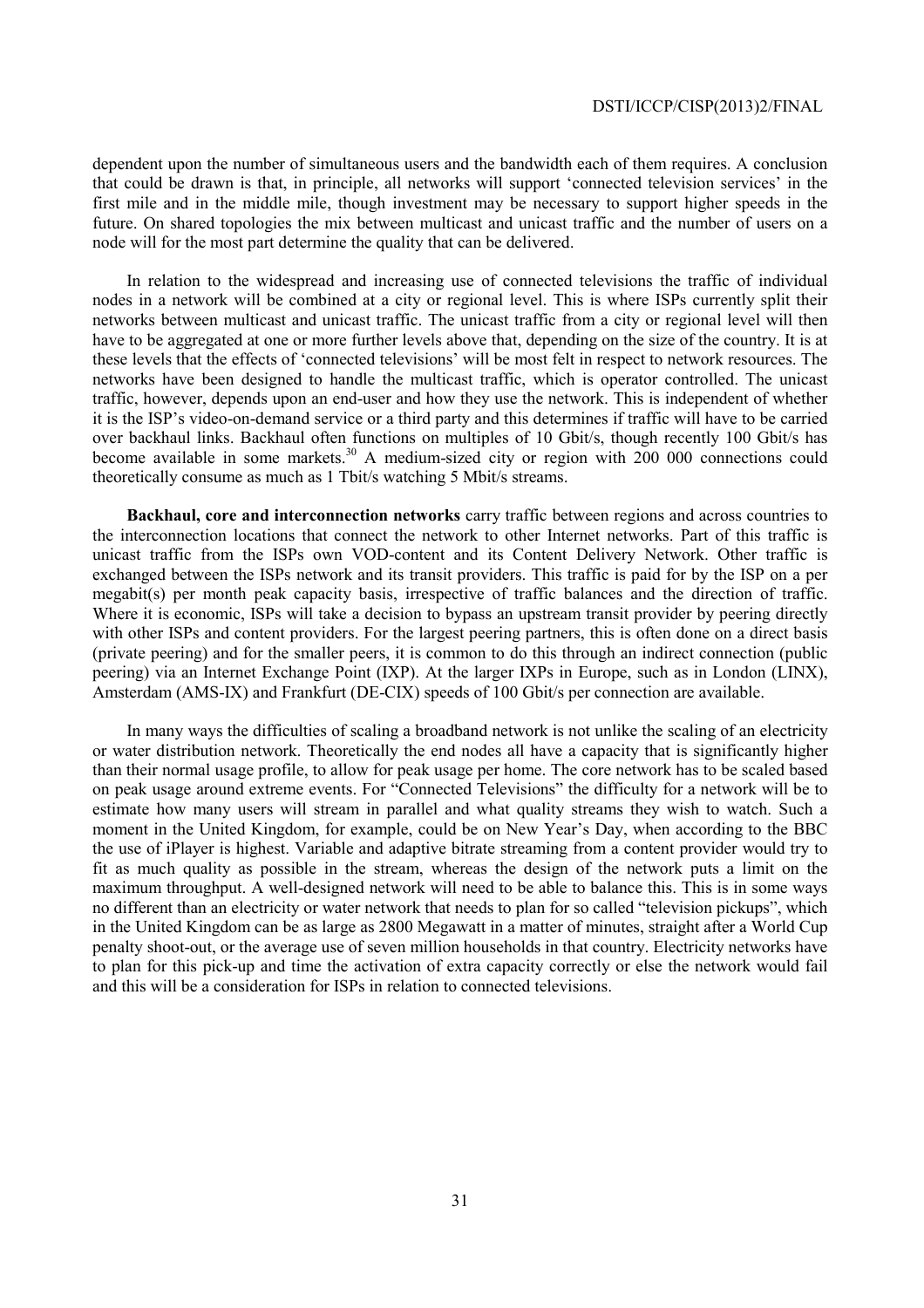### **CONNECTED TELEVISION POLICY ISSUES**

Connected television is first and foremost a piece of end-user equipment, so a discussion of policy implications of the foregoing should begin there. This document has focused on the implications of connected television on one other portion of the industry ecosystem enumerated in the Introduction, the network infrastructure that carries content to the end-user. Connected television has been and is likely to continue to be responsible for significant increases in network traffic. Indeed, it may be the single most significant source of increased demand for transmission capacity. This section considers end-user hardware and network infrastructure, as the other portions of the ecosystem — content producers, content distributors, and supporting services are beyond the scope of the document. The purpose is emphatically not to make specific policy recommendations, but to highlight issues for consideration. It should not be presumed that government intervention is appropriate in any particular case.

There are certainly some devices the sole purpose of which is to deliver Internet video to a video display, but in general, end-user video equipment is evolving to provide and integrate a multitude of functions. These include but are not limited to "connected television (video delivered via the Internet), applications to access video from particular connected television providers (e.g., Netflix, Hulu), linear video from traditional sources (e.g., a multichannel pay television provider such as cable or satellite, or over-the-air television), ancillary content (including social media), DVR and storage capacity, a programme guide/search function, and a local area wireless network.

Many providers of cable and satellite services require the use of a proprietary set-top box. For example, the United States requires cable television operators (although not satellite companies to provide subscribers upon request with a security module that can be attached via a standard interface to end-user equipment, whether it is a "smart television" or a connected television device such as a TiVo box. Other examples include telecommunication and cable operators that actively compete on set top box features in France, Poland and in the United Kingdom. This requirement can limit the range of choice available to end-users and constrain competition in the provision of set-top boxes. On the other hand, pay television providers, including satellite companies in the United States, have commercial incentives to offer the various capabilities enumerated above and they do so. Because set-top boxes represent a significant capital investment for pay television operators, some may eventually conclude that it makes business sense to do away with proprietary set-top boxes. To date, the satellite companies have not chosen to do this in the United States.

If the pay television markets were characterised by robust competition and relatively low switching costs from one provider to another, then there would probably be no need to consider proprietary set-top box issues. However, many countries do not have such robust competition. And the increasing prevalence of "triple play" packages of voice, video, and data services probably has the effect of raising switching costs. Hence, policy makers may wish to consider the costs and benefits of measures to foster competition in the set-top box market.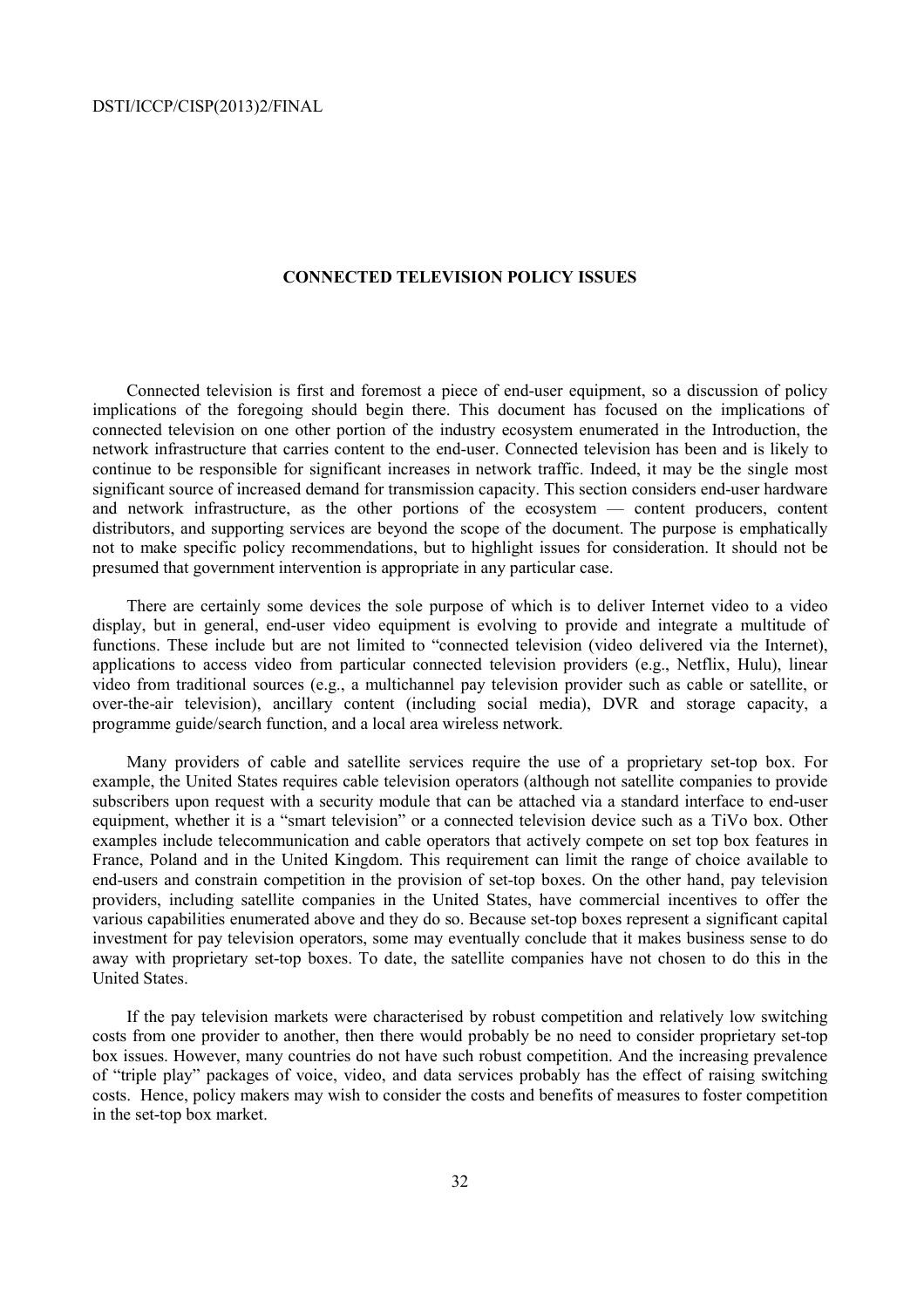This leads naturally to the question of standardisation. It comes up in connection with non-proprietary set-top boxes because manufacturers of such equipment and of television receivers that wish to integrate services from a pay television provider with connected television and other services need specifications for the security module that permits subscriber access to pay television services. However, as the essence of connected television is accessing video over the Internet, given there are a large number of current and potential suppliers of Internet video, and because the current trend is toward integrating multiple functions into connected television devices, the question of standardisation is relevant here as well. Hybrid Broadcast Broadband Television is an example of a standard; it addresses display of ancillary content on the screen along with video. There may also be the potential for standards with respect to video streaming that could reduce the cost of connected television equipment and make it easier for new content providers to enter.

A related topic is Application Programming Interfaces (APIs). These specifications for the interaction of software programs are necessary for the design of, for example, connected television equipment that can display the content delivered by a particular provider over the Internet. An important issue here is incentives for innovation. It is worth examining the extent to which standardisation or transparency with respect to the APIs chosen by content providers or connected television equipment manufacturers would facilitate the introduction of new and valuable end-user applications. New entrants to the content provision business generally wish to make it simple for connected television equipment to display their content. This could happen either through having the entrant's application pre-loaded on the connected television device or through making it easy for end-users to download the application to the connected television device. Either way, standardisation/transparency could be valuable.

Experience with computers, tablets, and smartphones makes clear the importance of access to applications, including which are pre-loaded and how easily others are accessible (e.g. via an "App Store"). Accordingly, it is worth considering how market forces are likely to operate in this area and whether any actions are needed to ensure reasonably easy entry into the business of providing connected television content.

The other area relevant for this document is network capacity, both with respect to pricing and investment. First, consider wireline service providers (e.g., cable television companies, telecommunication companies offering DSL or fibre to the home service) and the facilities that they own and use for delivering service to customers (roughly speaking the first mile and middle mile categories mentioned above). These companies generally provide two more traditional categories of video service in addition to the "over-the-top" services considered to be connected television. They use some of their capacity for a bundle of linear channels and they may offer video on demand content that resides on their own servers. These two categories may be delivered using IP but would not count as connected television because they do not reach subscribers via the open Internet. As end-user demand for capacity increases, broadly speaking the response of ISPs with respect to their own capacity is reasonably clear—reduce shared capacity by building fibre further out into the network, so that the number of households sharing, say, coaxial cable in each "node" is reduced. With respect to DSL, the procedure is similar, with the object of shortening the copper wire loop length by extending fibre. This permits more efficient versions of DSL to operate. Fibre-to-the-home-architectures generally have enough capacity to handle even extremely high residential demand.

With respect to wireless providers, the "first mile" is of course wireless, although for backhaul the wireless providers use wireline capacity. To expand first-mile capacity means one or both of the following—build new cell sites and/or expand the amount of spectrum available for wireless broadband. Hence another important policy issue is ensuring that adequate spectrum is available for wireless broadband, including possibly reallocating spectrum from other less valuable uses to wireless broadband. The importance of this mechanism will vary from country to country, depending on how demand for wireless service is growing and how spectrum is currently deployed in the country.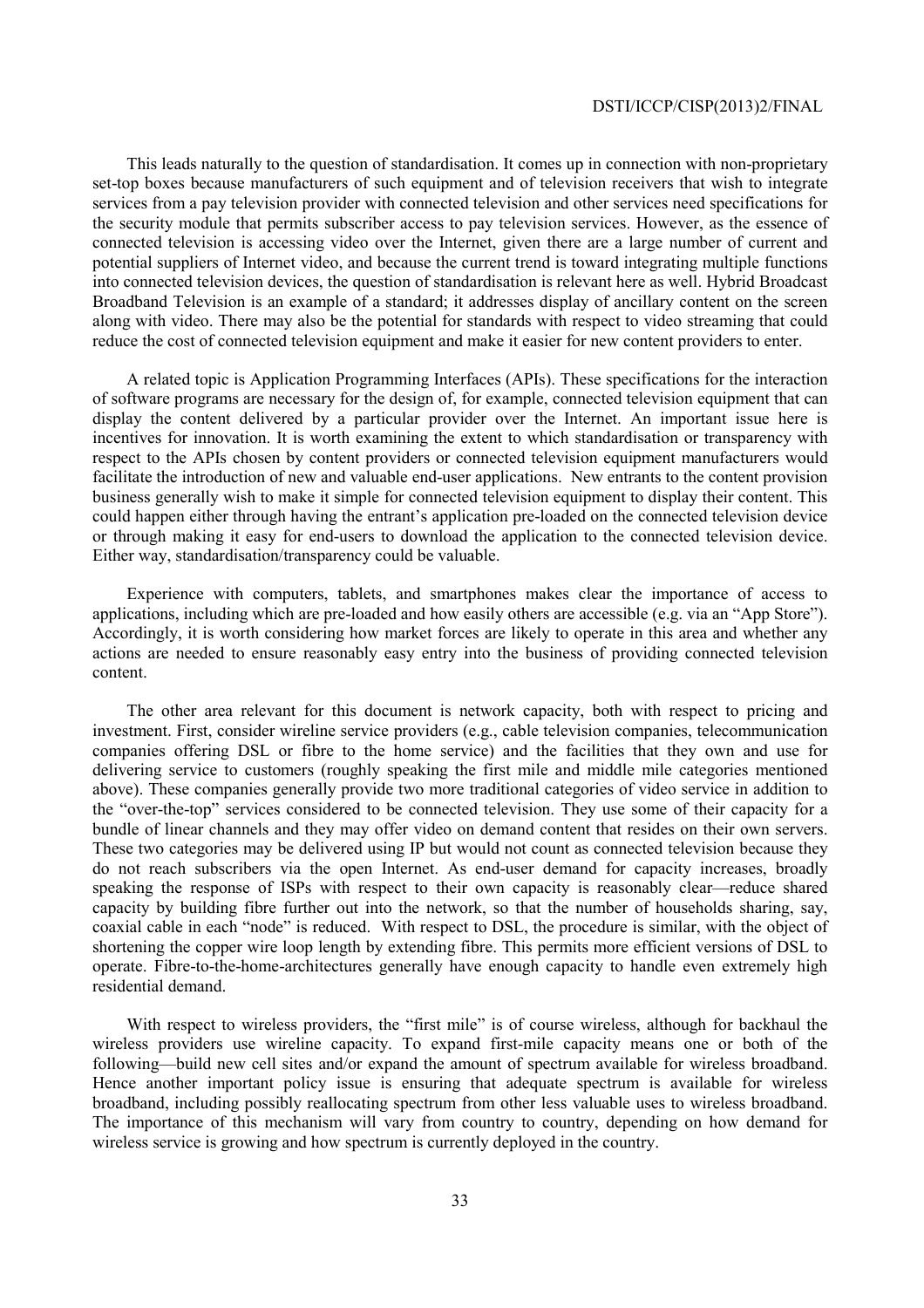In this context it is important to recall that sometimes the wireless "first mile" is not traversed over wireless broadband company spectrum. Increasingly, end-users are employing local "Wi-Fi" networks instead to connect to the Internet. Apart from their own self provisioned Wi-Fi, it is frequently provided by local entities, mostly businesses such as hotels and coffee shops but also sometimes by local governments. Wireline ISPs, such as Comcast and Verizon in the United States, are increasingly providing access to farflung groups of Wi-Fi "hot spots" as part of the wireline broadband service.

Investment and pricing decisions are clearly influenced by the degree of competition among ISPs. In general, the wireless broadband space is characterised by greater competition than the wireline. Some countries have just one wireline infrastructure; a few, such as Korea, have several. Much of the United States is served by two wireline infrastructures, one based on the telephone network and one based on cable television operators. Clearly, the degree of competition is a relevant factor for considering questions of ISP regulation. This document has illustrated various end-user pricing methodologies that have been used to recover the cost of wireline networks, with the intention of charging more to end-users who have stronger demand for the service. ISPs have tried to do this by charging according to download speed tiers and sometimes by resorting to download limits (although this is better understood as tiered pricing as most wireline ISPs do not impose flat ceilings on downloads). Aside from any question of price regulation, all OECD countries consider transparency in billing and descriptions of service offerings to be critical components of any service.

Some believe broadband service is a "two-sided market" and the potential exists for ISPs to impose charges on content or application providers in addition to end-users. To the extent that application providers might wish to ensure fast delivery of their content, ISPs might have the scope to charge them a fee. One way of describing "network neutrality", a topic that this document does not consider, is in terms of a requirement that ISPs cannot charge content providers a price for priority service. However it is important to note that content providers can and have incurred other costs in order to improve the quality of their service, principally by building or contracting for Content Distribution Networks (CDNs). By caching content at multiple sites, the content provider can shorten the path that content must travel to reach an end-user, thus increasing quality and reducing the resources needed for transport of the content over the Internet. Hence if a policy maker is concerned that content providers should have tools available to increase the quality of its service but is concerned, for example, about encouraging investment in new applications, and hence does not want to put new content providers at a disadvantage relative to incumbents with respect to delivery of their application over the Internet, CDNs may be a way to balance these concerns.

One other aspect of the relationship between content/application providers and ISPs is relevant here. To the extent that an ISP is vertically-integrated into content/application provision, it is important to be alert to the possibility that the vertically-integrated ISP may have the incentive and the ability to behave anti-competitively with respect to independent content/application providers.

As noted above, the purpose of this analysis is not to recommend particular regulatory actions or to suggest that regulatory intervention in any specific area is needed. Rather it is to highlight issues and questions that may be raised as connected television continues to develop, expand, and place additional capacity demands on the Internet.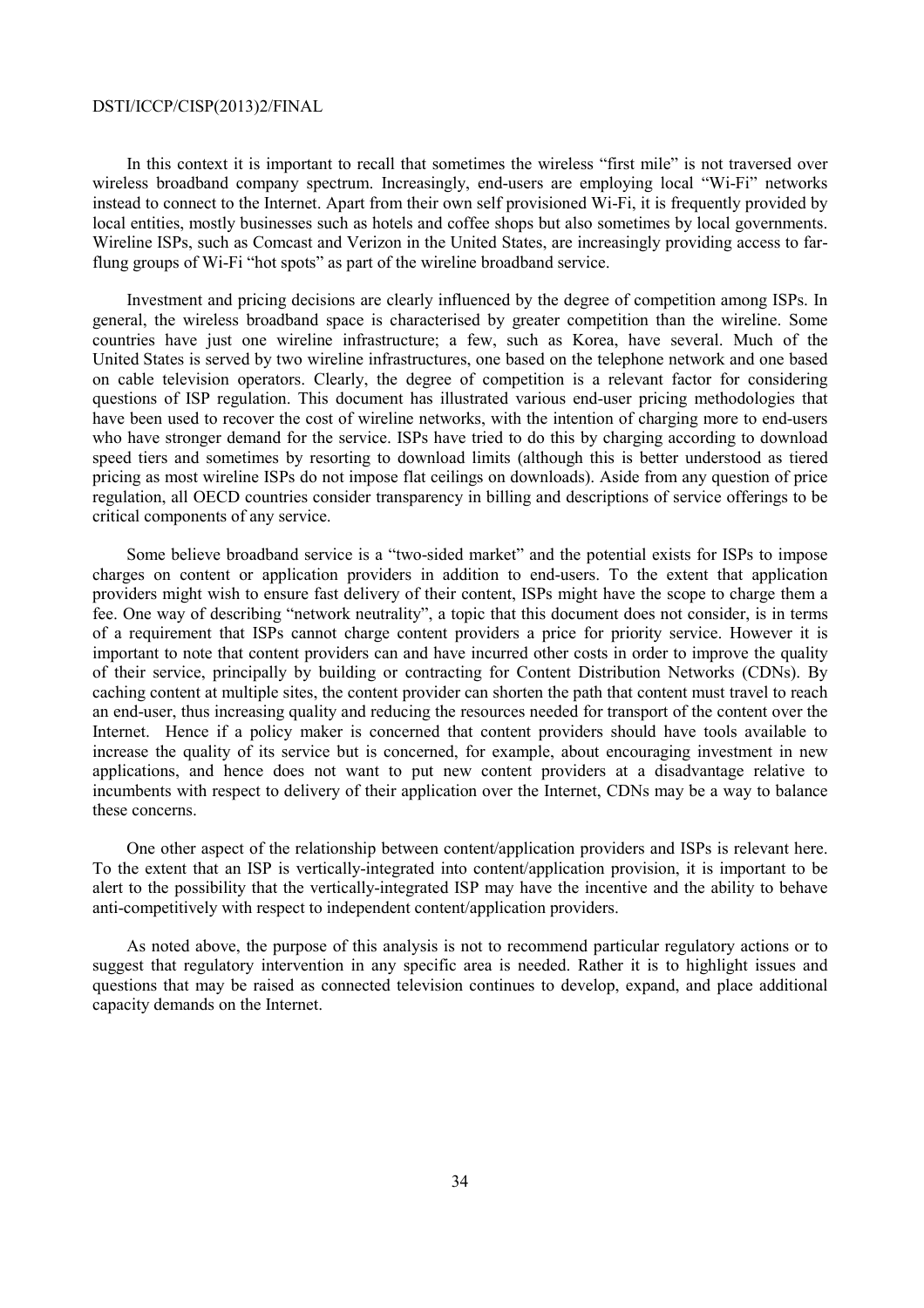### **EXPECTED CHANGES IN NETWORK DEMAND AND THEIR IMPLICATIONS**

The effect of increasing video traffic over networks has been described by the terms "data tsunami" and "exaflood". The terms suggest that networks will succumb in a dramatic manner to the amount of data sent. Some believe that growth in data use will exceed the capacity increases in networks and, therefore, will cause widespread problems in the functioning of those networks. One indicator that is frequently pointed to is that the use of Netflix can make up to 30% of peak traffic on an ISP's network in a country where it operates. There are few independent sources for data on traffic growth over networks. Those sources that are available show robust growth but offer data that enable a more considered view of network capabilities and traffic growth.

Data from Internet exchanges (mostly in Europe) and from Cisco's Visual Networking Index show a year on year reduction in growth rates for Internet traffic even though overall growth rates remain positive. For example, whereas global traffic according to Cisco grew eight times from 2007 to 2012 it will only grow three times in the period 2012 to 2017, a growth rate of 29%. In 2012, the growth of traffic at the Amsterdam Internet Exchange was 29% and in 2011 the total growth of peak traffic across European IXPs was 41%<sup>31</sup>. While both average and peak demonstrate strong growth rates they are lower than in previous periods. This growth needs to be considered in the context of the phenomenon known as Moore's law. This predicts a 41% year-on-year growth in the development of optical components in networks.

There are few independent studies on the potential costs of increased video traffic. One of the few was work undertaken by Ofcom, in 2007, to assess the impact of the BBC's iPlayer in the United Kingdom. One assumption made in this work was that viewers would watch 34 billion minutes per year by 2011. This proved remarkably prescient as in 2012 the BBC reported that viewers watched 36.5 billion minutes.<sup>32</sup> Ofcom calculated that in 2007 prices, the costs of iPlayer would have a net present value of between USD 604 million (GBP 399 million) and USD 1 258 million (GBP 831 million) over a five year period, based on the then current price for a 155 Mbit/s ATM connection from BT of USD 39 000 per month under wholesale bitstream access.

The author's of the Ofcom report assumed their estimate was on the "high side" as they did not include any potential decreases in the prices for bandwidth. Furthermore, they said the bandwidth needed to support iPlayer could be used for other or even competing services, such that the full cost might not necessarily be allocated to iPlayer alone. In 2008, one media source reported that ISPs in the United Kingdom, such as Carphone saved up to 80% on their bandwidth costs by moving away from BT and providing their own Gigabit Ethernet backhaul network. As a result it was reported that BT effectively cut its prices in half in  $2008$  to meet increasing competition.<sup>33</sup> The absolute figures are not as critical as the general indication of trends in bandwidth prices and these are reflected in official reports.

ISPs have different views on "connected television" and the potential effects on their networks and business models. Some networks like Swisscom openly welcome OTT-television. Swisscom has stated, in its investor presentations, that it sees the provision of OTT-services as being global, but that business users and consumers want the best local networks to access these global services. Like most providers, it sees the margins for traditional services provided by them and increasingly by OTTs as declining and suggest investment in high-speed access is the most appropriate strategy to respond to this trend. Swisscom's CEO has said the company welcomes OTT-television and increased use of video, including their own offerings, as it will stimulate customers to use the higher-speed access services they sell. He also sees their television service becoming an included part of any Internet broadband subscription, not a separately priced service in a bundle.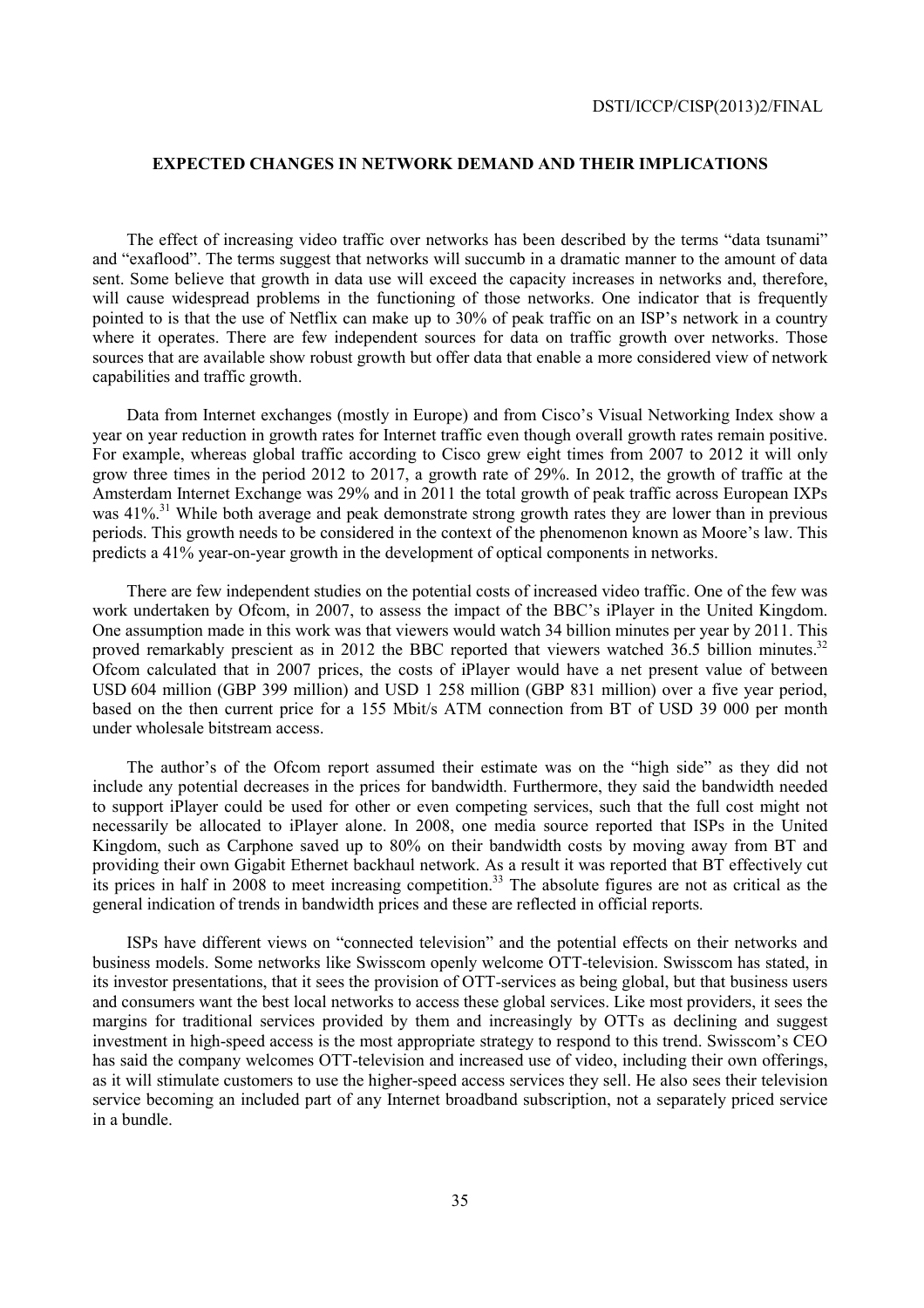In respect to mobile services Swisscom's strategy reflects the high fixed costs of establishing networks but the low marginal cost of delivering traffic including video traffic. This is reflected in its NATEL branded mobile tariff options that offer unlimited voice, text and data services (Table 2). The key differentiation of service is by speed rather than the amount of data used by a customer. Users are able to select the speed that best fits their requirements. If they wish to watch live television or YouTube at an optimal speed the company recommends "infinity M". If they wanted to upload HD video then Swisscom would recommend "infinity L". There are no "bit caps" on the Swisscom NATAL LTE consumer services with the only restrictions being applied for commercial use (e.g. direct marketing or call centres) or in association with machine-to-machine services.

Overall Swisscom says their customers and investors have welcomed this approach. In respect to their customers they say that speed is an easier concept to communicate to users, especially those that do not well understand measurements such as Gigabytes and that their customers prefer the certainty of a fixed price for data usage. The company says that investors have also welcomed the pricing model given that it is popular with consumers and has enabled the company to gain market share. It says that investors also welcome that the model has the benefit of making OTTs video the potential drivers of their revenue growth. Meanwhile the model builds on the incentives that already exist for an access provider and CDNs to co-operate (i.e. in March 2013 Swisscom and Akamai reached such an agreement).<sup>34</sup>

| infinity XS                       | infinity S                                                  | infinity M                                            | infinity L                              | infinity XL                           |
|-----------------------------------|-------------------------------------------------------------|-------------------------------------------------------|-----------------------------------------|---------------------------------------|
|                                   |                                                             |                                                       |                                         | + Saving data<br>via the internet     |
|                                   |                                                             |                                                       | + Uploading HD videos + photo<br>albums |                                       |
|                                   |                                                             | + YouTube + Live TV + Route planner + Streaming music |                                         |                                       |
|                                   | + SBB <sup>35</sup> + Facebook + News and Weather + E -Mail |                                                       |                                         |                                       |
|                                   | E-Mail without attachment                                   |                                                       |                                         |                                       |
| Download (up<br>to): $0.2$ Mbit/s | Download (up<br>to): $1$ Mbit/s                             | Download (up to):<br>7.2 Mbit/s                       | Download (up<br>to: $21$ Mbit/s         | Download (up<br>to): 100 Mbit/s       |
| Upload (up<br>to): 0.1 Mbit/s     | Upload (up<br>to): $0.5$ Mbit/s                             | Upload (up to): 1<br>Mbit/s                           | Upload (up to): 2<br>Mbit/s             | Upload (up to):<br>10 Mbit/s          |
| USD<br>39.10/month<br>(CHF 59)    | USD<br>49.70/month<br>(CHF 75)                              | USD 65.60/month<br>(CHF 99)                           | <b>USD 85.50/</b><br>month<br>(CHF 129) | <b>USD 112</b><br>/month<br>(CHF 169) |

#### **Table 2. Swisscom LTE mobile broadband service (NATEL)**

*Source: OECD, Swisscom (USD conversion using PPP)* 

The approach adopted by Swisscom takes what many think is a key challenge for the industry and makes it a potential "win-win" strategy for their investors and OTTs. It also charges users of video services for an LTE infrastructure, with upfront high fixed costs, that provides them with superior service while offering lower prices for users that only wish to use voice, text, Internet surfing and so forth. While not entirely the same, there are also operators that are allowing MVNOs to offer extremely competitive prices with their 3G infrastructures while charging a premium for their new 4G networks. At the same time some are varying prices depending on whether a customer is in a 3G or 4G cell.

Many ISPs, however, have had a more circumspect view on the undoubted increase of online video being generated by their customers. They have flagged, tested or adopted a range of different strategies to deal with traffic increases and endeavour to strengthen revenue. The following sections will discuss some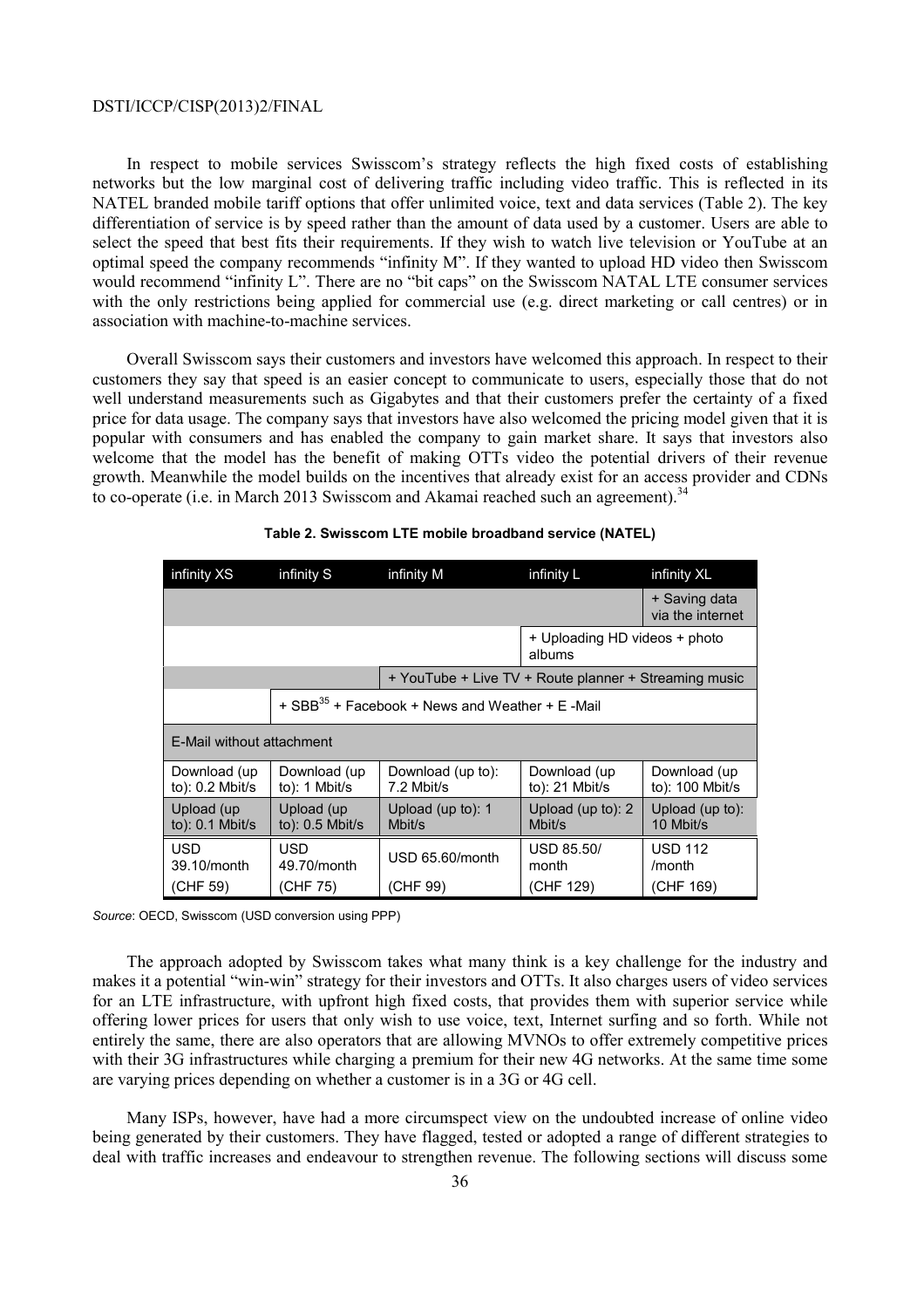of these strategies used by ISPs and by content providers to decrease costs, offer improved services to their customers and to increase revenues.

### **The use of quality of service**

The Internet is a general-purpose network and provides a "best effort" performance level. Some have taken the position that in order for audio-visual services to function effectively the network would have to supply a guaranteed Quality of Service (QoS). In return they would see this as a service for which they should be compensated for by OTTs. This is different from the Swisscom model that asks users, rather than OTTs, to pay directly for increased network performance associated with wishing to use video at higher speeds. In addition, while Swisscom's offers entail differentiated speeds they still only offer "best effort" functionality to customers consistent with how the Internet itself functions.

Proponents of introducing QoS argue that payments would stimulate the development of networks and offset the costs of delivering audio-visual content. They say QoS could be provided either by reserving dedicated bandwidth or by giving different priority classes to traffic (e.g. gold, silver, bronze). Standards are available for QoS delivery, such as DiffServ. In practice many ISPs forego the use of these standards and mostly rely on dedicated bandwidth to guarantee the quality of VoIP, IPTV and VOD. Nonetheless, there are some networks that do use DiffServ for their own services.<sup>36</sup> However, ISPs are generally believed to have been unsuccessful in selling QoS mechanisms to OTT providers of audio-visual services over the Internet. The Internet model for traffic exchange does permit this in commercial transit and peering relationships.

Content providers have generally not been positive about differentiated quality for general or overall Internet traffic. There are several practical arguments why they are not willing to pay for QoS. One of the main concerns they have is that an entity selling a QoS solution may not control part of the chain. In other words they may own a local access network but not transit nor the home network. Both the transit network and the home network may be congested. Making use of QoS would require the direct interconnection with all networks, or a reliable way of cross-network QoS, something that has been researched, but has proven to be difficult in practice. What is more, the end-user may have a different opinion of what traffic is important and may assign those priorities in home routing equipment, thereby influencing the QoS service offered by the local access network.

A further consideration is that content providers deal with multiple and competing ISPs, who have different network performance characteristics. A content provider may judge that a network with a lower performance record, will upgrade regardless of the content provider buying QoS services, in order for the ISP to remain competitive with other networks. Or to put it differently, by paying extra for QoS mechanisms, they may feel it will not provide the correct incentives for networks to invest in extra capacity. OTT content providers may believe that paying for QoS might also lead to a situation where monopoly power could be exercised in respect to termination.

As an alternative, OTT content providers have been able to offer greater quality of experience through the use of adaptive bitrate streaming and buffering of their clients. Instead of paying for dedicated capacity, the bitrate of audio-visual content is tweaked to fit the available bandwidth. As this is an end-to-end relationship between the content provider and the client software, the influence of home networks, first mile, backhaul, core and transit networks can be factored in when offering services.

For their part, some ISPs have experimented with different approaches in this area. In the United Kingdom, a small ISP called Plusnet, openly managed traffic on its network for some time, before ceasing to do so as backhaul bandwidth became more affordable. It would inform its users that certain games, BBC iPlayer and other applications were prioritized on its network with the aim of providing higher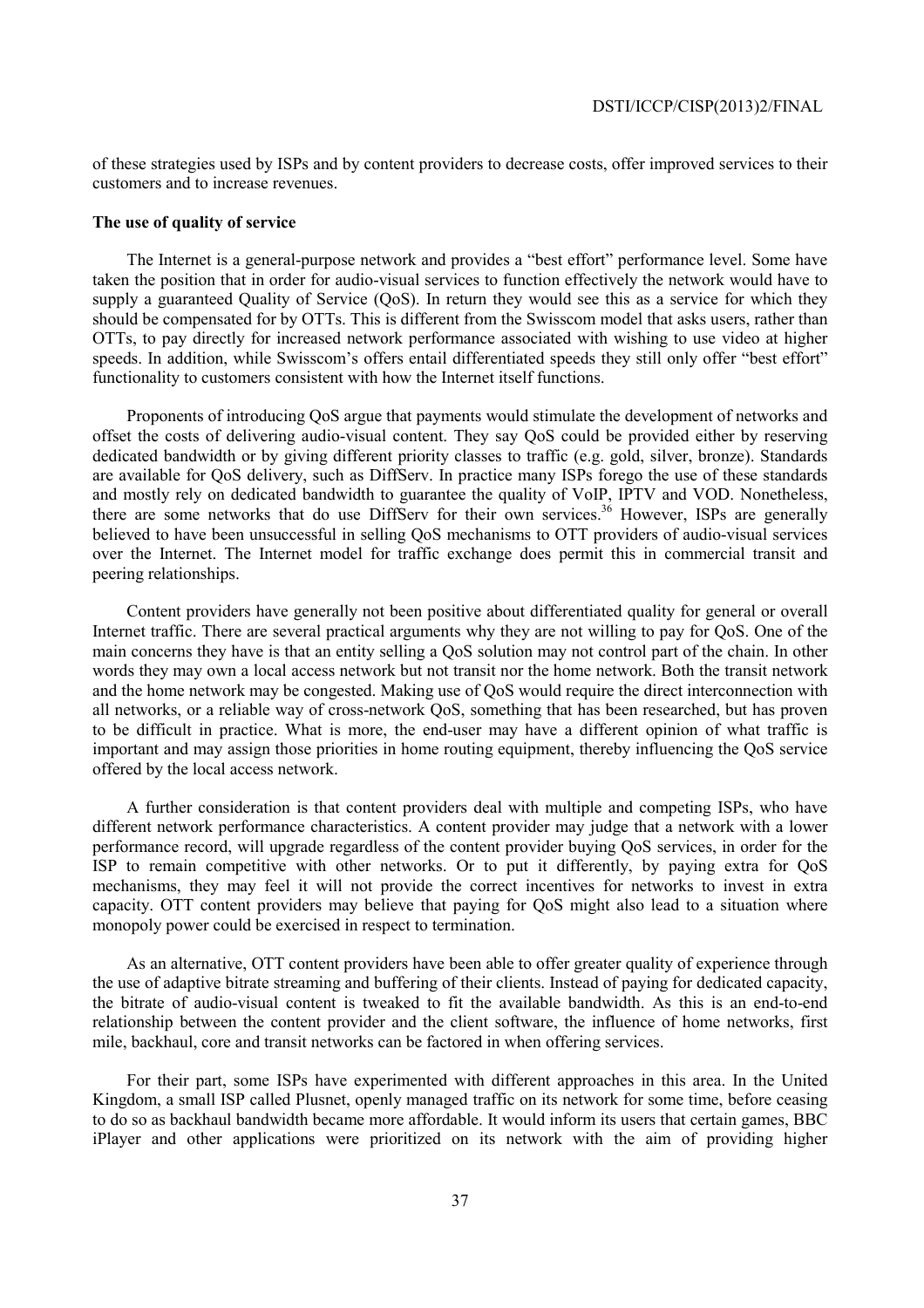performance with these applications, particularly for the BBC iPlayer. They said this was done because of the costs they incurred for backhaul in the United Kingdom. In this case it was the ISP managing the traffic to better fit what it thought its customers wanted. It informed its customers of this management via its blog.

Some networks have taken another approach to managing traffic caused by video on their networks. They use caches that transcode and resize the video before it is received by the user and send it to the user at a lower quality, size and bitrate. The customer does not necessarily know that the content has been altered. Content providers dislike these transcoders, because they cannot control the video streaming settings. The content provider cannot scale their delivery with the actual performance of the network. The presentations of the providers of such caches also promote the fact that they can strip-out advertising and insert alternative advertising. The content provider and the original advertiser may not be aware of this action. Whether such practices are permissible in different jurisdictions is, however, a question for consideration. The content is not owned, nor purchased by the ISP, but it does alter the content and may even charge third parties for undertaking this action.

### **Interconnection between audio-visual content providers and ISPs**

As might be expected many ISPs would like to charge OTT-television providers when they become a significant part of traffic to the users of those networks and, at times, vice versa. The Internet's model of commercial negotiations for Internet traffic exchange has proven to be remarkably successful in terms of scaling the Internet. In a previous OECD report these commercial negotiations were described as: "Transit agreements are commercial contracts in which a customer (which may itself be an ISP) pays a service provider for access to the Internet; these agreements are most common at the edges of the Internet. Peering agreements are the carrier interconnection agreements that are within Internet exchange points (IXPs) and allow carriers to exchange traffic bound for one another's customers; they are most common in the core of the Internet". A survey of 142 000 peering agreements, conducted for this report, showed that the terms and conditions of the Internet interconnection model are so generally agreed upon that 99.5% of interconnection agreements are concluded without a written contract (and without payment, which is known as settlement-free peering).  $37$ 

Transit is paid for by the ISP on a per megabit(s) per month peak capacity basis, irrespective of traffic balances and the direction of traffic. Where it is economic, ISPs will take a decision to bypass an upstream transit provider by peering directly with other ISPs and content providers. For the largest peering partners, this is often done on a direct basis (private peering) and for the smaller peers, it is common to do this through an indirect connection (public peering) via an Internet exchange point (IXP). At the larger IXPs in Europe, such as in London (LINX), Amsterdam (AMS-IX) and Frankfurt (DE-CIX) speeds of 100 Gbit/s per connection are available. If two parties derive benefit from a direct interconnection arrangement they are free to do so and this is best left to the market. There have, however, been a number of cases where such parties take actions in an endeavour to influence the outcomes of such negotiations.

In New Zealand, for example, the largest ISP wanted to charge transit to the national radio broadcaster instead of entering into a peering arrangement. The broadcaster responded by routing traffic via the West Coast of the United States, such that the ISP had to pay to backhaul the traffic to its New Zealand customers. They were also said to have offered a superior stream to local ISPs that peered within New Zealand, compared to the stream fed through the United States. On the one hand, the ISP had significant market power in relation to termination while, on the other hand, the broadcaster had desirable content including the games of the national Rugby team.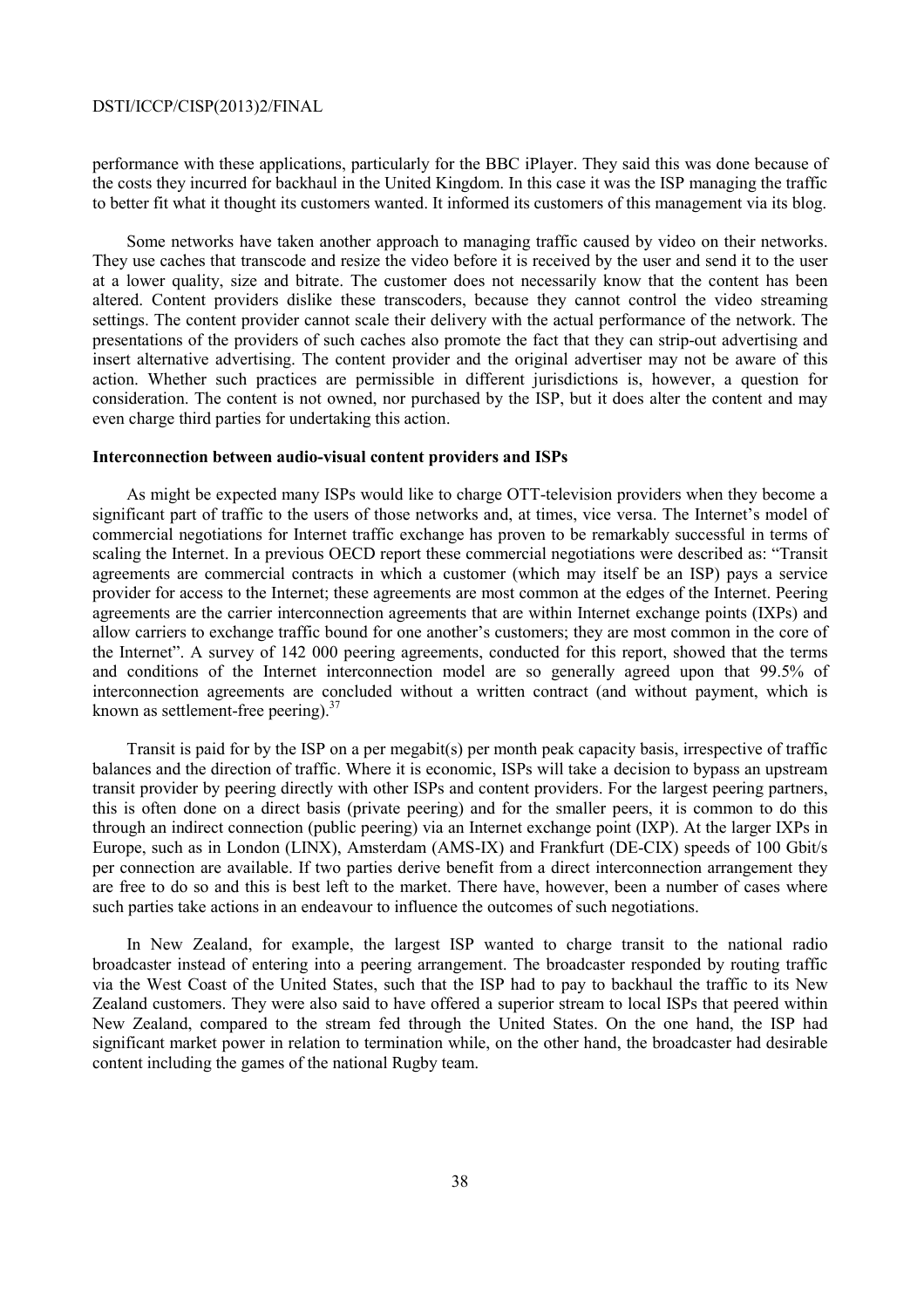### **Box 2. Net Neutrality policy and connected televisions in Korea**

*This section has been contributed by Sunghyun Na, Research Fellow, Korea Information Society Development Institute.* 

Changes in communication markets occur at an increasingly rapid pace and they sometimes raise concerns about what may be perceived as unreasonable traffic management practices, especially if they potentially undermine the openness of the Internet. Korea, which has among the world's best network infrastructure, is faced with growing demands for reasonable traffic management. The country has an advanced Internet environment in which more than 80% of Internet subscribers connect to fixed networks at speeds of 50 Mbit/s and higher.<sup>38</sup> At the same time, its Internet usage per capita is 62 GB per month on fixed networks, more than twice that of the United States, which is 30 GB. With this as background it is perhaps not surprising that issues around the rapid growth in traffic have come to the fore.<sup>39</sup>

In this regard, the Korea Communications Commission (KCC), a regulatory agency for the ICT industry, unveiled 'Guidelines on Net Neutrality and Internet Traffic Management' in December 2011, based on the views and information presented at a 'Net Neutrality Forum' and through a public consultation. This guideline presents basic rules – transparency, no blocking, and no unreasonable discrimination – and allows traffic management to a reasonable extent, for example, traffic management to secure network security and reliability, and to resolve temporary network congestion, and as required under the law. MSIP (Ministry of Science ICT and Future Planning, a successor of KCC) as part of its follow-up measures, plans to develop 'Instructions on Transparency of Traffic Management and Reasonable Use and Management of Networks' through consultation with ISPs, content providers, and other key players. MSIP expects reasonable traffic management to take root within the range of industry self-regulation by presenting specific standards for traffic management information disclosure and by providing guidance to the extent of reasonable traffic management.

In February 2012, a dispute between KT (the largest ISP in Korea) and Samsung Electronics (one of the world's leading equipment companies) occurred in Korea. Around 2010, Samsung Electronics, in an effort to build an ecosystem along the lines of other manufacturers in this sector, refreshed its product line-up into smart-television supporting Internet connections and web browsing, and now almost all of its television products in the market also have those functions. KT argued that the fast spread of connected televisions could lead to a "traffic explosion" and without adequate preparation, including additional investment in networks, this could severely impair services, and KT requested consultation with connected television manufacturers including Samsung Electronics. However, Samsung Electronics showed a lukewarm attitude towards KT's request for consultation by saying that it only manufactures devices and the issues raised by KT are related to content providers, who directly or indirectly provide content for users. As a result of KT's requests not being met, the company blocked the Internet connections for smart televisions for five days in February 2012, a decision that affected the Internet access of 24 000 Samsung Electronics "Smart TV" users.

This type of dispute between a telecommunication operator and manufacturer has been rare. It harks back to the Hush-a-phone Case (1956) and Carterfone Case (1968), where a vertically integrated telecom operator objected to use its service together with a certain device. In response, KCC warned against KT's blocking of Internet access, citing that it was a violation of the Telecommunications Business Act, in particular, violation of users' interest and unreasonable discrimination, and independent with KCC's decision, KT offered non-monetary compensation for damages experienced by customers due to the blocking of their service. Following the dispute, it is known that KT and Samsung Electronics have been working closely together to look for mutually beneficial approaches.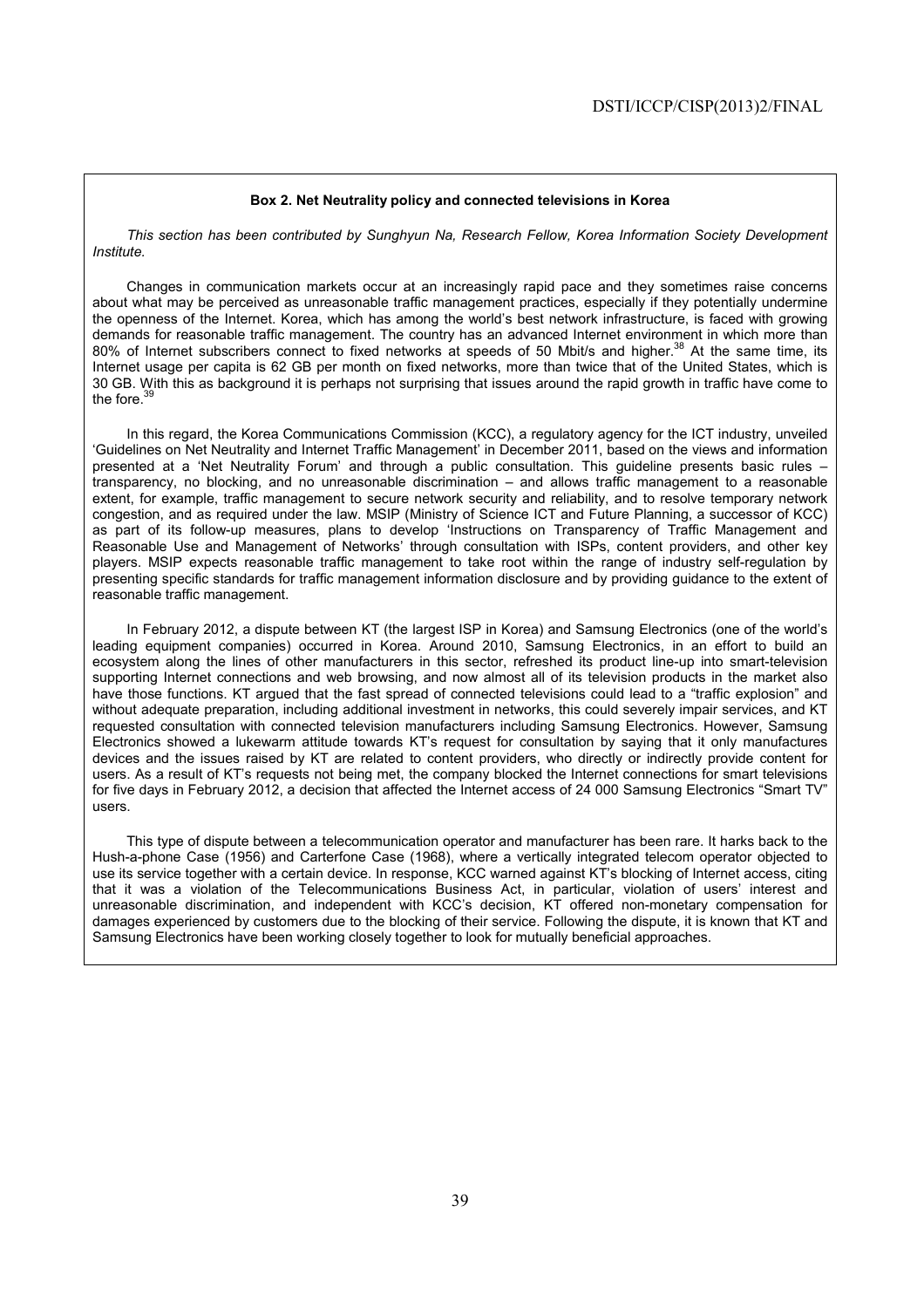#### **Box 3. Net neutrality in Norway: Background and results**

*This section has been contributed by Frode Sørensen, Senior Advisor at the Norwegian Post and Telecommunications Authority.* 

 The Norwegian guidelines for net neutrality were launched in 2009, prepared by a working group led by the Norwegian Post and Telecommunications Authority (NPT). These guidelines have often been referred to since then, for example by the European Commission in connection with their engagement in net neutrality.<sup>40</sup> This Box sets out the background to the Norwegian experience.

The net neutrality debate came to Norway in 2006. The media reported incidents<sup>41</sup> that tended to indicate that some Internet service providers had begun to throttle traffic-intensive applications such as streaming and p2p file sharing. Net neutrality was already a known concept, especially after the FCC had established principles for the open Internet in 2005 in the United States.<sup>4</sup>

 Against this background, NPT began a study of net neutrality, that later led to the Norwegian guidelines for net neutrality. The incidents reported by the media tended to indicate a move away from a best effort Internet, which treated all users equally, and NPT wanted to prevent such a situation from developing. The reported incidents were resolved without NPT having to take action, but the situation was a reminder that the Internet would not necessarily remain neutral and that it would be important to follow developments closely.

 The incidents can be looked upon as a reaction from Internet service providers to the growth of Internet traffic, although traffic growth has been rapid throughout the lifetime of the Internet. NPT believes it is legitimate for Internet service providers to manage traffic on the Internet, but this should be done in a neutral way. An important criterion for such neutrality is that any limitation to traffic volume should be done independently of the application that is the source of the traffic. $43$ 

 NPT has formulated the following objective for work on net neutrality: "The overall goal for net neutrality is to ensure that the Internet remains an open and non-discriminatory platform for all types of communication and content distribution".

#### **The Norwegian model**

 The Norwegian model for net neutrality can be described as co-regulation. Co-regulation is a form of selfregulation under the active leadership of the regulator (in this case NPT). In this way, NPT has been able to set clear goals for the guidelines that were developed, while at the same time the various parties in the industry have been able to balance each other's views. In 2008, NPT set up a working group consisting of three main groups: *i)* Internet service providers, *ii)* content and application providers; and *iii)* consumers, represented by the consumer associations.

The Norwegian guidelines for net neutrality were launched in 2009.<sup>44</sup> Parties that have not formally endorsed the guidelines also seem to follow them in practice. Since then, the working group that developed the guidelines has acted as a reference group that has met once a year to discuss developments in the industry and whether the guidelines are functioning as intended. So far, the conclusion from these meetings has been that the guidelines function as they should and that no update is necessary as yet.

 In recent years, some European countries have chosen to establish statutory net neutrality; both the Netherlands and Slovenia have done this. Other countries also have ongoing discussions by policy makers, such as in Belgium and France. In Norway, however, the co-regulatory approach has so far made it unnecessary to regulate net neutrality by law. This model has worked as a useful tool for achieving the goal of neutral Internet services for Norwegian end users.

 At the same time, there is no guarantee that this state of affairs will continue, and in the proposals for amendments to the Electronic Communications Act it can be noted that the "Norwegian Post and Telecommunications Authority and the ministry are following developments and will if necessary consider regulatory measures if it proves that a voluntary arrangement is insufficient to ensure good development in line with the overall goals".

### **The Norwegian guidelines**

 The Norwegian guidelines for net neutrality consist of three principles that prescribe 1) transparency regarding users' Internet access service and any specialized services,<sup>46</sup> 2) non-blocking; and 3) non-throttling of specific applications and content, except for reasonable traffic management.<sup>47</sup> When the effects for these guidelines are considered, it is relevant to look at conditions in other countries.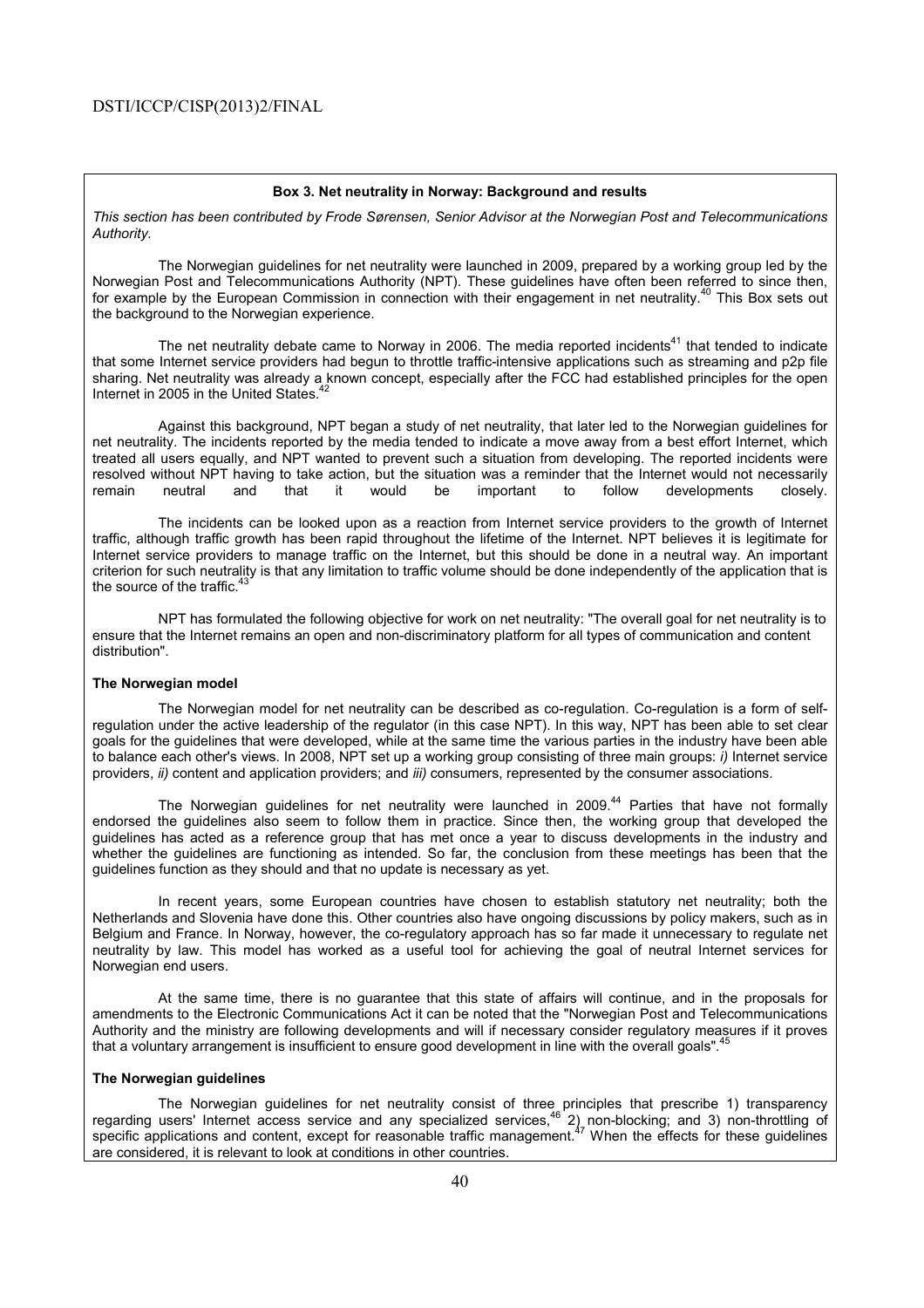The well-known breaches of net neutrality, in the United States, are Madison River's blocking of voice over IP in 2005 and Comcast's throttling of p2p file sharing in 2008.<sup>48</sup> It was claimed, at one stage, that the need for net neutrality was specific to the United States but it gradually became known that several European providers of mobile Internet access blocked voice over IP so as to prevent loss of income by their own mobile telephone services.

 The most common restrictions in Europe are blocking or throttling of p2p traffic and voice over IP. Data published by BEREC<sup>50</sup> in 2012 shows that among European Internet users, at least 21% experience restrictions in the use of p2p applications in the fixed network. In the mobile network, at least 36% experience restriction of p2p traffic and at least 21% experience restrictions in the use of voice over IP.

 Given that video streaming is in the process of taking over from p2p file sharing as the most traffic-intensive application, $51$  it is not improbable that this will be the next application that could be throttled or blocked. Today, when connected television seems to be a new trend, such restrictions would have negative consequences for innovation in future television services. Or, one can aim at net neutrality and let the Internet economy blossom.

The case in New Zealand occurred in the 1990s but as traffic drivers have shifted from audio to visual the more recent cases generally involve video. Notable examples occurred in Korea (Box 2) and Norway (Box 3). In Korea, Samsung introduced a video on demand service integrated into its television sets that made use of the consumer's broadband connection. Access to this service was blocked by Korea Telecom. In Norway, Nextgentel, the largest ISP, decided to significantly reduce capacity to the national public broadcaster NRK. The broadcaster had reportedly declined to pay for the additional capacity NextGenTel said was required to carry the traffic requested by its customers. NRK reacted by putting a notice on its website stating that the decrease in performance was due to a decision by NextGenTel. In reply to customer complaints NextGenTel than reinstated the original capacity between the two networks.

As noted, Internet traffic exchange is done under a system called peering and transit. Peering is generally cheaper as it saves both networks on transit costs. For the most part, content providers are very open to peering and will actively expand their network to new IXPs and datacenters, if it makes financial sense to peer there. In early 2013, according to the PeeringDB, Google was present at more than 70 public peering points, Microsoft at 52, Facebook at 22 and the BBC at eight.<sup>52</sup> Like all other networks, these entities would pay transit where they can either not provide their own infrastructure, due to regulatory constraints, or where this is a more economical option. For their part, ISPs also welcome peering where it makes sense for their networks but also seek transit payments where they believe they are providing greater value to the other network. This enables global connectivity and the ability of each of over 44 000 Autonomous System (AS) on the Internet not to have to negotiate with every other network on the Internet. In other words, without transit the BBC would have to negotiate with 44 000 networks and vice versa.<sup>53</sup>

 This does not mean that ISPs and content providers should necessarily peer with or pay transit to any other particular network. This has to be a commercial decision. A peering agreement costs money in operational and capital expenditure. Connecting to smaller networks can, for example, be more expensive than the savings in transit. Netflix in its peering policy defines a minimum of 2 Gbit/s peak traffic and a minimum 10 Gbit/s interconnection for private peering, though it is open to public peering with any network connected to the same IXP.<sup>54</sup> The decision to peer or not should therefore be evaluated on a caseby-case basis.

There are networks that do not enter into a peering arrangement with a particular AS even where it would make financial sense based on the savings in transit. One case has been demonstrated, from the historical example, in New Zealand. Here, the ISP argued that the content provider should pay for peering (sometimes known as paid peering) or buy transit from it. A challenge from the perspective of the content provider is that paying for peering creates a termination monopoly, where it will continuously have to negotiate with the terminating network over the costs of peering. In the case of transit, there is a market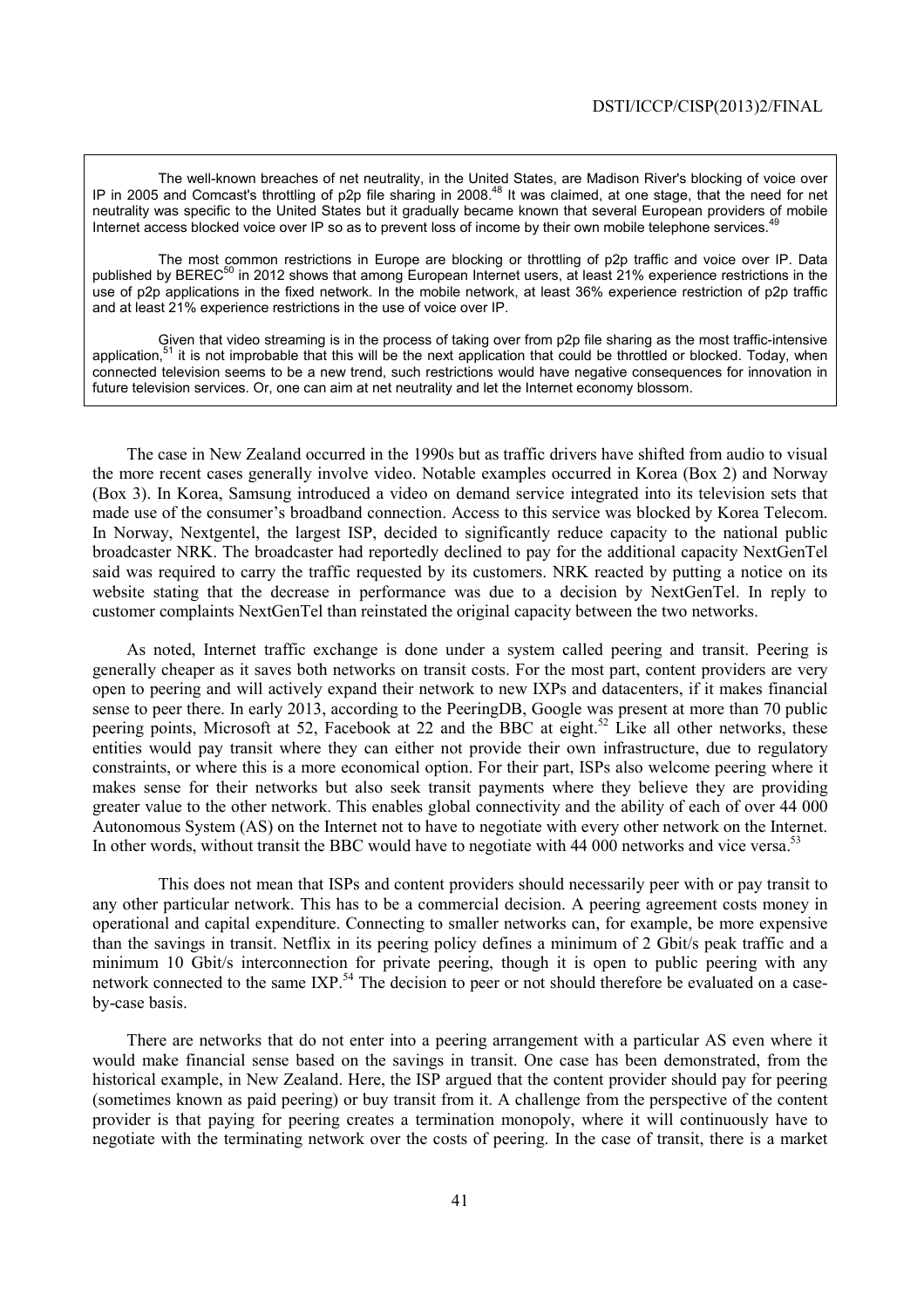and competition that forces prices down. Therefore many networks refuse to pay for peering and prefer transit. The same argument might be made by an ISP, in relation to a content provider having monopoly power over a different part of the value chain (e.g. exclusive sporting broadcast rights). A point for consideration is whether in the New Zealand case the action to stream at a lower speed, across the Pacific, was the equivalent of an ISP providing less bandwidth to its interconnection with the content provider. In ther words, in this case, both parties had some degree of market power that they attempted to exert over the other.

These debates are being actively played out across OECD countries. In January 2013, Iliad Free, one of the largest ISPs in France set as a default for their customers, software that specifically blocked advertising to sites that carried Google advertising. Customers could unblock this function, if they so wished and understood how to do this or if it was happening. This was reported to be as the result of a dispute between Free and Google in which Free requested Google to pay transit to reach their customers for services such as YouTube. The blocking of advertising was seemingly aimed at disrupting Google's business model and bringing the company to the negotiating table. After intervention by the authorities Free set the function to not block this traffic unless activated by users.

The nature of peering and transit disputes is that they generally only penalise each network involved or more specifically their customers. At the same time, while some tactics are readily identifiable others not so evident except in terms of performance. Even then, the nature of the best effort from Internet is such that a consumer may not know where the cause of degradation of any performance they experience lies. In the case of Iliad and Google some users of Free say that YouTube has a low quality in the evening. It would appear that Free is reluctant to expand capacity to those points in their network where they exchange traffic with Google. In an interview the owner of Free stated that there will be no expansion of the peering bandwidth to Google until Google pays Free the increased costs they are experiencing in traffic increases.<sup>5</sup>

This dispute is currently being investigated by ARCEP, the French communications regulator. For regulators such cases are challenging. In general, a network, whether it is primarily a content provider or an ISP, is free to decide when and how it wants to increase peering capacity. Customers may have taken reduced quality in consideration when choosing the network. In a competitive market customers could switch operators, though in practice the switching costs may be deemed high by consumers and in the case of bundles, the bundle may be less attractive at other ISPs. It could also be considered as a point for discussion when an action taken by one network could be considered as discriminatory in that this policy or practice is not applied to other networks.

 In the most competitive markets peering and transit disputes can still occur but they tend to be more evident in countries where there is less developed competition. The case of New Zealand has been mentioned but, around the same time, Australia was emerging from a duopoly in the provision of telecommunication infrastructure. In these types of markets, by not peering or buying transit locally, established networks force other ISPs and content providers to buy transit from them to reach customers in that country. If networks refuse to buy transit locally from these networks, but buy it from another transit provider, the traffic will be routed via an international link out of the country, to be exchanged elsewhere with the network.

This puts a financial cost and an additional latency on the traffic. The Australian ACCC tried to remedy this in 1998 by requiring Telstra to peer with the three largest operators, at that time, in the country. The effect was that these four networks only peered with each other and refused to peer with any other networks in Australia, thereby putting an even larger portion of traffic out of reach for local peering agreements. Some believe this impaired the development of the market and as a result the deployment of independent infrastructure, such as new national backbone and under-sea cables, for many years. When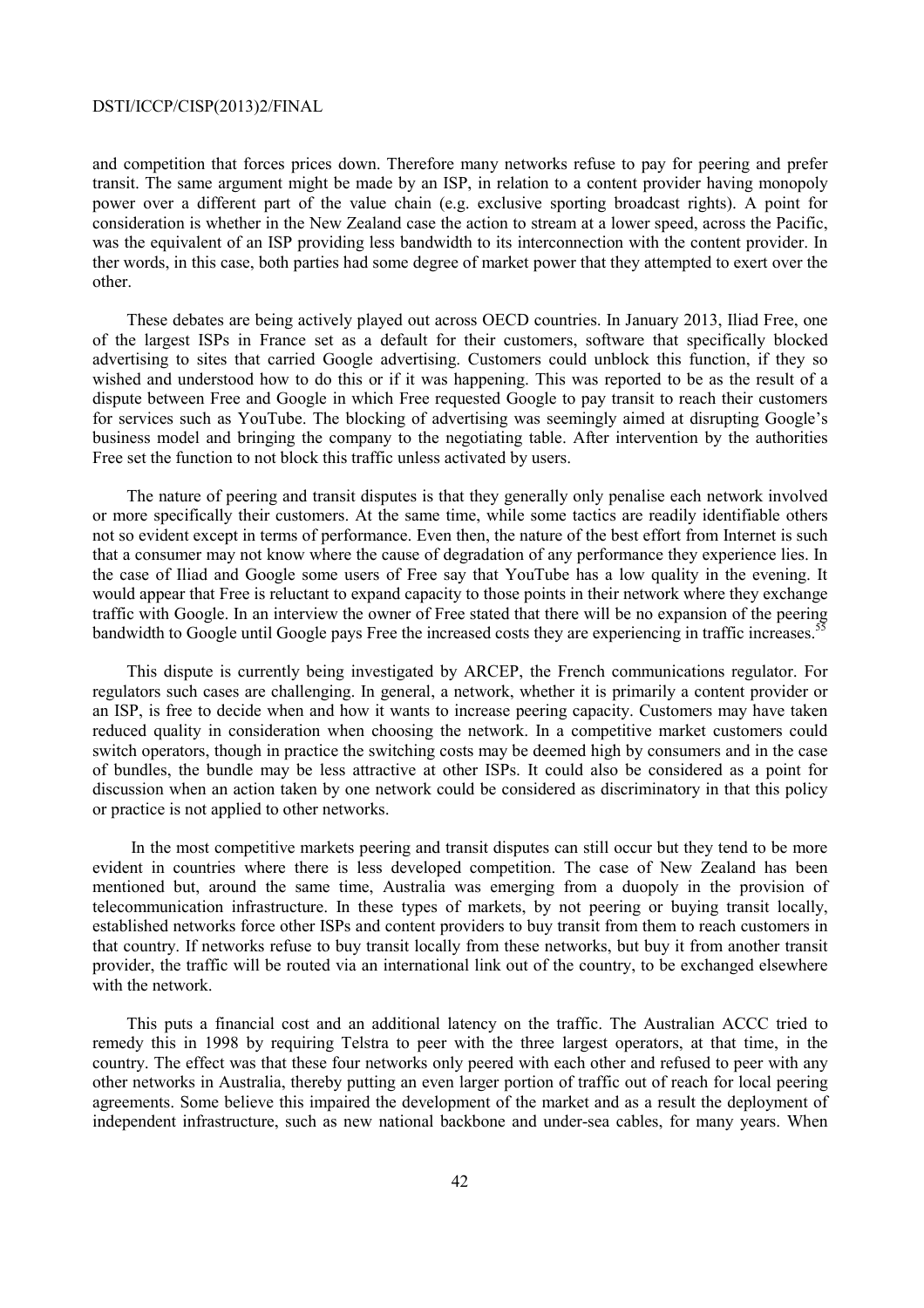this independent infrastructure did emerge the very tight bandwidth caps evident in Australia, were dramatically expanded in more populated areas.

An alternative solution for a regulator might be to require networks to buy domestic transit from an operator who does not hold market power. In such a case the incumbent can refuse peering. The other ISP or content provider can, however, also refuse to buy transit from the incumbent and go to a third party, without an additional punishment on their traffic by it being routed outside the country and back again.

There are variations known on this refusal to peer. One is where networks (ISPs or content providers) that refuse to buy a paid peering and opt for transit instead see their traffic routed via a saturated transit connection. This will deteriorate the performance of the services offered. Another is where the transit connection itself will not be saturated, but will appear saturated only for traffic to and from the specific network. These practices are difficult to detect and it is even harder to distinguish between intentional impairment and configuration errors.

Another justification used to not peer between two ASs, or that a network is flooded, is that the traffic is unbalanced. In many peering relationships and especially with connected television services, one network is likely to send more than it receives. What is unclear in this case is why the traffic from, for example, the content provider to the ISP has to be balanced. Historically, the case was made that networks that could not reach a 2:1 or 3:1 ratio were too small to peer with larger Tier 1 networks. With the advent of large content providers the argument has reversed, now end-user ISPs argue that networks exceeding a 2.5:1 ratio should pay for peering. This position was used, for example, in France, where there was a dispute on this between Cogent and France Telecom, which led to a decision by the French Competition Authority, which upheld the peering agreement and peering ratios both parties had agreed on. SFR, a major mobile operator in France, has a similar peering policy.<sup>56</sup>

The technical merit behind such ratios is not self-evident and many players take a different view.<sup>57</sup> To carry 500 Mbit/s in one direction, a 655 Mbit/s or 1 Gbit/s connection is needed irrespective of whether the traffic in the opposite direction is 10, 100 or 499 Mbit/s. The same equipment would be needed in a network to carry traffic; as for the core of that network there is no asymmetric networking equipment, supporting higher speeds in one direction. Accordingly, there would be no difference in costs. A further consideration is that it is unclear how ISPs would make their traffic balanced, with most ISPs currently only supporting asymmetric up and download levels of, for example, 20:1 on ADSL2 networks. An alternative response from a content provider could be to strictly limit the traffic it sends to the ISP, such that it is always in balance. The result could be that traffic would dwindle to close to zero, because most of the traffic from an ISP consists of control messages controlling the flow of incoming data. When there is less incoming data there is also less outgoing data.

### **The use of content delivery networks and caches**

The use of content delivery networks (CDN) has appeared in the last decade as a way of reducing the costs of traffic for both content providers as well as ISPs, while at the same time increasing quality. In 2011, the largest CDN in the world was likely to be Akamai, then serving up to 9 Tbit/s of network traffic in 84 countries through 1800 nodes.<sup>58</sup> There are, however at least 50 global and regional competitors. Some transit networks, like Level 3, offer their own CDN services, to make their transit services more attractive and several ISPs and telecommunication operators have their own 'Carrier CDNs' or have partnered with CDNs such as Akamai (e.g. Orange). This has created a very dynamic market, where providers of audio-visual content are faced with several options.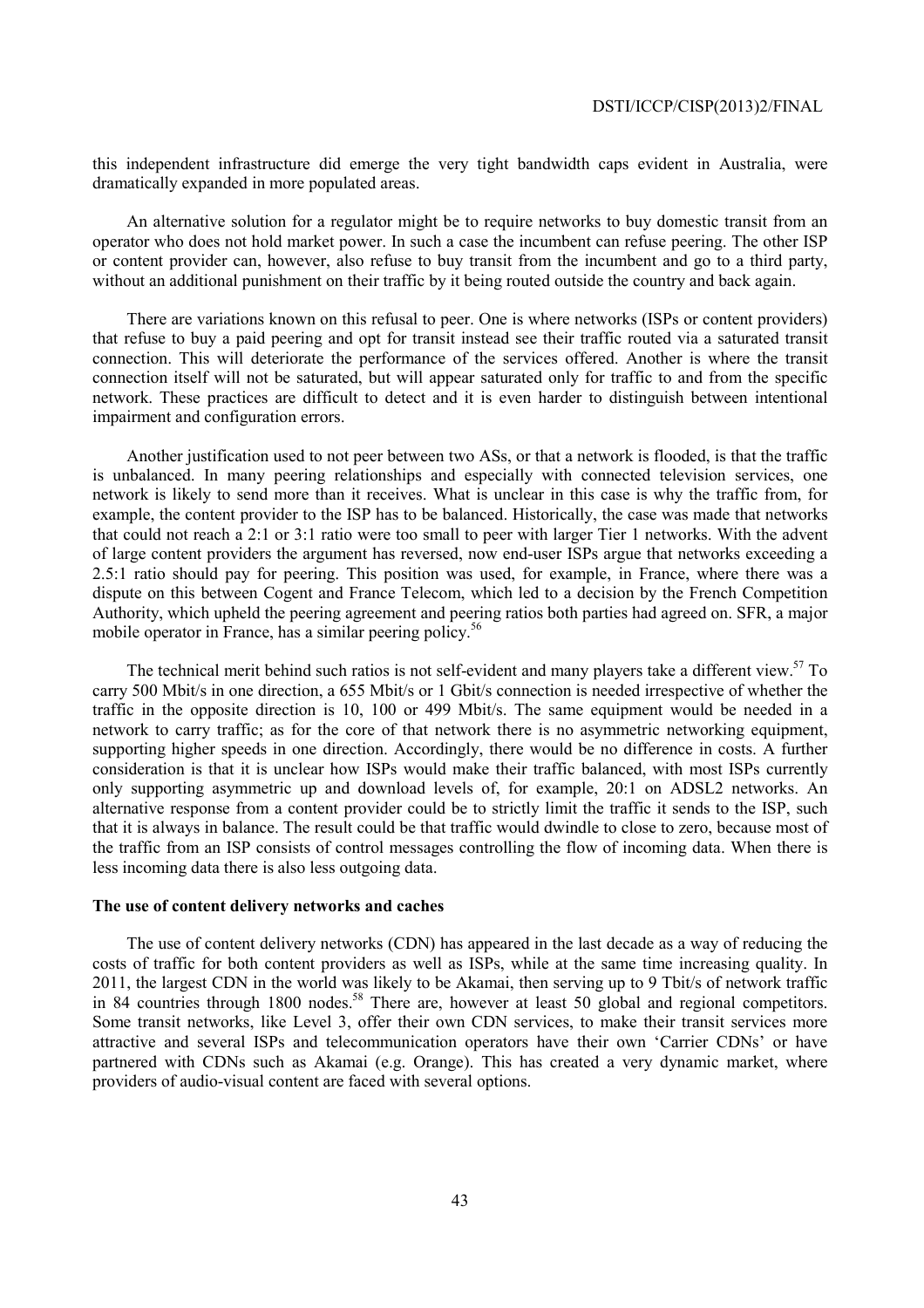A CDN does not have its own content; rather it provides facilities for others to deliver their content. It often has servers, peering agreements and network connectivity in a large number of countries. This allows it to distribute "visitors" to sites over a wide platform, instead of all customers coming to a single webserver in a single country. The net result is that latencies are shorter because the content is served closer to the user and that the aggregate interconnection capacity is higher, as well as enabling sudden peaks in demand to be distributed across the infrastructure of the CDN. For ISPs the benefit of interconnecting with a CDN is that the CDN is often located at a local IXP, which saves on transit fees and its customers getting a better overall service.

Audio-visual content providers sometimes select multiple CDNs through which they deliver their content. Making use of middle ware providers, such as Cedexis and Conviva, they can select CDNs that perform best at that moment for their traffic to a specific customer. The middle ware providers provide knowledge on the average performance of the receiving network, so that the right streaming speed and quality can be selected. It is not in the interest of an audio-visual content provider to overload the receiving network, because customers may receive an unsatisfactory performance and stop watching the service.

Some of the largest content providers, notably Netflix and Google, are rolling out additional facilities to increase the speed and responsiveness of their services, by deploying custom designed servers in ISP networks. Google calls this Google Global Cache and Netflix calls it Open Connect. These servers are located in locations close to users, so that the ISP does not have to use backhaul and core capacity to carry the traffic. The ISP will receive a number of servers and routers and will only have to provide local network connectivity and power. Some say the savings in networking equipment do not offset the energy costs though, for example, a Netflix Open Connect server can serve up to 15 Gbit/s from 550 Watt. The servers are managed by Google or Netflix and populated with their most demanded content. Netflix say that they could achieve far greater efficiencies by self-supplying, instead of using a CDN and ISPs could save between 80% and 95% of backhaul traffic. Netflix does make use of three third party CDNs, but can save costs by doing part of the distribution itself.

Netflix has also announced that only networks that peer with it or make use of Open Connect can get access to its 5 Mbit/s Super-HD and 9 Mbit/s 3D content. This makes sense from its point of view, because it saves Netflix on transit and third party CDN costs. It works together with networks like Cablevision, Clearwire, Virgin Media, British Telecom, TDC, Telmex and Telus. Not every network is, however, content with this initiative by Netflix. TimeWarner cable objected publicly, stating that its network was capable of carrying this traffic, but that it did not want to be forced to use Netflix's Open Connect.<sup>59</sup> TimeWarner also operates a CDN and is a transit provider.

On a national level broadcasters and ISPs may often work together in bringing on-demand content to a user. The models chosen depend very much on the location. In some cases, it is the ISP who provides the infrastructure on which the broadcaster places content and, in other cases, it is the broadcasters' infrastructure which extends into the ISPs network. A notable example in France is the ISP Free, which offers catch-up television for the largest number of channels. Free offers its users the option to buy a premium pass (for a day or a month), which enables them to enjoy a guaranteed quality of service to access audiovisual content, even when its infrastructure reaches peak capacity. Without this pass, access is provided by using the "best effort" principle.<sup>60</sup>

Some ISPs have established their own CDNs, located deep in their networks, in order to sell a better delivery quality to content providers. The reaction of content providers has been mixed. TDC, for example, mentioned in a presentation that it so far had not found any outside party willing to use its CDN.<sup>61</sup> Other ISPs have been more successful, but Netflix has said that the costs of integrating these solutions into their infrastructure exceeded the benefits it had with its current CDNs and Open Connect. With several thousand ISPs worldwide, it can be seen why this may be the case. In addition, content providers are sceptical of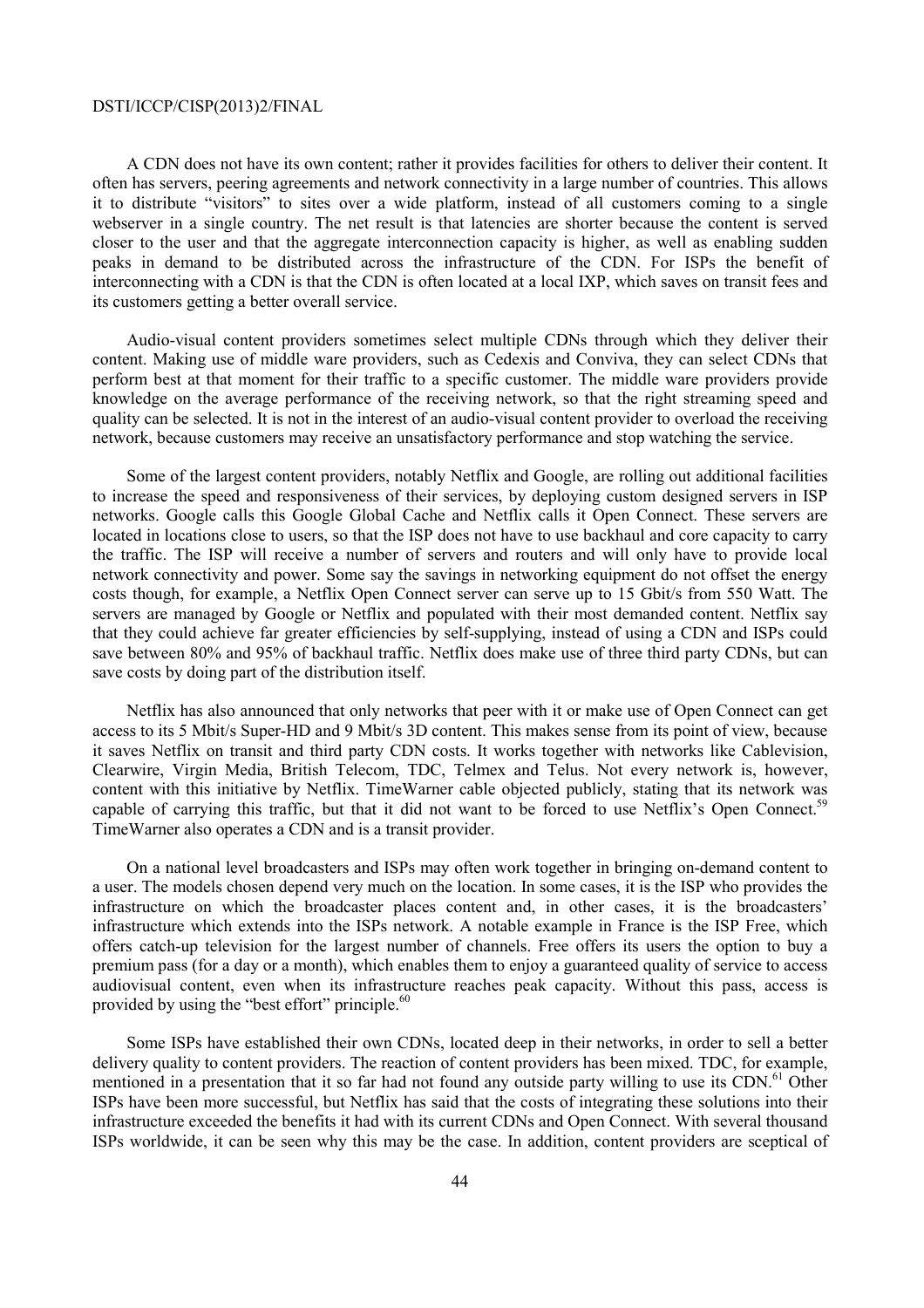ISPs that do not allow other CDNs deep in their networks; the performance of the ISPs CDN may be overstated, because of this technical advantage. By not using it, the content provider may forego a current gain, but also may not face lock-in and may see the ISP change the CDN policy in the longer term, because there are not enough customers for its CDN.

### **The use of download limits**

Until recently, the use of download limits (data caps) on fixed networks was decreasing in the OECD area due to competitive pressure. There has been a slight uptake, in some countries, but at the same time an expansion in the size of caps in others. In some statements the caps are mentioned as a way of more equally sharing a network amongst users and not over-burdening a network. However, some advocates and critics alike, contend that the caps are also related to the increasing use of 'connected televisions'.

 In May 2013, Deutsche Telekom announced it planned to start offering new customers revised tariffs which it said were to take into account increasing data usage on its fixed network. It said the new tariffs may not come into effect until 2016, however, depending on traffic growth and would not be applied to existing contracts. The new plans are marketed by speed and volume and will be discussed in the following section. In terms of volume, the baseline offer started at 75 GB, which the company said would be sufficient for 10 films in standard resolution, plus three HD movies, plus 60 hours Internet radio, plus 400 photos and 16 hours of online gaming as well as general surfing. The company said it planned for the use of DT's own IPTV service not to be counted in the allocated data allowance and that the baseline offer is at an advertised speed of 16 Mbit/s rising in gradated tiers of data and speed to 400 GB and 200 Mbit/s respectively.

From the perspective of some ISPs, data caps are tools to manage and price demand for network resources. This faces scrutiny from some critics, however, if an ISP's own IPTV or cable service is treated differently to an OTT. Their other concern is that caps may discourage users from making greater use of their services even if all traffic is managed in the same manner.

In response to data caps Netflix enables its customers to use settings that affect the quality and data use associated with streamed services. From the Netflix website they indicate there are three settings to choose from:<sup>62</sup>

- Good quality (uses up to 0.3 GB per hour)
- Better quality (uses up to 0.7 GB per hour)
- Best quality (uses up to 1 GB per hour, up to 2.8 GB per hour if watching HD, or up to 4.7 GB per hour if watching 3D)

Netflix also as different default settings in different countries:

- The default setting in the United States is "Best".
- The default setting in Canada is "Good".
- The default setting in Latin America is "Best," except in Brazil where it is "Good".
- The default setting across the United Kingdom and Ireland is "Best".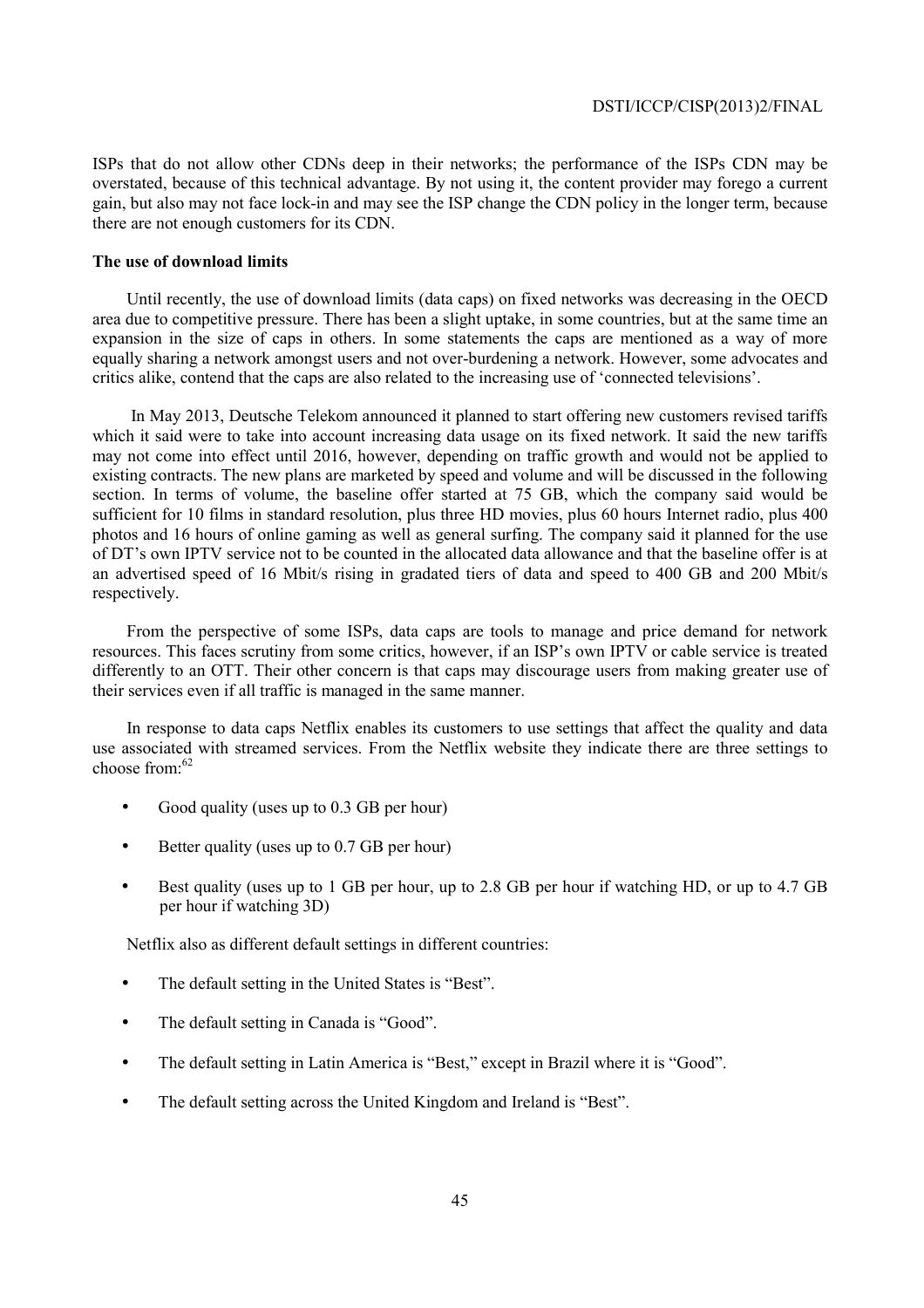The critics of broadband caps note that during peak hours, those that go over caps by the end of a billing period, are not using the network significantly more than other users in a way that incurs costs to the network. During peak hours all users, whether they are heavy or low users, are adding equally to the total peak load of the network. It is during off-peak hours where they make greater use of a network. However, unlike electricity usage during off-peak hours, the use of increased data during off-peak hours on the Internet does not result in extra operational expenditure.<sup>63</sup> It is the peak use that defines the costs of the network and all users add equally to the peak level. An analogy would be that a driver who drives a large number of kilometres adds one vehicle to the morning rush hour, just like any other vehicle in rush hour, indifferent of how many kilometres these vehicles drive during the rest of the day. It is also unclear why reducing speeds or charging extra is only relevant at the end of a billing period. If broadband caps had a measurable effect, they would work on a day-to-day basis.<sup>64</sup> For some proponents of this pricing model it may, therefore, be viewed as a way to introduce a "second best pricing" scheme (i.e. if more optimal conditions cannot be met an alternative model is utilised).

The use of operator provided IPTV or other services is sometimes excluded or not counted in total usage. This traffic generally traverses the same network components as OTT video, except for the interconnection. Here transit may have to be bought, but video providers are generally willing to peer as described earlier. At the same time, some content providers may be willing to enter into commercial arrangements that relate to service pricing, particularly with respect to the possibility of reducing the direct cost to consumers for access. Where this is most evident are in business models that are the result of a network operator providing access to a service, which is not counted towards usage (i.e. if a user has a bit cap these data are not metered). In some countries, mobile operators provide access to services such as Facebook (e.g. in Indonesia) or Google search capabilities (e.g. in India) without these data being metered on the same basis as other services. While the financial arrangements, if there are any, are not disclosed it is clear that the market is exploring different business models and this may be increasingly evident in relation to video services.

According to an article in the *Wall Street Journal*, the sports channel ESPN has been in negotiations with Verizon Wireless to not count the traffic to and from ESPN to the caps of Verizon Wireless customers. ESPN would compensate Verizon Wireless for the use of the network.<sup>65</sup> This would be an alternative way of financing the traffic generated. However, the article noted "no such arrangement is imminent, and ESPN is not sure if the economics would be attractive for both parties"?

 One conclusion that might be drawn is that data caps on fixed networks are much less about network management or increasing traffic, due to connected televisions, and more about legitimate price discrimination. In early 2013, the President of the United States National Cable and Telecommunication Association, Michael Powell, said that broadband caps were not about network capacity but about pricing fairness.66 He noted the high upfront fixed costs of rolling out broadband networks and that the ability to set discriminatory rates provided a way of meeting those costs. In economic terms it is about charging those customers that value a product more than those that value a product less.

From a policy perspective, the aim should be to give ISPs the greatest flexibility possible to price access services. At the same time, there needs to be effective competition and the absence of market power to provide market discipline for these prices. While consumers widely accept data limitations on mobile networks, where they may have a wide choice from multiple MNOs and MVNOs, they are more circumspect where they have an effective monopoly or duopoly in the pricing of fixed network services. It is also the case that consumers show more acceptances for mobile caps because they can shift consumption to self-provisioned Wi-Fi networks. Data collected by Mobidia, from direct monitoring through an app downloaded by Android users, suggest cellular traffic typically accounts for one-third (or, in many cases, less than 20%) of overall smartphone-originated traffic (Table 2).<sup>67</sup>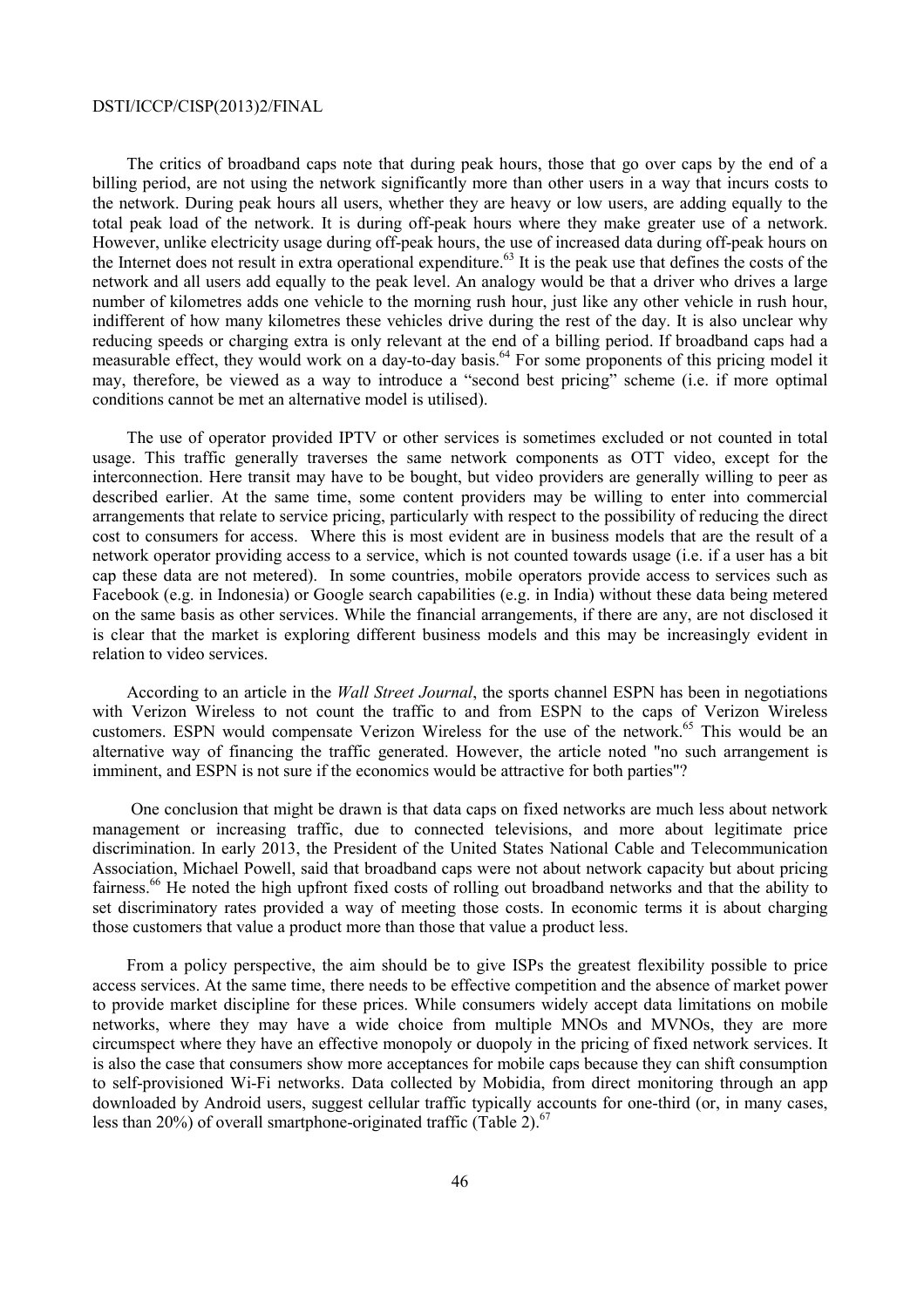Some say that wireless services provide competition to fixed networks and for certain services that is no doubt the case. For 'connected television' services this seems less likely. Clearly, most smartphone users see them as complimentary if two thirds of smartphone use is undertaken on fixed networks using W<sub>i-Fi.</sub> In relation to data caps, the question needs to be asked as to whether a 2 GB or 3 GB capped mobile service, common in many OECD countries, can effectively substitute for a 200 GB or 300 GB capped service, levels that are common in those countries with fixed broadband data caps. This is especially the case if the mobile service is not complimented by the home provision of Wi-Fi. The issue is not whether there are caps but whether there is effective competition, also taking into account that some of the fixed and mobile offers will be from the same providers in some areas.

 Some cities, regions and countries are moving to a structurally separated model for fixed broadband services and the creation of a virtual monopoly for wholesale broadband access for retail service providers. While regulators will oversee those monopolies, the question can be asked as to whether models associated with price discrimination in a direct relationship between the entities setting those prices and customers, disciplined by competition, are the correct ones for wholesale monopolies. To be sure, the entities that own and manage these networks need to recover the high upfront costs associated with their construction and generate returns appropriate to how they were funded. Nonetheless, if these services have a low marginal cost and the direct relationship with the market is severed, the increasing use of connected television services could be constrained. If wholesale offers dictate retail pricing structures, in the absence of competition, they could limit the ability of the market to promote innovation including in pricing.

There are business models and technical tools that enable local access networks and OTTs to better manage and meet challenges that arise from the increased traffic generated by connected televisions. In that respect, the model chosen by Swisscom for its LTE mobile network will be watched closely by all stakeholders to see if it does provide a "win-win" approach for infrastructure providers, investors, OTTs and consumers.

|                       | <b>Cellular</b> | Self-provisioned/<br>private Wi-Fi | <b>Managed public</b><br>Wi-Fi | <b>Managed public</b><br>Wi-Fi as % of total<br>Wi-Fi |
|-----------------------|-----------------|------------------------------------|--------------------------------|-------------------------------------------------------|
| <b>Brazil</b>         | 19.2            | 78.9                               | $\overline{2}$                 | $\overline{2}$                                        |
| Canada                | 22.9            | 75.2                               | 1.9                            | 3                                                     |
| <b>France</b>         | 20.6            | 77.1                               | 2.3                            | 3                                                     |
| Hong Kong, China      | 27.5            | 71.3                               | 1.2                            | $\overline{2}$                                        |
| India                 | 47              | 51.7                               | 1.3                            | 3                                                     |
| <b>Italy</b>          | 29.2            | 69.2                               | 1.6                            | $\overline{2}$                                        |
| <b>Thailand</b>       | 27.9            | 67.2                               | 4.9                            | 7                                                     |
| <b>United Kingdom</b> | 18.3            | 80.4                               | 1.3                            | $\overline{2}$                                        |
| <b>United States</b>  | 31.6            | 66.4                               | 2                              | 3                                                     |

**Table 3. The use of Wi-Fi as a percentage of Android traffic on cellular mobile devices in selected economies** 

*Source*: Mobidia

### **Summary of findings**

In the coming years, the use of 'connected televisions'will undoubtedly increase across the OECD area. Previous OECD reports and this report have described many of the main trends such as:

• increasing broadband availability and higher broadband speeds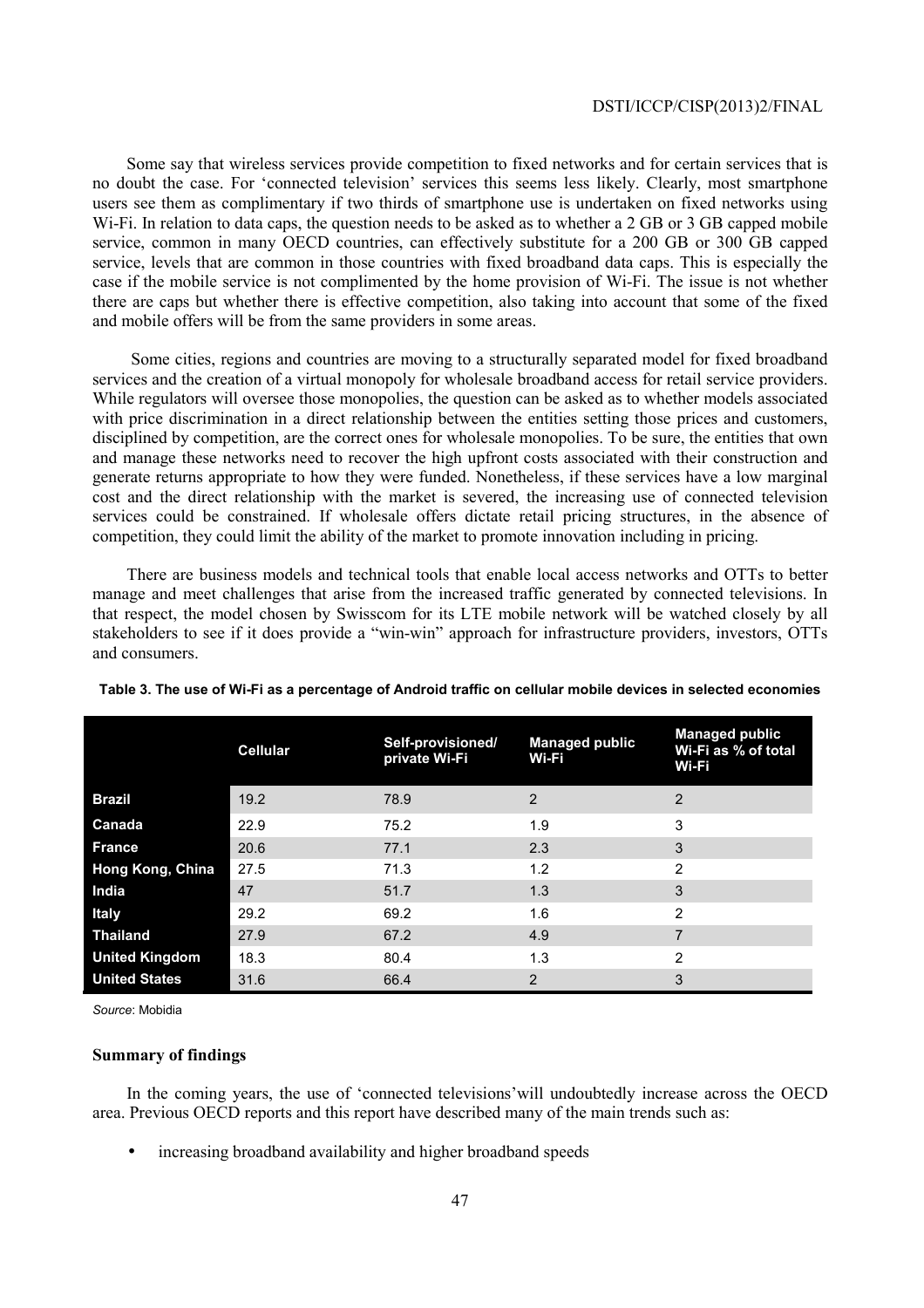- decreasing bandwidth requirements for high quality video due to better encoding algorithms
- increasing chip set speeds, and decreasing costs
- increased use of CDNs and caches rather than expensive transit arrangements
- multi-platform strategies by broadcasters to deliver their content on any device (smartphones, tablets, smart TVs etc), any time (linear or catch up), and anywhere (at home or outside using mobile networks, and
- new devices changing the dynamics of connected television.

Data provided by the BBC's iPlayer demonstrate that once practical devices such as tablets become widely available, as they did in 2012, the demand for connected television services is clear and increasing (Figure 1). The devices that will be used most in future for connected televisions are unclear, however. Few would have predicted the take up of video services on smartphones and tablets only a few years ago given the initial poor response to mobile television services.

In the future, televisions may be a single screen but more likely they will be a combination of screens with different devices interacting in concert across a residence and other locations, such as vehicles, through the use of hand held devices and other devices embedded in the vehicles. While there will still be a role for traditional broadcasting, including for live events such as sport and news, the emerging options for greater connectivity and storage mean that consumers will dictate when and where they choose to consume content.

The available evidence suggests that all current wired broadband technologies can support "connected televisions" though, of course, some end-users may not be able to, because in their situation the required 1 to 5 Mbit/s is not available. Not all networks will, however, be able to stream high quality HD to multiple devices on the same connection. Some networks will see contention issues or, in other words, be constrained depending on how many users are accessing the same services. If ISPs do not invest in new capacity the result will be, in a competitive market that customers will over time migrate to other networks where such investment does take place. On the other hand, in situations where there is little competition, customers and content providers will optimise the available bandwidth. The content providers will invest in better encoding for streaming and other technical solutions such as pre-loading of content during off-peak hours, if such a possibility exists. Their customers will also adapt their consumption patterns.

For traditional broadcast networking technologies, the trend to individualised viewing will over time likely mark the end of the usefulness of multicast technologies. If a broadband connection can support streaming for on-demand viewing, there is little reason why it cannot replace satellite, DTT or cable in those areas where it is available. It will likely take considerable time before spectrum could be entirely reassigned, through tools such as incentive auctions, but with policy makers aiming for the maximum practical availability of broadband, there may be a time when the traditional over the air broadcasting services are no longer necessary. It is not a question of whether these business models continue to exist but rather that they can be delivered more effectively through other means.

In the future, it is unclear whether today's traditional broadcast television will be delivered over-thetop or whether it will be a part of any broadband bundle and retransmitted by an ISP. Discussions over content rights will be a key consideration in determining outcomes along with technological and commercial developments. Companies such as Aereo and FilmOn have demonstrated some of what is possible but also that not all industry players agree with new business models, which they argue do not provide fair compensation for the value that is being brought to the market.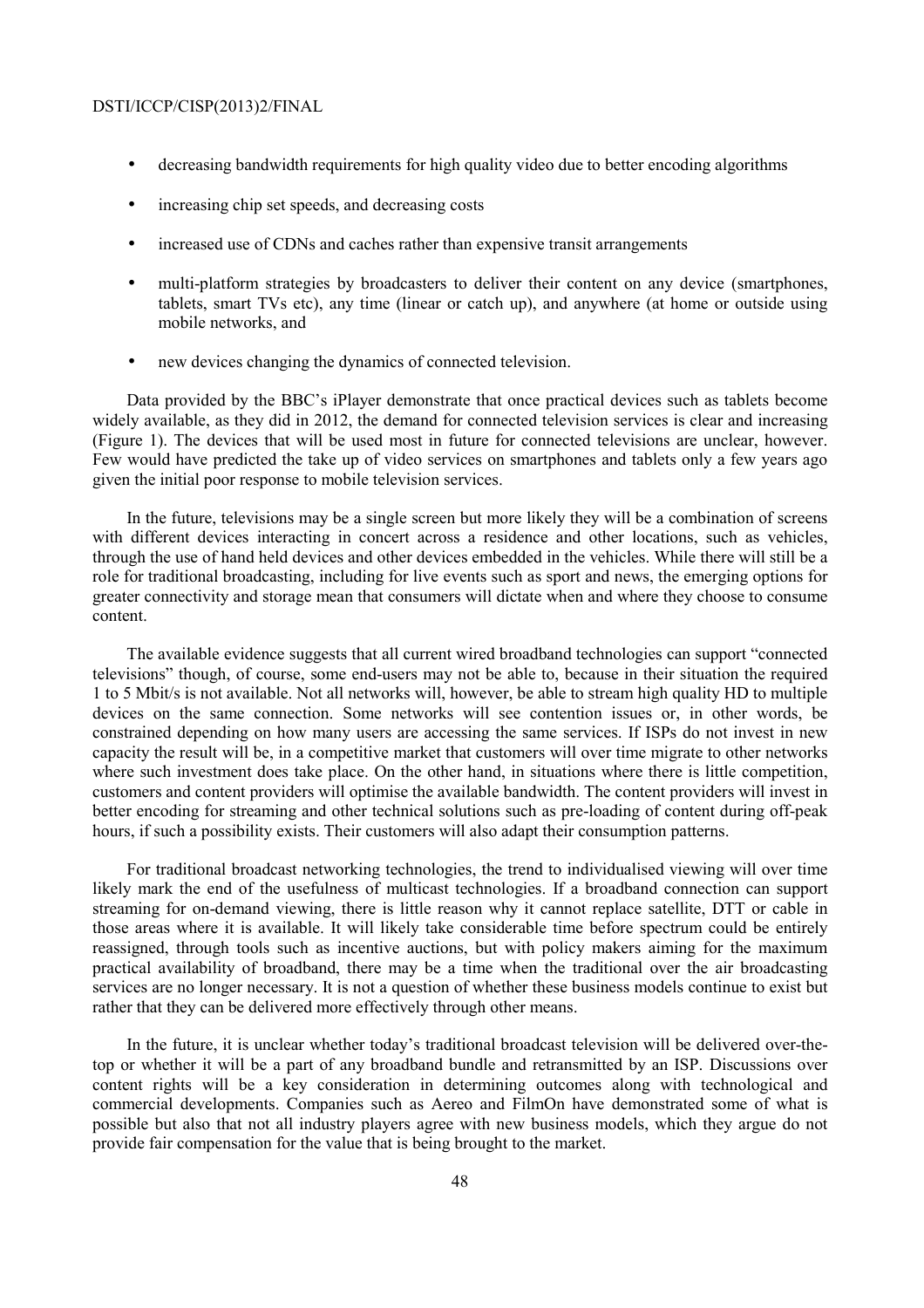The available evidence demonstrates that the use of connected televisions will generate considerable new traffic but also that there are tools available to different industry players to meet this demand and that prices have declined significantly for both equipment and bandwidth. It is true that networks will have to invest if they want to be able to serve higher quality content, such as 4K and 8K video services. One of the best ways to encourage investment is by establishing effective competitive and open markets. There are different business models that support investment in these markets. Liberalisation of communication markets has given all players the freedom to choose their business models and the way they manage investment and increase shareholder value. Competitive markets will show which players adjust or emerge to meet consumer demand and participate in the growth of connected televisions.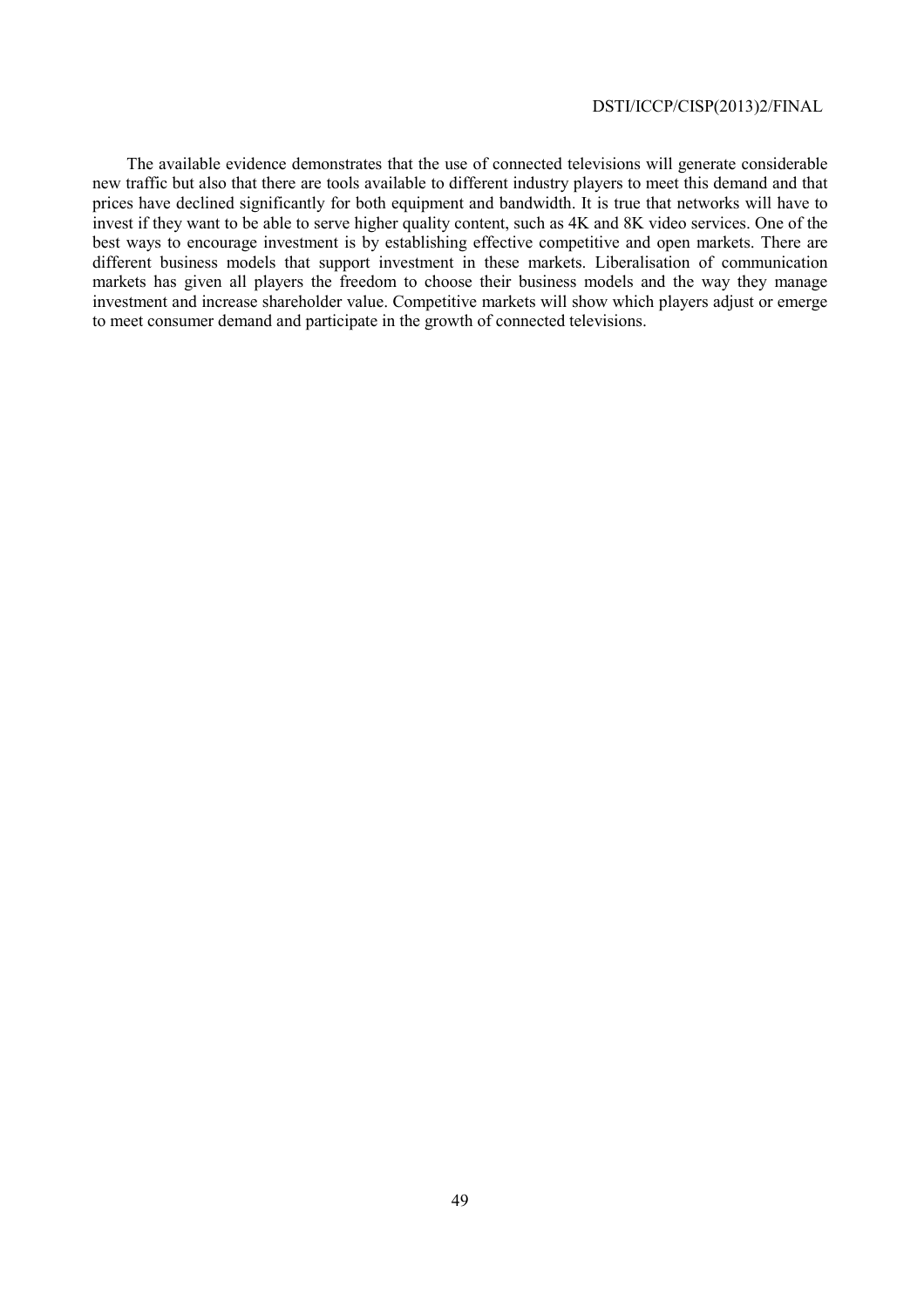## **ANNEX 1**

# European Commission green paper: Preparing for a fully converged audiovisual world<sup>68</sup>

In April 2013, the European Commission published a green paper that raised questions in relation to a consultation on the subject of connected televisions. The questions include (paraphrased):

- What factors impact the availability of premium content (across the European Union)?
- How will the funding of content change?
- Is there a need for a mandatory technical standard for "connected television"?
- What broadcasting/broadband networks are most useful for "connected television"?
- How will spectrum allocation have to change in light of "connected television"?
- Is there a market distortion in the regulation between linear and non-linear services?
- Is the country of origin principle still a valid principle?
- How do rules on e-commerce affect "connected television" services?
- How is the prominence of broadcasters and related media plurality changing with the advent of "connected television"?
- How will advertising be affected by "connected television"?
- How will children be protected when "connected television becomes reality"?
- How are "connected television" services going to meet the needs of people with disabilities?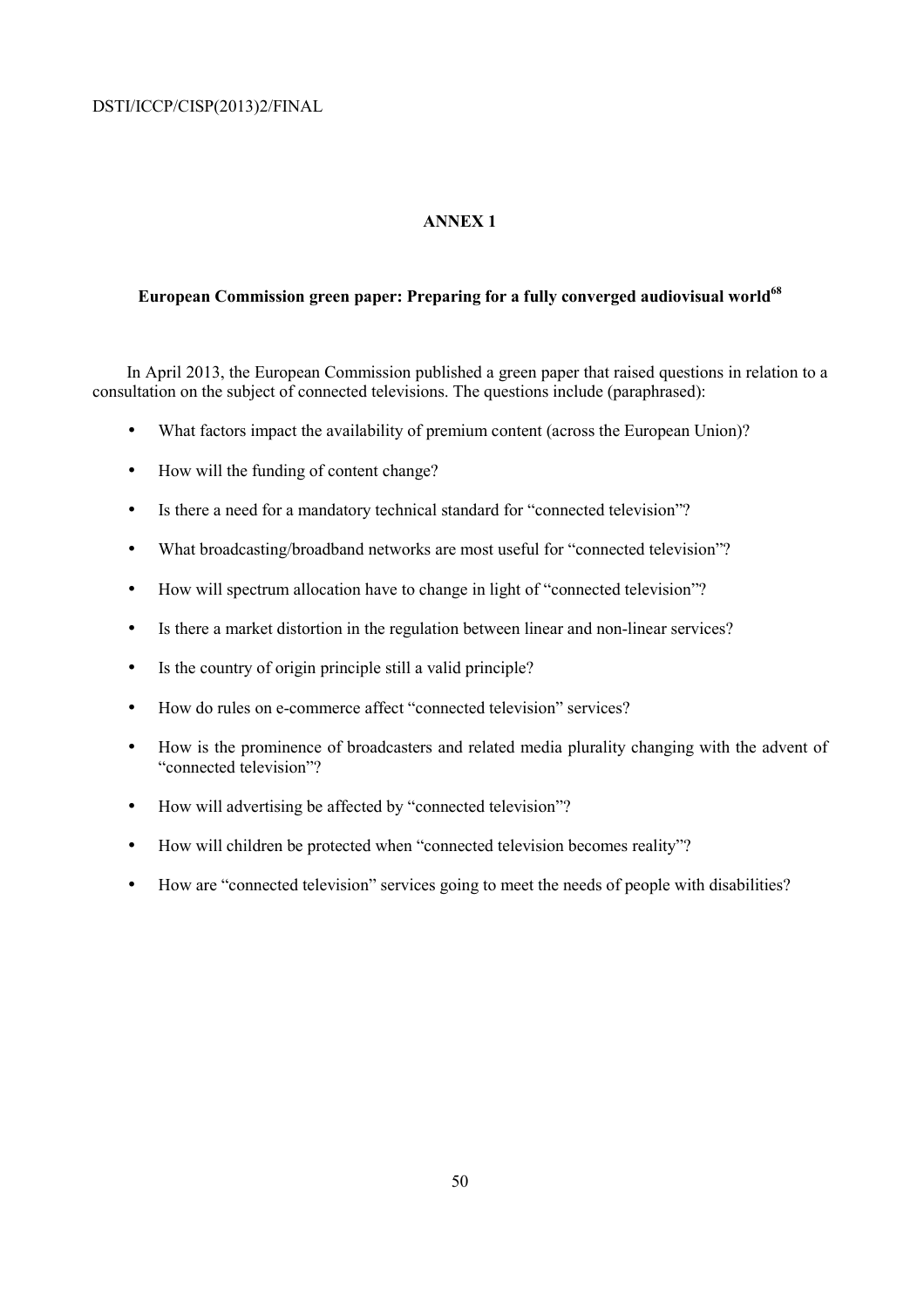### **NOTES**

- 1 OECD (2012), "The Development and Diffusion of Digital Content", *OECD Digital Economy Papers,* No. 213, OECD Publishing. http://dx.doi.org/10.1787/5k8x6kv51z0n-en.
- 2 Convergent Devices, Platform and Services for Audio-visual Media, Challenges set by Connected TV for the EU Legislative Framework, Alexander Scheuer, Institute of European Media Law, IRIS plus 2013-3.
- 3 IPTV: market developments and regulatory treatment, 19 Dec 2007, DSTI/ICCP/CISP(2006)5/FINAL.
- 4 Sony Corporation of America et al. v. Universal City Studios, Inc., et al, United States Supreme Court, 464 U.S. 417 (1984).
- 5 Belgian broadcasters try kneecapping DVRs, demand compensation, Ars Technica, http://arstechnica.com/tech-policy/2010/09/belgian-broadcasters-seeking-to-kneecap-dvrs-wantcompensation/.
- 6 Voorstel van decreet van de heren Ludwig Caluwé, Bart Van Malderen, Kris Van Dijck en Philippe De Coene houdende wijziging van het decreet van 27 maart 2009 betreffende radio-omroep en televisie http://www.vlaamsparlement.be/Proteus5/showParlInitiatief.action?id=679111.
- 7 Fox seeks to block new Dish "Hopper" feature, Reuters, 22 February 2013, http://www.reuters.com/article/2013/02/22/us-dish-newscorp-hopper-idUSBRE91L0R520130222.
- 8 National Rugby League Investments Pty Limited v Singtel Optus Pty Ltd [2012] FCAFC 59 (27 April 2012).
- 9 12-2786-cv; 12-2807-cv WNET, Thirteen v. Aereo, Inc.; Am. Broad. Cos., Inc. v. Aereo, Inc.
- 10 Refer: www.broadbandtvnews.com/2013/04/24/swiss-u-turn-for-filmon-service/.
- <sup>11</sup> Ibid.
- <sup>12</sup> Press release : Teliasonera and Samsung launch IPTV solution for Smart-TV eliminating the set-top box, 30 August 2012, www.teliasonera.com/en/newsroom/press-releases/2012/10993/teliasonera-and-samsunglaunch-iptv-solution-for-smart-tv-eliminating-the-set-top-box/.
- <sup>13</sup> Source: Freeview.co.uk.
- 14 Video Over DOCSIS (VDOC) Tutorial, Byju Pularikkal, Jeff Riddel, Cisco http://www.nanog.org/meetings/nanog48/presentations/Sunday/Riddel\_VDOC\_N48.pdf.
- <sup>15</sup> This frame-rate was historically chosen to conserve film and later video space, now that storage has become less costly, film makers are looking at higher frame-rates.
- <sup>16</sup> https://en.wikipedia.org/wiki/Data\_compression.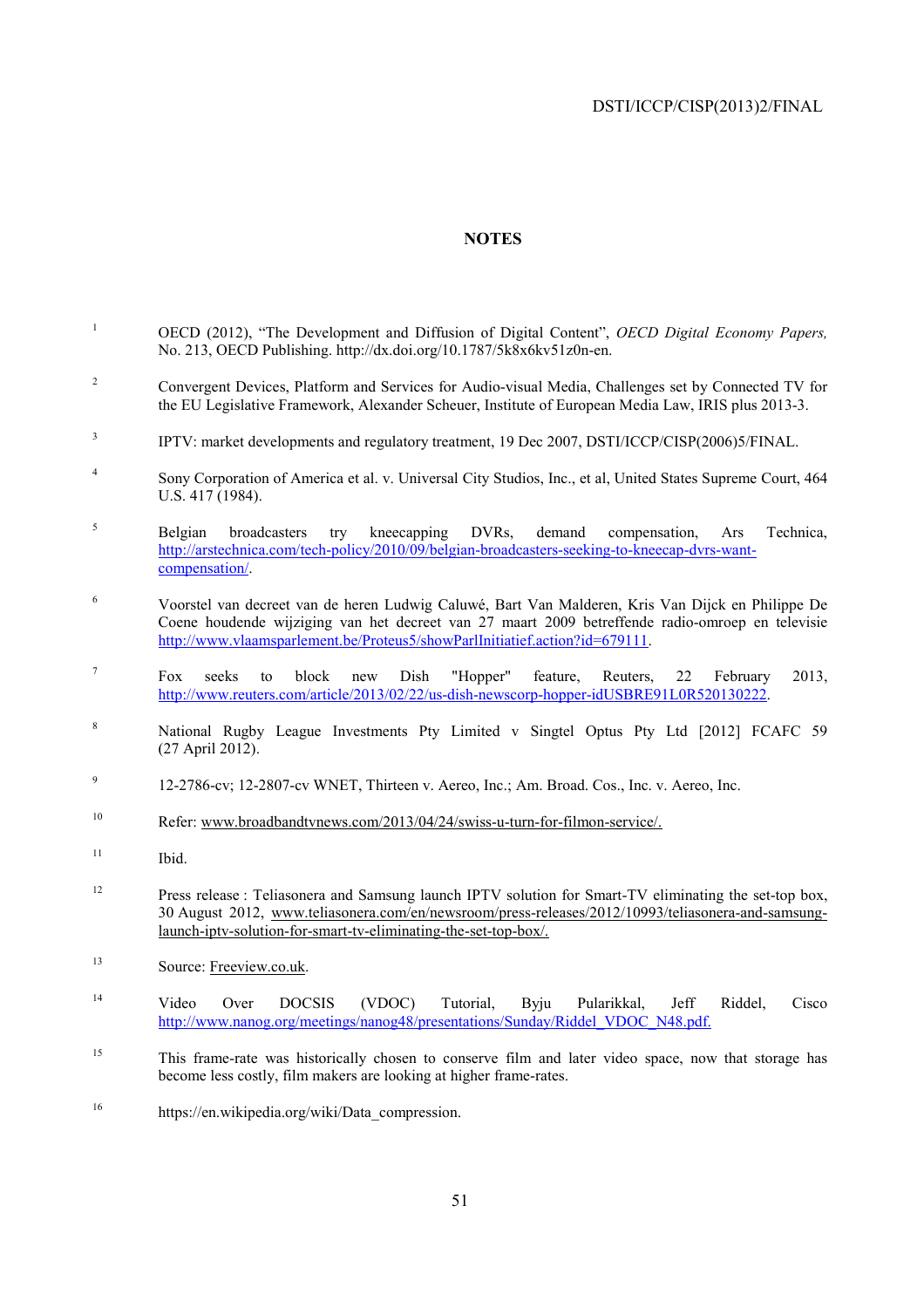- <sup>17</sup> The terms H.262 and MPEG2 can be used interchangeably as they both reference the same standard. Though MPEG and ITU have different responsibilities, they work together on some of the main encoding standards. See for example: http://mpeg.chiariglione.org/events/mpeg100-event.
- 18 HEVC Codec Overview, Qualcomm, presentation at Mobile World Congress 2013.
- 19 Variable bitrate broadcasting is also used on satellite, digital terrestrial television and cable networks. The networks do this to encode for a constant quality, instead for a constant bitrate, or to give extra quality to specific events or programmes.
- <sup>20</sup> An example is a decision by the CRTC of Canada. Broadcasting Public Notice CRTC 2006-47, which states in a footnote: 2 "Internet Protocol Television (IPTV) that makes use of the Internet Protocol, but is delivered over a private, managed network, does not fall under the New Media Exemption Order".
- <sup>21</sup> Gerry White, Chief Architect of Network Infrastructure at Motorola Mobility explains the drivers towards unicast and away from multicast in an interview: www.youtube.com/watch?v=u-YN8MHiNe0.
- 22 www.volkskrant.nl/vk/nl/2844/Archief/archief/article/detail/469321/1998/12/17/Invoering-van-Snelnetkost-KPN-extra-jaar.dhtml, "Invoering van Snelnet kost KPN extra jaar".
- <sup>23</sup> BT Infinity 2 advertises with a speed of up to 76 mbit/s. TTNET Hipernet with speeds up to 100 mbit/s.
- <sup>24</sup> Vodafone Germany chief: 85 percent of mobile traffic is video, ZDNET, 11 September 2012. www.zdnet.com/vodafone-germany-chief-85-percent-of-mobile-traffic-is-video-7000004047/.
- <sup>25</sup> FCC (2013), "2013 Measuring Broadband America: A Report on Consumer Wireline Performance", February 2013.
- <sup>26</sup> www.engadget.com/2012/04/03/viasat-exede-review/. Latency on satellite is significantly higher than on terrestrial broadband networks, making it less ideal for interactive applications and making interacting with movies more difficult, for instance fast forward, back and jumping in a stream.
- <sup>27</sup> LTE advanced is the successor of LTE, which is currently being rolled out in OECD-countries. This speed is the theoretical maximum and can only be achieved if the users are very close to the base station.
- <sup>28</sup> KPN used 1171 street cabinets for 270 000 households: www.telecompaper.com/nieuws/kpn-breidtfootprint-uit-voor-vdsl-vectoring--965774.
- <sup>29</sup> Companies such as Calix have supplied equipment with dual 10 Gbit/s per 96 VDSL2 ports since 2011, see for example www.lightwaveonline.com/articles/2011/11/calix-joins-vdsl-vectoring-trend-133153303.html. The new Terastream network of Deutsche Telekom is designed for a maximum of 250 customers per 10Gbit/s link to the street cabinet. https://ripe67.ripe.net/presentations/131-ripe2-2.pdf.
- <sup>30</sup> North America, 100G push optical equipment market up 27% QoQ, Infonetics, 19 August 2013, www.infonetics.com/pr/2013/2Q13-Optical-Network-Hardware-Market-Highlights.asp.
- 31 Sources: Cisco VNI 2012, AMS-IX website infographic 2012, EuroIX 2011 report on European Internet Exchanges.
- 32 Ofcome assessment can be found at: http://stakeholders.ofcom.org.uk/binaries/research/tv-research/bbcmias/bbc-new-ondemand.pdf, BBC-iplayer-statistics-for-2012-are-available-at www.bbc.co.uk/mediacentre/latestnews/2013/iplayer-performance-dec12.html.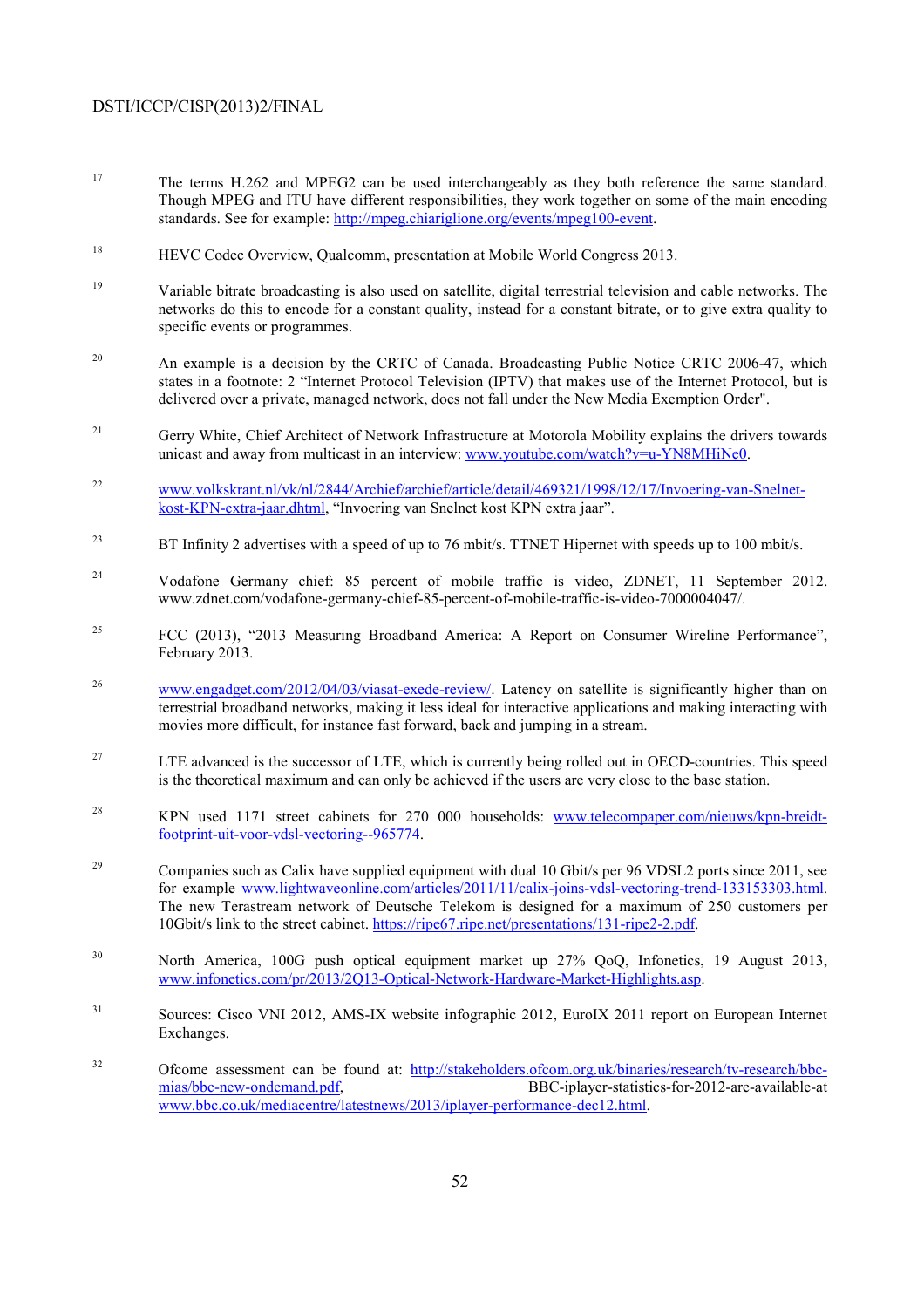- 33 http://fastnetnews.com/dslprime/42-d/894-bt-cutting-high-volume-backhaul-rates-in-half.
- 34 www.akamai.com/html/about/press/releases/2013/press\_031413.html.
- <sup>35</sup> SBB is the Swiss railway network.
- <sup>36</sup> An example is Comcast in the United States, which however does not use DiffServ to set a prioritisation of its transmission. http://corporate.comcast.com/comcast-voices/the-facts-about-xfinity-tv-and-xbox-360 comcast-is-not-prioritizing.
- <sup>37</sup> Weller, D. and B. Woodcock (2013), "Internet Traffic Exchange: Market Developments and Policy Challenges", *OECD Digital Economy Papers*, No. 207, OECD Publishing. doi: http://dx.doi.org/10.1787/5k918gpt130q-en.
- <sup>38</sup> KISDI, 2012 Telecommunications Market Review.
- $39$  Cisco VNI 2012
- <sup>40</sup> Communication from the Commission, The open internet and net neutrality in Europe, EC-comm-19042011.
- 41 *ITavisen: "Slutten på norsk nettnøytralitet",* 2 October 2006, www.itavisen.no/nyheter/slutten-på-norsknettnøytralitet-20577.

 *Nettavisen: "Derfor blir NRK dårlig",* 3 October 2006, www.nettavisen.no/it/article757490.ece

 *ITavisen: "Canal Digital struper fildelingstrafikk",* 22 September 2006, www.itavisen.no/nyheter/canaldigital-struper-fildelingstrafikk-20651.

- 42 Policy statement FCC 05-151, Federal Communications Commission, 23 September 2005.
- 43 IETF RFC 6057 Comcast's Protocol-Agnostic Congestion Management System, December 2010.

IETF RFC 6789, Congestion Exposure (ConEx) Concepts and Use Cases, December 2012.

- 44 Norwegian Guidelines for Net Neutrality, Norwegian Post and Telecommunications Authority, February 2009, http://eng.npt.no/ikbViewer/Content/109604/Guidelines%20for%20network%20neutrality.pdf
- <sup>45</sup> Amendments to the Electronic Communications Act, Proposition to the Storting (bill), Prop. 69 L (2012-2013).
- 46 A typical example of a specialised service is IPTV supplied on a closed network (i.e. not over the internet) which can, in principle, be considered a modern form of cable TV.
- <sup>47</sup> Examples of reasonable traffic management include blocking child pornography and security measures against attacks aimed at denial the service and similar threats.
- 48 Report and order FCC 10-201, Federal Communications Commission, December 2010.
- <sup>49</sup> The future of mobile voice: scenarios for market evolution, Analysis Mason, September 2011.
- <sup>50</sup> A view of traffic management and other practices resulting in restrictions to the open Internet in Europe, BEREC, May 2012.